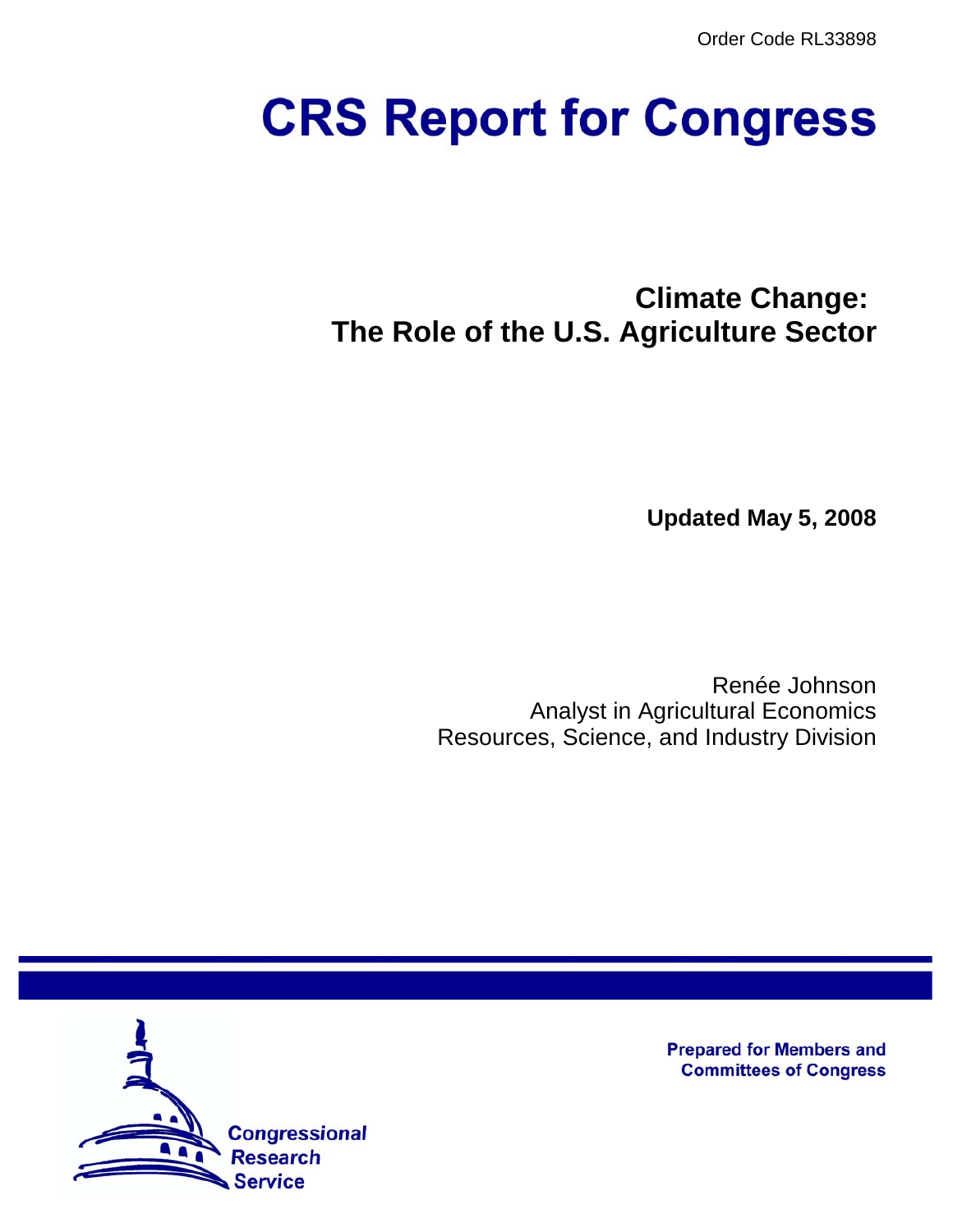## Climate Change: The Role of the U.S. Agriculture Sector

#### **Summary**

The agriculture sector is a source of greenhouse gas (GHG) emissions, which many scientists agree are contributing to observed climate change. Agriculture is also a "sink" for sequestering carbon, which might offset GHG emissions by capturing and storing carbon in agricultural soils. The two key types of GHG emissions associated with agricultural activities are methane  $(CH<sub>4</sub>)$  and nitrous oxide  $(N, O)$ . Agricultural sources of CH<sub>4</sub> emissions mostly occur as part of the natural digestive process of animals and manure management at livestock operations; sources of N<sub>2</sub>O emissions are associated with soil management and fertilizer use on croplands. This report describes these emissions on a carbon-equivalent basis to illustrate agriculture's contribution to total national GHG emissions and to contrast emissions against estimates of sequestered carbon.

Emissions from agricultural activities account for 6%-8% of all GHG emissions in the United States. Carbon captured and stored in U.S. agricultural soils partially offsets these emissions, sequestering about one-tenth of the emissions generated by the agriculture sector, but less than 1% of all U.S. emissions annually. Emissions and sinks discussed in this report are those associated with agricultural production only. Emissions associated with on-farm energy use or with food processing or distribution, and carbon uptake on forested lands or open areas that might be affiliated with the farming sector, are outside the scope of this report.

Most land management and farm conservation practices can help reduce GHG emissions and/or sequester carbon, including land retirement, conservation tillage, soil management, and manure and animal feed management, among other practices. Many of these practices are encouraged under most existing voluntary federal and state agricultural programs that provide cost-sharing and technical assistance to farmers, predominantly for other production or environmental purposes. However, uncertainties are associated with implementing these types of practices depending on site-specific conditions, the type of practice, how well it is implemented, the length of time a practice is undertaken, and available funding, among other factors. Despite these considerations, the potential to reduce emissions and sequester carbon on agricultural lands is reportedly much greater than current rates.

The  $110<sup>th</sup>$  Congress is considering a range of climate change policy options, including mandatory GHG emission reduction programs. The current legislative proposals would not require emission reductions in the agriculture and forestry sectors. However, some of the GHG emission reduction programs would allow the agriculture and forestry sectors to generate carbon offsets, whereby participating farmers and landowners could generate (and sell) carbon offsets and credits associated with carbon capture and storage, emissions reductions, and/or other implemented environmental improvements. Also, as part of the pending omnibus farm bill debate, there are provisions in the House and Senate versions of the bill (H.R. 2419) that could expand the scope of existing farmland conservation programs that contribute to emissions reductions and carbon storage in agricultural activities.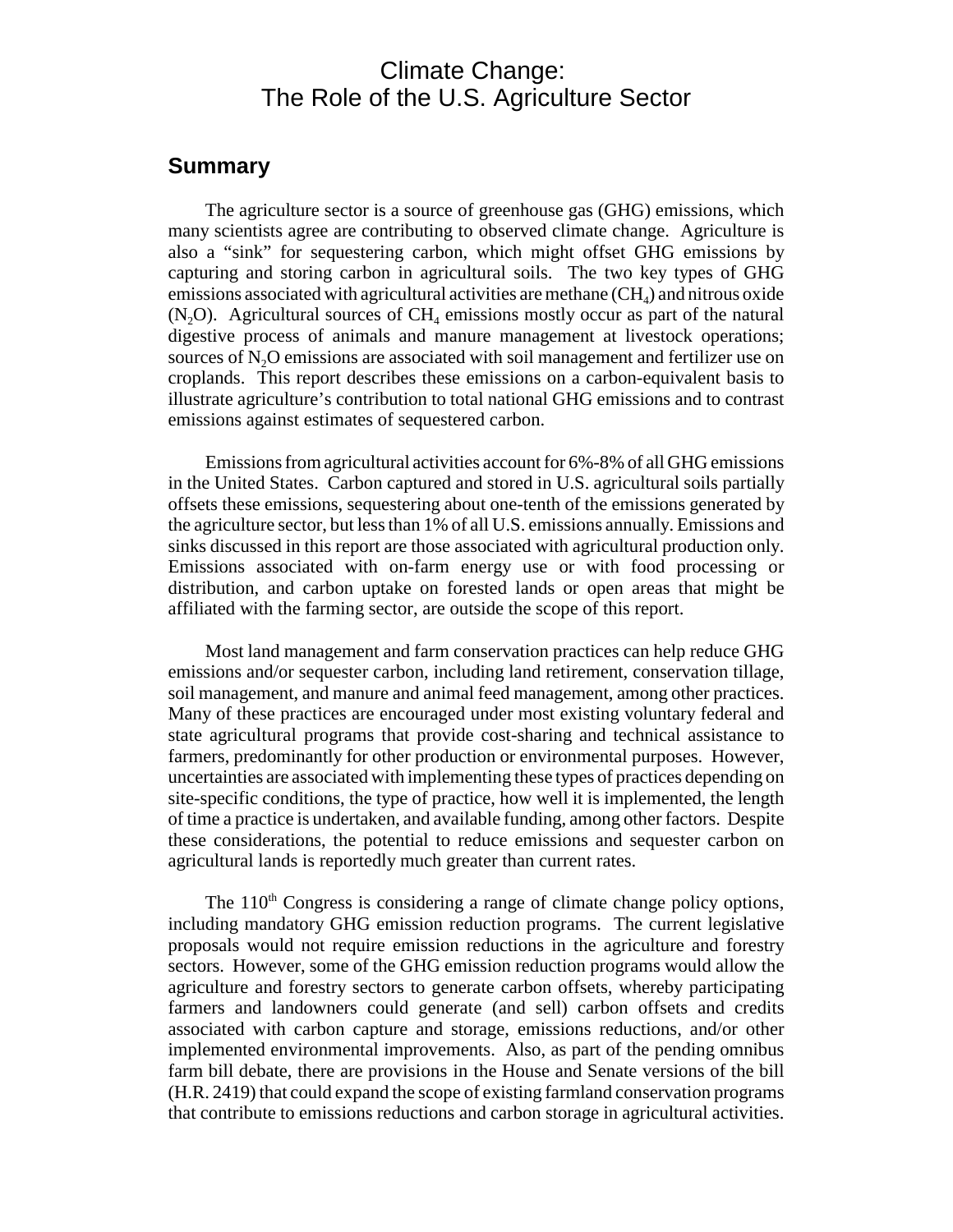## **Contents**

| Uncertainty Estimating Carbon Sinks  12                            |  |
|--------------------------------------------------------------------|--|
|                                                                    |  |
|                                                                    |  |
|                                                                    |  |
|                                                                    |  |
|                                                                    |  |
|                                                                    |  |
|                                                                    |  |
|                                                                    |  |
|                                                                    |  |
|                                                                    |  |
|                                                                    |  |
|                                                                    |  |
|                                                                    |  |
|                                                                    |  |
|                                                                    |  |
| Market Development for Farm-Based Environmental Services  29       |  |
|                                                                    |  |
|                                                                    |  |
| Appendix: Primer on the Role of the U.S. Agriculture Sector in the |  |
|                                                                    |  |

## **List of Figures**

| Figure 2. National Distribution of Anaerobic Digester Energy Production, |  |
|--------------------------------------------------------------------------|--|
|                                                                          |  |
|                                                                          |  |
|                                                                          |  |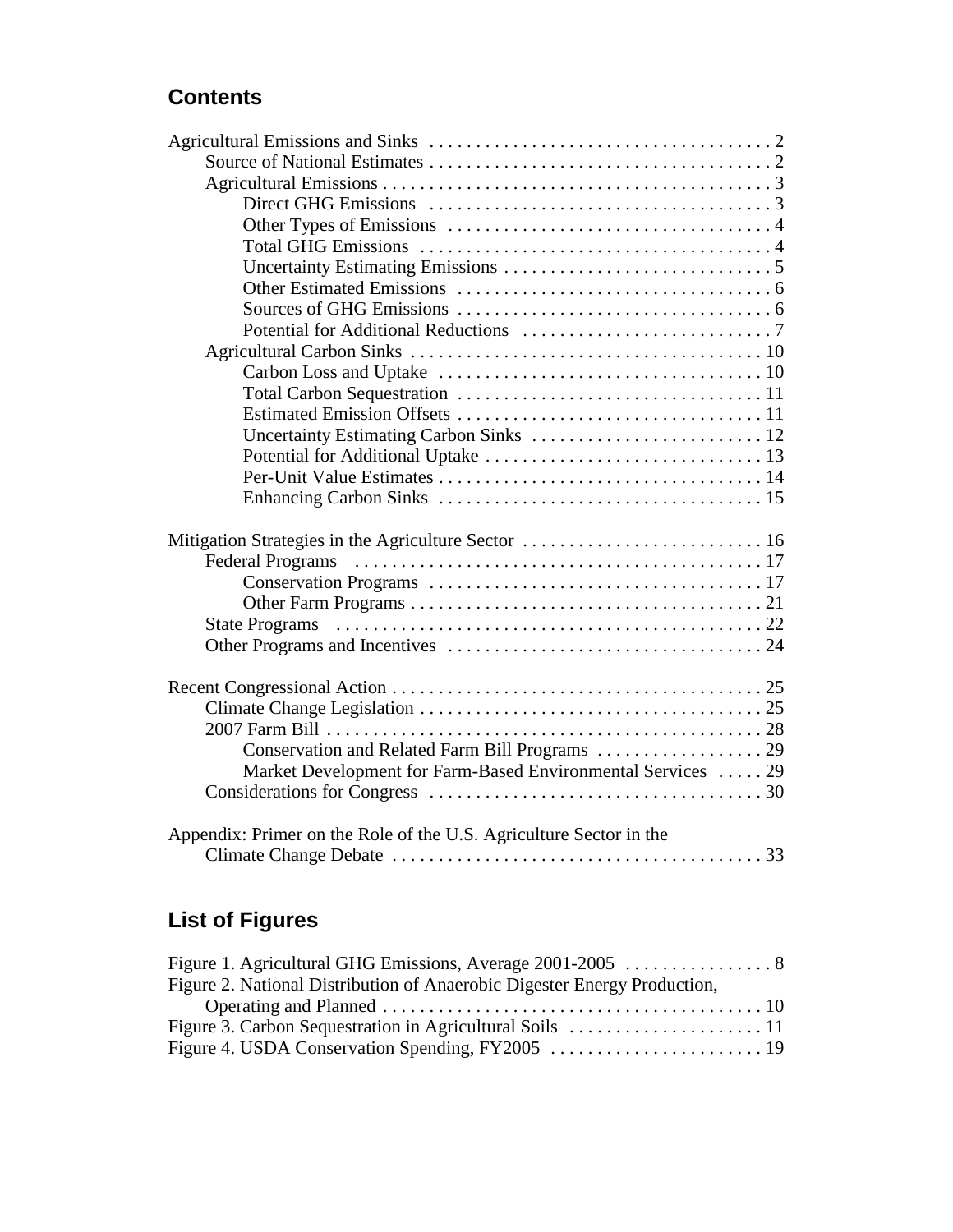## **List of Tables**

| Table 1. GHG Emissions and Carbon Sinks, Agricultural Activities,       |  |
|-------------------------------------------------------------------------|--|
|                                                                         |  |
| Table 2. Carbon Sequestration Potential in the U.S. Agriculture Sector, |  |
| Alternative Scenarios and Payment Levels  14                            |  |
|                                                                         |  |
| Table 4. Conservation and Land Management Practices 18                  |  |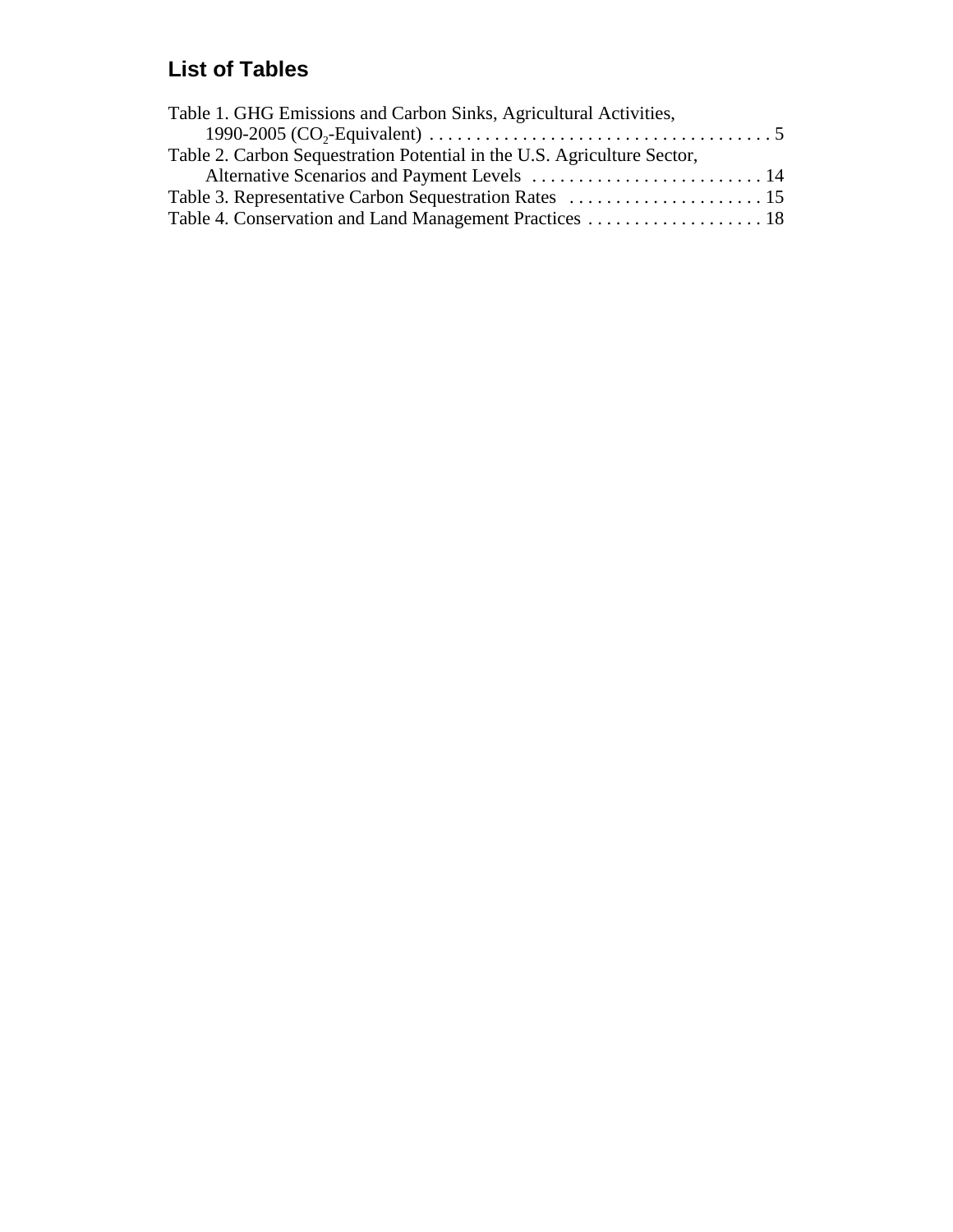## Climate Change: The Role of the U.S. Agriculture Sector

The debate in Congress over whether and how to address possible future climate change is intensifying. Often, the role of the U.S. agriculture sector is invoked in this debate. Agriculture is a source of greenhouse gas (GHG) emissions, which many scientists agree are contributing to observed climate change. Agriculture is also a "sink" for sequestering carbon, which partly offsets these emissions. Carbon sequestration (the capture and storage of carbon) in agricultural soils can be an important component of a climate change mitigation strategy, limiting the release of carbon from the soil to the atmosphere.

The  $110<sup>th</sup>$  Congress is considering a range of climate change policy options. The current legislative proposals would not require emission reductions in the agriculture and forestry sectors. However, many of the GHG emission reduction programs would either mandate or authorize a cap-and-trade program to reduce GHG emissions. Some of these cap-and-trade programs would allow the agriculture and forestry sectors to generate offsets in support of the program, thus indirectly involving the agriculture and forestry sectors as a source of carbon offsets. Other proposals would allow participating farmers and landowners to receive emissions allowances (or credits) for sequestration and/or emission reduction activities. These allowances could be sold to facilities (e.g., power plants) covered by a cap-and-trade program.

The pending omnibus farm bill  $(H.R. 2419)^1$  might also expand the scope of existing voluntary farm and forestry conservation programs that promote conservation and land management practices in ways that could more broadly encompass certain aspects of these climate change initiatives. Principally, both the House and Senate versions of the farm bill seek to expand existing voluntary conservation programs and incentives that promote conservation and land management practices, predominantly for other production or environmental purposes. However, these types of practices also contribute to reduced emissions and increased carbon storage on agricultural and forested lands. Program incentives include cost-sharing and technical assistance, research programs and demonstration projects, and farmer or landowner access to low-cost loans, loan guarantees, grants, incentive payments, and tax credits. In addition, there are provisions in both the House and Senate versions of bill that seek to expand the scope of existing farmland conservation programs by facilitating the development of private-sector markets for a range of environmental goods and services from farmers and landowners, including carbon storage. This could further facilitate participation by the agriculture and forestry sectors in a GHG emission reduction program as a source of carbon offsets and credits.

<sup>&</sup>lt;sup>1</sup> The current omnibus farm bill, the Farm Security and Rural Investment Act of 2002 (P.L. 107-171), and many of its provisions expire in 2007. Hereafter referred to as "farm bill."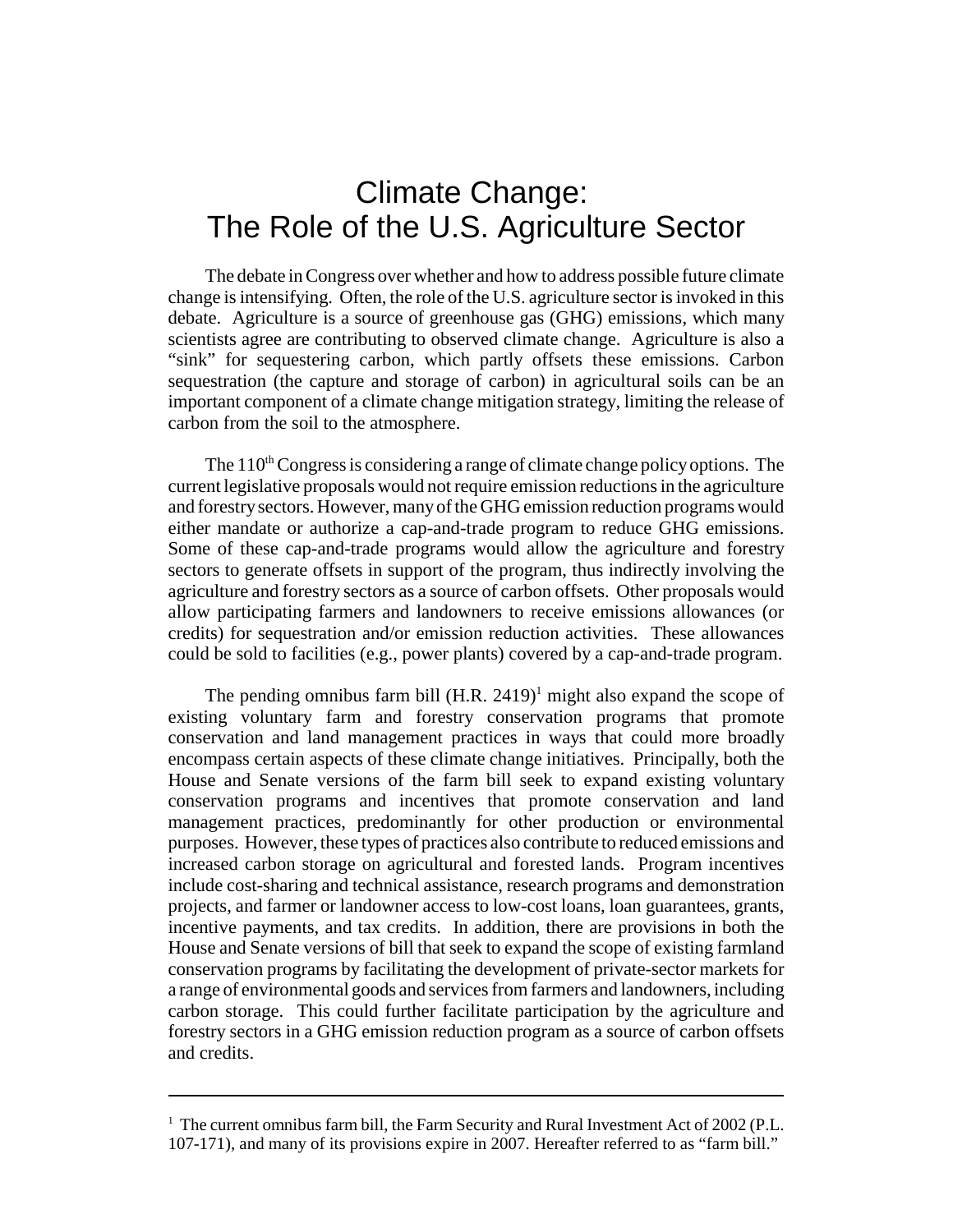This report is organized in three parts. First, it discusses the extent of GHG emissions associated with the U.S. agriculture sector, and cites current and potential estimates for U.S. agricultural soils to sequester carbon and partly offset national GHG emissions. Second, the report describes the types of land management and farm conservation practices that can reduce GHG emissions and/or sequester carbon in agricultural soils, highlighting those practices that are currently promoted under existing voluntary federal agricultural programs. The Appendix provides a summary primer of the key background information presented in these first two sections. Finally, the report describes ongoing legislative action within both the climate change and farm bill debates, and discusses the types of questions that may be raised regarding the role of the U.S. agriculture sector in the broader climate change debate.

This report does not address the potential effects of global climate change on U.S. agricultural production. Such effects may arise because of increased climate variability and incidence of global environmental hazards, such as drought and/or flooding, pests, weeds, and diseases, or temperature and precipitation changes that might cause locational shifts in where and how agricultural crops are produced.<sup>2</sup>

This report also does not address how ongoing or anticipated initiatives to promote U.S. bioenergy production may effect efforts to reduce GHG emissions and/or sequester carbon, such as by promoting more intensive feedstock production and by encouraging fewer crop rotations and planting area setbacks, which could both raise emissions and reduce carbon uptake.<sup>3</sup>

### **Agricultural Emissions and Sinks**

Agriculture is a both a source and a sink of greenhouse gases, generating emissions that enter the atmosphere and removing carbon dioxide  $(CO<sub>2</sub>)$  from the atmosphere through photosynthesis and storing it in vegetation and soils (a process known as sequestration). Sequestration in farmland soils partially offsets agricultural emissions. Despite this offset, however, the U.S. agriculture sector remains a net source of GHG emissions.

#### **Source of National Estimates**

Estimates of GHG emissions and sinks for the U.S. agriculture sector presented in this report are the official U.S. estimates of national GHG emissions and carbon uptake, as published annually by the U.S. Environmental Protection Agency (EPA) in its *Inventory of U.S. Greenhouse Gas Emissions and Sinks*. 4 EPA's *Inventory* data reflect annual national emissions by sector and fuel, including estimates for the agriculture and forestry sectors. EPA's estimates rely on data and information from

<sup>2</sup> See CRS Report RL33849, *Climate Change: Science and Policy Options*, by Jane Leggett.

<sup>3</sup> See CRS Report RL34265, *Selected Issues Related to an Expansion of the Renewable Fuel Standard (RFS)*, by Brent D. Yacobucci and Randy Schnepf.

<sup>4</sup> EPA, *Inventory of U.S. Greenhouse Gas Emissions and Sinks: 1990-2005*, April 2007, at [http://epa.gov/climatechange/emissions/usinventoryreport.html].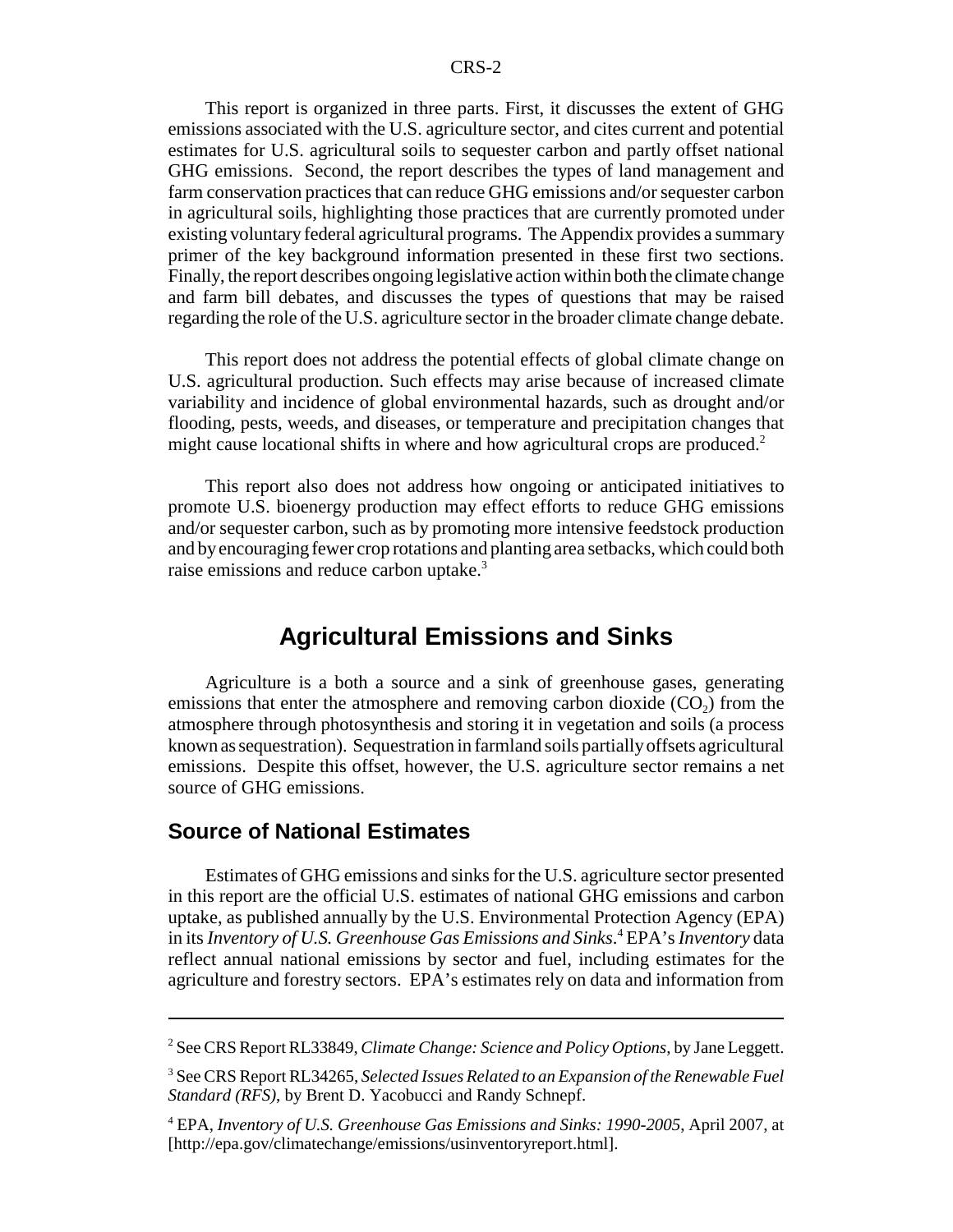the U.S. Department of Agriculture (USDA), the Department of Energy, the Department of Transportation, the Department of Defense, and other federal departments. The EPA-published data are rigorously and openly peer reviewed through formal interagency and public reviews involving federal, state, and local government agencies, as well as private and international organizations. For the agriculture and forestry sectors, USDA publishes a supplement to EPA's *Inventory*, which builds on much of the same data and information, but in some cases provides a more detailed breakout by individual states and sources.<sup>5</sup>

In this CRS report, emissions from agricultural activities are aggregated in terms of carbon dioxide or  $CO<sub>2</sub>$ -equivalents, and expressed as million metric tons  $(MMTCO<sub>2</sub>-Eq.).$ <sup>6</sup> This aggregation is intended to illustrate agriculture's contribution to national GHG emissions and to contrast emissions against estimates of sequestered carbon.

#### **Agricultural Emissions**

**Direct GHG Emissions.** The types of GHG emissions associated with agricultural activities are methane  $(CH<sub>4</sub>)$  and nitrous oxide  $(N<sub>2</sub>O)$ , which are two of the key gases that contribute to GHG emissions.<sup>7</sup> These gases are significant contributors to atmospheric warming and have a greater effect warming than the same mass of  $CO<sub>2</sub><sup>8</sup>$ 

Agricultural sources of  $CH<sub>4</sub>$  emissions mostly occur as part of the natural digestive process of animals and manure management in U.S. livestock operations. Sources of  $N_2O$  emissions are mostly associated with soil management and commercial fertilizer and manure use on U.S. croplands, as well as production of nitrogen-fixing crops. $^9$ Emissions of N<sub>2</sub>O from agricultural sources account for about two-thirds of all reported agricultural emissions; emissions of  $CH<sub>4</sub>$  account for about one-third of all reported emissions. Across all economic sectors, the U.S. agriculture

<sup>5</sup> USDA, *U.S. Agriculture and Forestry Greenhouse Gas Inventory: 1990-2001*, TB1907, March 2004, at [http://www.usda.gov/oce/global\_change/gg\_inventory.htm].

<sup>&</sup>lt;sup>6</sup> "Carbon-equivalents" equate an amount of a GHG to the amount of carbon that could have a similar impact on global temperature. EPA's data are in teragrams (million metric tons). Alternative ways to express emissions and offsets are in carbon equivalents (MMTCE), which assume a multiplier of 0.272 to convert from EPA-reported equivalent  $CO<sub>2</sub>$ -Eq. units.

<sup>&</sup>lt;sup>7</sup> The principal gases associated with climate change from human activities are  $CO_2$ , CH<sub>4</sub>, N2O, and ozone-depleting substances and chlorinated and fluorinated gases, such as hydrofluorocarbons, perfluorocarbons, and sulfur hexafluoride. See CRS Report RL33849, *Climate Change: Science and Policy Implications*, by Jane Leggett.

<sup>&</sup>lt;sup>8</sup> Methane's ability to trap heat in the atmosphere is 21 times that of  $CO_2$ ; nitrous oxide is  $310$  times that of  $CO<sub>2</sub>$  (measured over a 100-year period). Intergovernmental Panel on Climate Change (IPCC), *Climate Change 2007,* Technical Summary of the Working Group I Report, Table TS-2, at [http://ipcc-wg1.ucar.edu/wg1/Report/AR4WG1\_Print\_TS.pdf].

<sup>9</sup> USDA, *U.S. Agriculture and Forestry Greenhouse Gas Inventory: 1990-2001*, TB1907, Figure 3-6, March 2004, at [http://www.usda.gov/oce/global\_change/gg\_inventory.htm]. Nitrogen-fixing crops refer to beans, legumes, alfalfa, and non-alfalfa forage crops.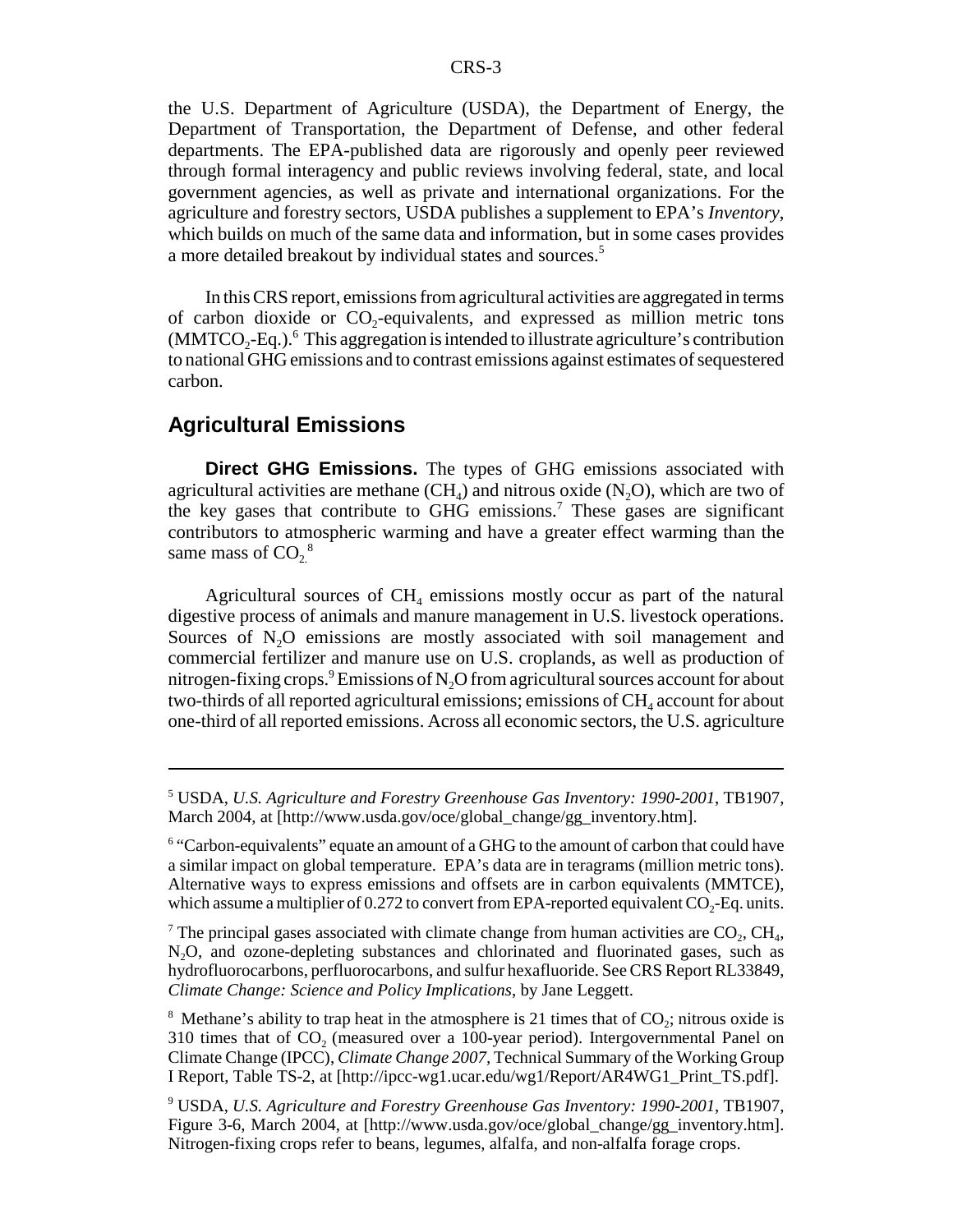sector was the leading source of N<sub>2</sub>O emissions (80%) and a major source of  $CH<sub>4</sub>$ emissions (30%) in 2005.<sup>10</sup>

**Other Types of Emissions.** Agricultural activities may also emit other indirect greenhouse gases, such as carbon monoxide, nitrogen oxides, and volatile organic compounds from field burning of agricultural residues.11 These emissions are not included in EPA's annual *Inventory* estimates because they contribute only indirectly to climate change by influencing tropospheric ozone, which is a greenhouse gas. Agricultural activities may also release other types of air emissions, some of which are regulated under the federal Clean Air Act, including ammonia, volatile organic compounds, hydrogen sulfide, and particulate matter.<sup>12</sup> These types of emissions are typically not included in proposals to limit GHG emissions.

The sector also emits  $CO<sub>2</sub>$  and other gases through its on-farm energy use, for example, through the use of tractors and other farm machinery. These emissions are generally aggregated along with other transportation and industrial emissions in the "energy" sources, where they constitute a very small share of the overall total. Therefore, these emissions are not included in reported estimates for the U.S. agriculture sector.

**Total GHG Emissions.** In 2005, GHG emissions from U.S. agricultural activities totaled nearly 540 MMTCO<sub>2</sub>-Eq., expressed in terms of  $CO_2$ -equivalent units, and accounted for about 7% of the total GHG emissions in the United States (**Table 1**).13 Although the agriculture sector is a leading economic sector contributing to national GHG emissions, its share of total emissions is a distant second compared to that for the energy sector. Fossil fuel combustion is the leading source of GHG emissions in the United States (about 80%), with the energy sector generating 85% of annual emissions across all sectors.<sup>14</sup>

Recent trends in GHG emissions associated with the U.S. agriculture sector suggest emissions reductions in recent years. In 2005, emissions from agricultural activities were lower compared to estimates for 2000 and the most recent five-year average. However, emissions in 2005 were higher compared to reported emissions for 1990 and 1995 (**Table 1**).

<sup>&</sup>lt;sup>10</sup> EPA's 2007 *Inventory*, Table ES-2. Other major CH<sub>4</sub> sources were landfills, natural gas systems, and coal mining. Mobile combustion was the second largest source of  $N_2O$ .

<sup>&</sup>lt;sup>11</sup> EPA's 2007 *Inventory*, Table 6-2.  $NO_x$  and CO influence the levels of tropospheric ozone, which is both a local pollutant and a GHG (called "indirect" greenhouse gases). Their contributions cannot be measured by emissions.

<sup>12</sup> See CRS Report RL32948, *Air Quality Issues and Animal Agriculture: A Primer*, by Claudia Copeland. Particulate emissions may also contribute to climate change, but their influence is predominantly local, short-term and poorly quantified.

<sup>13</sup> EPA's 2007 *Inventory,* Table 2-14 and Table 6-1.

<sup>&</sup>lt;sup>14</sup> Aside from the energy and agriculture/forestry sectors, by source, other leading contributors are wood biomass/ethanol use (3%); nonenergy use of fuel; landfills; and substitution of ozone-depleting substances (2% each). By sector, leading sources are industrial processes (5%) and wastes (2%). EPA's 2007 *Inventory,* Tables ES-2 and ES-4.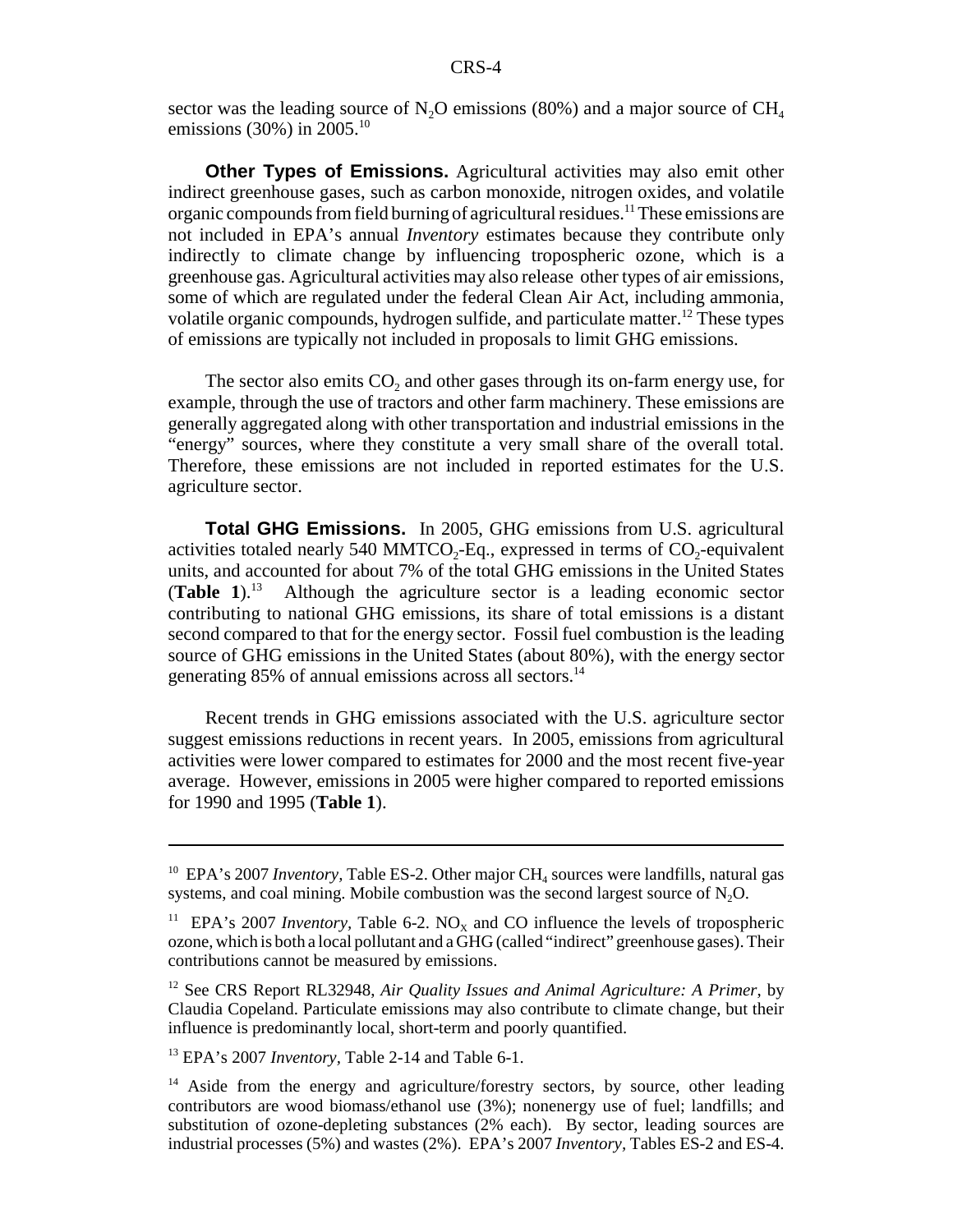| <b>Source</b>                              | 1990                                                                    | 1995    | 2000             | 2005    | Avg.<br>2001-2005 |
|--------------------------------------------|-------------------------------------------------------------------------|---------|------------------|---------|-------------------|
|                                            | million metric tons CO <sub>2</sub> equivalent (MMTCO <sub>2</sub> -Eq) |         |                  |         |                   |
| <b>U.S. Agricultural Activities</b>        |                                                                         |         |                  |         |                   |
| GHG Emissions ( $CH4$ and $N2O$ )          |                                                                         |         |                  |         |                   |
| Agriculture Soil Management <sup>a</sup>   | 366.9                                                                   | 353.4   | 376.8            | 365.1   | 370.9             |
| Enteric Fermentation <sup>b</sup>          | 115.7                                                                   | 120.6   | 113.5            | 112.1   | 115.0             |
| Manure management                          | 39.5                                                                    | 44.1    | 48.3             | 50.8    | 45.6              |
| <b>Rice Cultivation</b>                    | $\overline{7.1}$                                                        | 7.6     | $\overline{7.5}$ | 6.9     | 7.4               |
| <b>Agricultural Residue Burning</b>        | 1.1                                                                     | 1.1     | 1.3              | 1.4     | 1.2               |
| <b>Subtotal</b>                            | 530.3                                                                   | 526.8   | 547.4            | 536.3   | 540.1             |
| <b>Carbon Sinks</b>                        |                                                                         |         |                  |         |                   |
| <b>Agricultural Soils</b>                  | (33.9)                                                                  | (30.1)  | (29.3)           | (32.4)  | (31.7)            |
| Other                                      | na                                                                      | na      | na               | na      | na                |
| <b>Subtotal</b>                            | (33.9)                                                                  | (30.1)  | (29.3)           | (32.4)  | (31.7)            |
| <b>Net Emissions, Agriculture</b>          | 496.4                                                                   | 496.7   | 518.1            | 503.9   | 508.4             |
|                                            |                                                                         |         |                  |         |                   |
| Attributable $CO2$ emissions: <sup>c</sup> | 46.8                                                                    | 57.3    | 50.9             | 45.5    | 52.6              |
| Fossil fuel/mobile combustion              |                                                                         |         |                  |         |                   |
|                                            |                                                                         |         |                  |         |                   |
| %All Emissions, Agriculture <sup>d</sup>   | 8.5%                                                                    | 8.0%    | 7.7%             | 7.4%    | $8.0\%$           |
| %Total Sinks, Agriculture                  | 4.8%                                                                    | 3.6%    | 3.9%             | 3.9%    | 4.0%              |
|                                            |                                                                         |         |                  |         |                   |
| %Total Emissions, Forestry                 | 0.2%                                                                    | 0.2%    | 0.2%             | 0.3%    | 0.3%              |
| % Total Sinks, Forestry <sup>e</sup>       | 94.3%                                                                   | 92.0%   | 94.8%            | 94.7%   | 95.0%             |
|                                            |                                                                         |         |                  |         |                   |
| <b>Total GHG Emissions, All Sectors</b>    | 6,242.0                                                                 | 6,571.0 | 7,147.2          | 7,260.4 | 6,787.1           |
| <b>Total Carbon Sinks, All Sectors</b>     | (712.8)                                                                 | (828.8) | (756.7)          | (828.5) | (801.0)           |
| Net Emissions, All Sectors                 | 5,529.2                                                                 | 5,742.2 | 6,390.5          | 6,431.9 | 5,986.1           |

#### **Table 1. GHG Emissions and Carbon Sinks,**  Agricultural Activities, 1990-2005 (CO<sub>2</sub>-Equivalent)

**Source:** EPA, *Inventory of U.S. Greenhouse Gas Emissions and Sinks: 1990-2005*, April 2007, [http://epa.gov/climatechange/emissions/usinventoryreport.html]. Table ES-2, Table 2-13, Table 6-1, Table 7-1, and Table 7-3. EPA data are reported in teragrams (Tg.), which are equivalent to one million metric tons each.

a. N<sub>2</sub>O emissions from soil management and nutrient/chemical applications on croplands.

b.  $CH<sub>4</sub>$  emissions from ruminant livestock.

c. Emissions from fossil fuel/mobile combustion associated with energy use in the U.S. agriculture sector (excluded from EPA's reported GHG emissions for agricultural activities).

d. Does not include attributable  $CO<sub>2</sub>$  emissions from fossil fuel/mobile combustion.

e. Change in forest stocks and carbon uptake from urban trees and landfilled yard trimmings.

**Uncertainty Estimating Emissions.** EPA's estimates are based on annual USDA data on crop production, livestock inventories, and information on conservation and land management practices in the agriculture sector. Actual emissions will depend on site-specific factors, including location, climate, soil type, type of crop or vegetation, planting area, fertilizer and chemical application, tillage practices, crop rotations and cover crops, livestock type and average weight, feed mix and amount consumed, waste management practices (e.g., lagoon, slurry, pit, and drylot systems), and overall farm management. Emissions may vary year to year depending on actual growing conditions. The EPA-reported data reflect the most recent data and historical updates, and reflect underlying methodological changes, in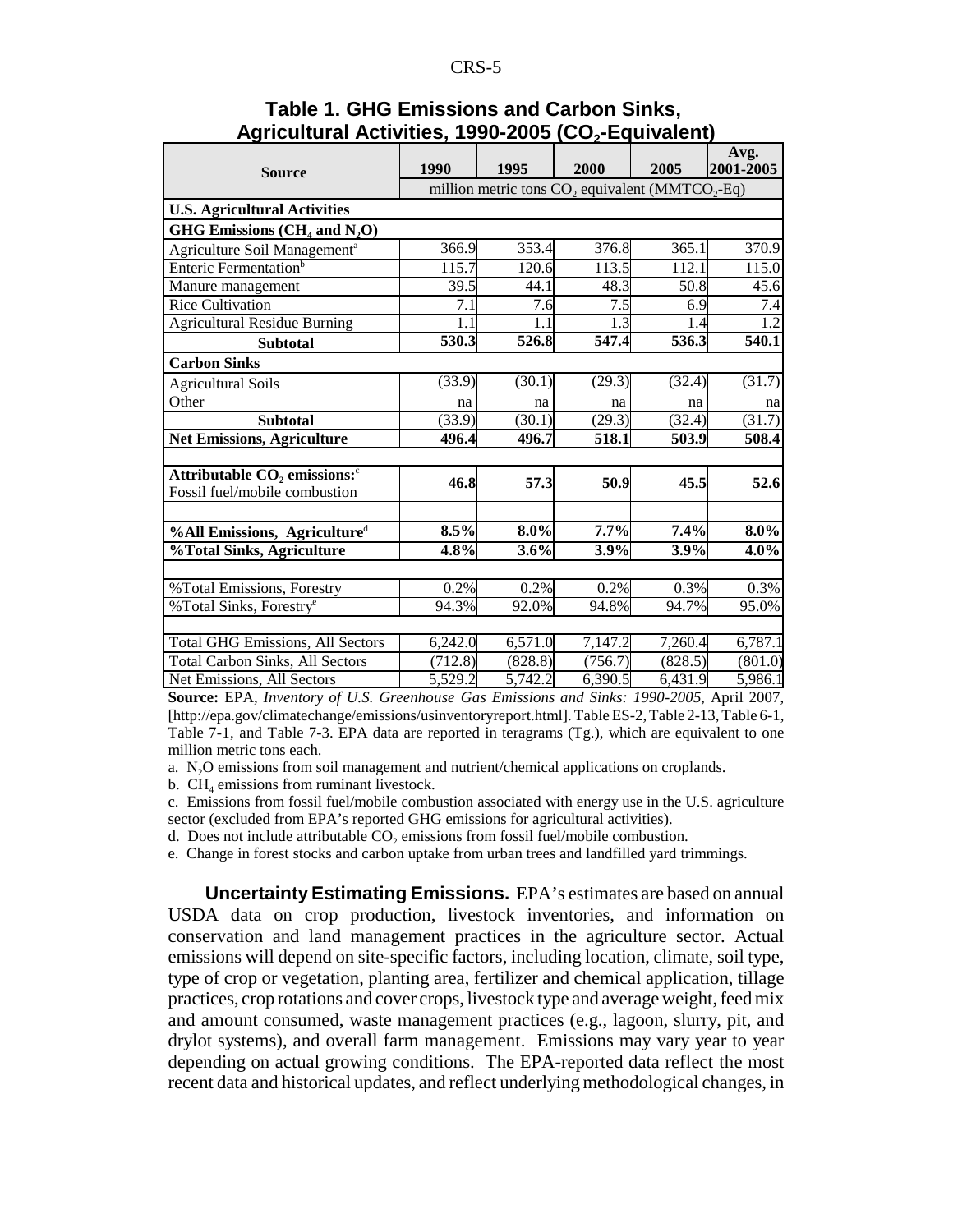keeping with Intergovernmental Panel on Climate Change (IPCC) guidelines.<sup>15</sup> More detailed information is in EPA's 2007 *Inventory*.

**Other Estimated Emissions.** EPA's reported emissions for the U.S. agriculture sector are based on agricultural production only and do not include emissions associated with on-farm energy use and forestry activities,<sup>16</sup> or emissions associated with food processing or distribution. Although EPA's GHG estimates for the U.S. agriculture sector do not include  $CO<sub>2</sub>$  emissions from on-farm energy use, estimates of these CO<sub>2</sub> emissions constitute a small share of overall GHG emissions. During the last few years, EPA's estimates of  $CO<sub>2</sub>$  emissions from on-farm fossil fuel and mobile combustion averaged about 50 MMTCO<sub>2</sub>-Eq. per year<sup>17</sup> (Table 1). These emissions are generally aggregated with emissions for the transportation and industrial sectors. Even if these emissions were included with other attributed GHG emissions for the agriculture sector, this would not substantially raise agriculture's overall share of total GHG emissions.

**Sources of GHG Emissions.** EPA's *Inventory* estimates of CH<sub>4</sub> and N<sub>2</sub>O emissions from agricultural activities are measured across five categories.

- ! **Agriculture soil management:** Nitrous oxide emissions from farmland soils are associated with cropping practices that disturb soils and increase oxidation, which can release emissions into the atmosphere. The types of practices that contribute to emissions releases are fertilization; irrigation; drainage; cultivation/tillage; shifts in land use; application and/or deposition of livestock manure and other organic materials on cropland, pastures, and rangelands; production of nitrogen-fixing crops and forages; retention of crop residues; and cultivation of soils with high organic content.
- ! **Enteric fermentation:** Methane emissions from livestock operations occur as part of the normal digestive process in ruminant animals<sup>18</sup> and are produced by rumen fermentation in metabolism and digestion. The extent of such emissions is often associated with the nutritional content and efficiency of feed utilized by the animal.<sup>19</sup> Higher feed effectiveness is associated with lower emissions.

<sup>&</sup>lt;sup>15</sup> The IPCC was established to assess scientific, technical and socioeconomic information related to climate change, its potential impacts and options for adaptation and mitigation. IPCC's methodolgy to estimate emissions and sinks are consistent with those used by other governments and with established guidelines under the United Nations Framework Convention on Climate Change.

<sup>&</sup>lt;sup>16</sup> Land use and forestry activities account for less than 1% of total estimated GHG emissions in the United States (EPA's 2007 *Inventory,* Table ES-4). See **Table 1**.

<sup>17</sup> EPA's 2007 *Inventory,* Table 2-14.

 $18$  Refers to livestock (cattle, sheep, goats, and buffalo) that have a four-chambered stomach. In the rumen chamber, bacteria breaks down food and degrades methane as a byproduct.

<sup>19</sup> R. A. Leng, "Quantitative Ruminant Nutrition — A Green Science," *Australian Journal of Agricultural Research*, 44: 363-380. Feed efficiency is based on both fermentive digestion in the rumen and the efficiency of conversion of feed to output (e.,g, milk, meat) as nutrients are absorbed.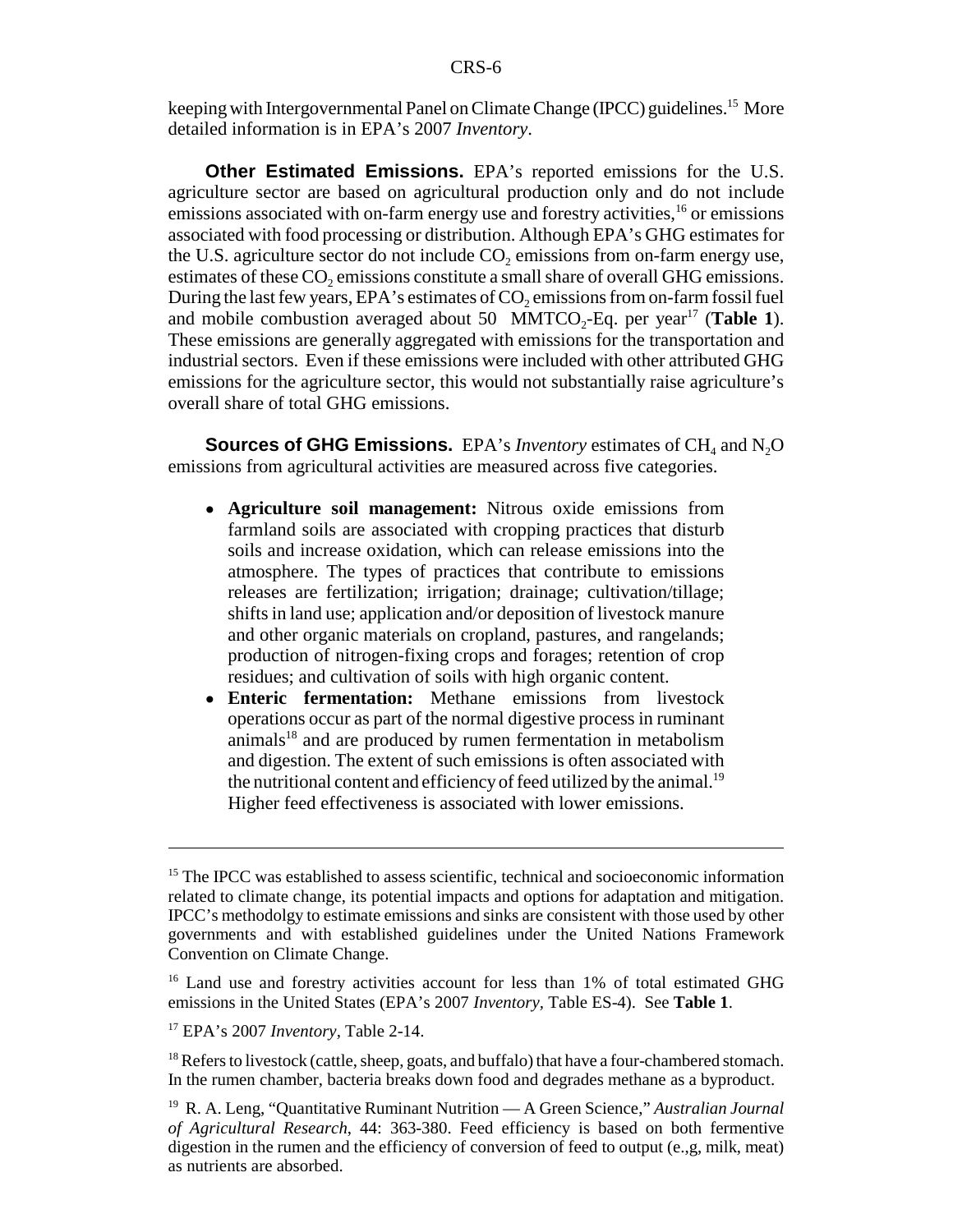- ! **Manure management:** Methane and nitrous oxide emissions associated with manure management occur when livestock or poultry manure is stored or treated in systems that promote anaerobic decomposition, such as lagoons, ponds, tanks, or pits.
- **Rice cultivation:** Methane emissions from rice fields occur when fields are flooded and aerobic decomposition of organic material gradually depletes the oxygen in the soil and floodwater, causing anaerobic conditions to develop in the soil, which releases methane.
- ! **Agricultural residue burning:** Methane and nitrous oxide emissions are released by burning residues or biomass.<sup>20</sup>

The share of GHG emissions for each of these categories is as follows: agriculture soil management (68% of emissions), enteric fermentation (21%), manure management  $(10\%)$ , rice cultivation  $(1\%)$ , and field burning of agricultural residues (less than 1%). Approximately 70% of agricultural emissions are associated with the crop sector and about 30% with the livestock sector (**Figure 1**).21

**Potential for Additional Reductions.** There is potential to lower carbon, methane, and nitrous oxide emissions from U.S. agricultural facilities at both crop and livestock operations through further adoption of certain conservation and land management practices. In most cases, such practices may both reduce emissions and sequester carbon in agricultural soils.

**Improved Soil Management.** Options to reduce nitrous oxide emissions associated with crop production include improved soil management, more efficient fertilization, and implementing soil erosion controls and conservation practices. In the past 100 years, intensive agriculture has caused a soil carbon loss of 30%-50%, mostly through traditional tillage practices.<sup>22</sup> In contrast, conservation tillage practices preserve soil carbon by maintaining a ground cover after planting and by reducing soil disturbance compared with traditional cultivation, thereby reducing soil loss and energy use while maintaining crop yields and quality. Practices include notill and minimum, mulch, and ridge tillage. Such tillage practices reduce soil disturbance, which reduces oxidation and the release of carbon into the atmosphere. Therefore, conservation tillage practices reduce emissions from cultivation and also enhance carbon sequestration in soils (discussed later in this report). Nearly 40% of U.S. planted areas are under some type of conservation tillage practices.<sup>23</sup>

 $20$  Although carbon is released as well, it is predominantly absorbed again within a year as part of the cropping cycle, and so is assumed to be net zero emissions unless some goes into long-term soil carbon content.

 $2<sup>1</sup>$  Previously estimates for the agriculture soil management category were lower. Current EPA estimates reflect methodological and input data changes.

 $22$  D. C. Reicosky, "Environmental Benefits of Soil Carbon Sequestration," USDA, at [http://www.dep.state.pa.us/dep/DEPUTATE/Watermgt/wsm/WSM\_TAO/InnovTechFor um/InnovTechForum-IIE-Reicosky.pdf].

<sup>23</sup> USDA, "Conservation Tillage Firmly Planted in U.S. Agriculture," *Agricultural Outlook*, (continued...)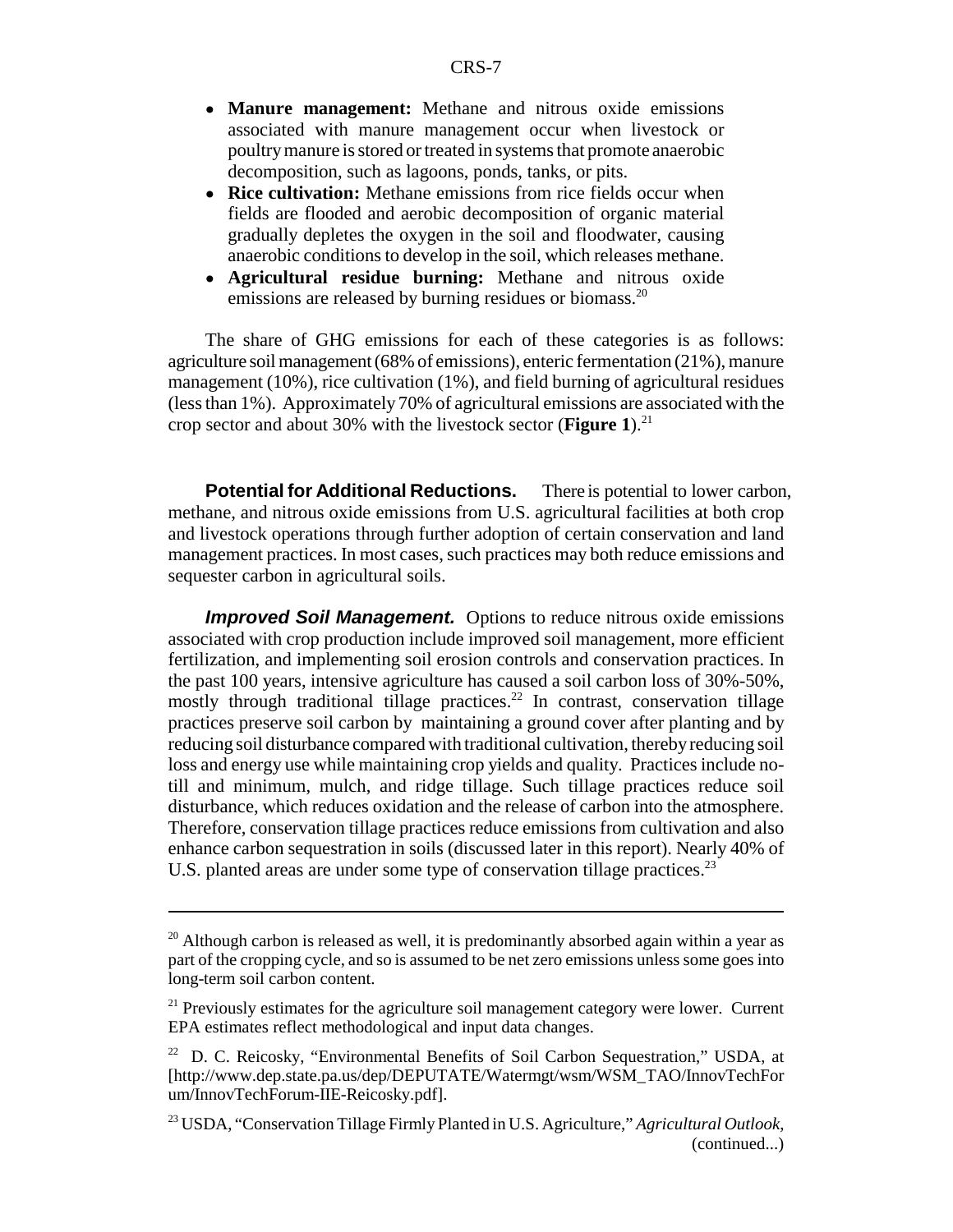

**Figure 1. Agricultural GHG Emissions, Average 2001-2005**

**Source:** EPA, 2007 *Inventory* report, April 2007, at [http://epa.gov/climatechange/ emissions/usinventoryreport.html].

*Improved Manure and Feed Management.* Methane emissions associated with livestock production can be reduced through improved manure and feed management. Improved manure management is mostly associated with installing certain manure management systems and technologies that trap emissions, such as an anaerobic digester $^{24}$  or lagoon covers. Installing such systems generates other principal environmental benefits. Installing an anaerobic digester to capture emissions from livestock operations, for example, would also trap other types of air emissions, including air pollutants such as ammonia, volatile organic compounds, hydrogen sulfide, nitrogen oxides, and particulate matter that are regulated under the federal Clean Air Act. Other benefits include improved water quality through reduced nutrient runoff from farmlands, which may be regulated under the federal Clean Water Act.<sup>25</sup> Many manure management systems also control flies, produce energy, increase the fertilizer value of any remaining biosolids, and destroy pathogens and weed seeds.<sup>26</sup>

Manure management systems, however, can be costly and difficult to maintain, given the typically high start-up costs and high annual operating costs. For example,

 $23$  (...continued)

March 2001; USDA, "To Plow or Not to Plow? Balancing Slug Populations With Environmental Concerns and Soil Health," *Agricultural Research,* October 2004; Conservation Technology Information Center (CTIC), "Conservation Tillage Facts," at [http://www.conservationinformation.org/?action=learningcenter\_core4\_convotill].

 $24$  An enclosed tank that promotes decomposition using anaerobic conditions and naturally occurring bacteria, while producing biogas as a byproduct that can be used as energy.

<sup>25</sup> See CRS Report RL32948, *Air Quality Issues and Animal Agriculture: A Primer*; and CRS Report RL31851, *Animal Waste and Water Quality: EPA Regulation of Concentrated Animal Feeding Operations (CAFOs)*, by Claudia Copeland.

<sup>&</sup>lt;sup>26</sup> R. Pillars, "Farm-based Anaerobic Digesters," Michigan State University Extension, at [http://web2.msue.msu.edu/manure/FinalAnearobicDigestionFactsheet.pdf].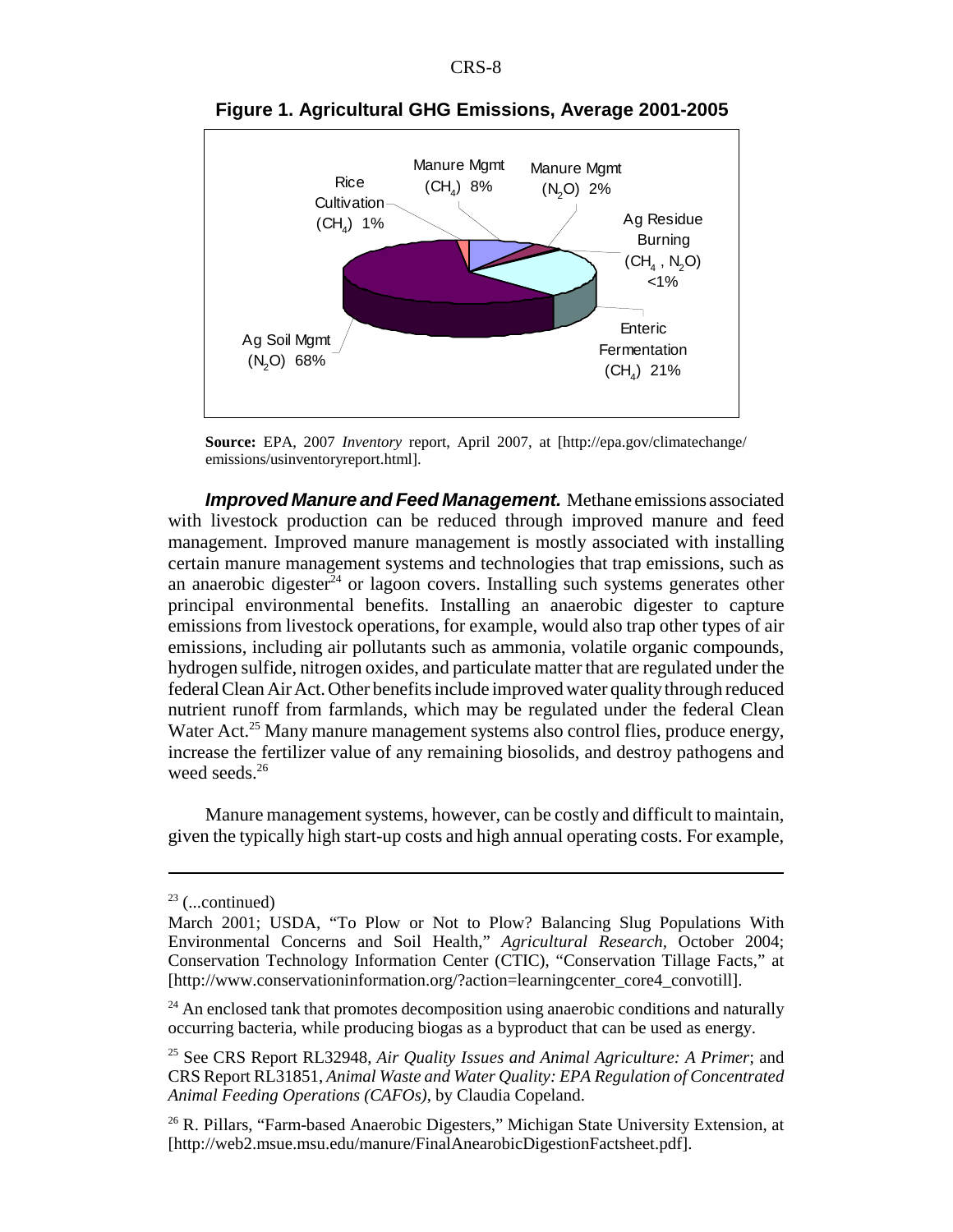the initial capital cost of an anaerobic digester with energy recovery is between \$0.5 million and \$1 million at a large-sized dairy operation, and annual operating costs are about \$36,000. Initial capital costs for a digester at a larger hog operation is about \$250,000, with similar operating costs.<sup>27</sup> Upfront capital costs tend to be high because of site-specific conditions at an individual facility, requiring technical and engineering expertise. Costs will vary depending on site-specific conditions but may also vary by production region. Costs may be higher in areas with colder temperatures, where some types of digesters may not be appropriate or may require an additional heat source, insulation, or energy requirements to maintain constant, elevated temperatures.28 Energy requirements to keep a digester heated are likely be lower in warmer climates.

Incentives are available to assist crop and livestock producers in implementing practices and installing systems that may reduce GHG emissions. Such incentives include cost-sharing and also low-interest financing, loan guarantees, and grants, as well as technical assistance with implementation. Funding for anaerobic digesters at U.S. livestock operations occurs under various programs under the 2002 farm bill.<sup>29</sup> Despite the availability of federal and/or state-level cost-sharing and technical assistance, adoption of such systems remains low throughout the United States. There are currently about 100 digester systems in operation or planned at commercial dairy and hog farms, accounting for about 1% of all operations nationwide (**Figure 2**).<sup>30</sup>

Improved feed strategies may also lower methane emissions at livestock operations. Such strategies may involve adding supplements and nutrients to animal diets, substituting forage crops for purchased feed grains, or instituting multi-phase feeding to improve digestive efficiency. Other options involve engineering genetic improvements in animals.<sup>31</sup> Purchasing feed supplements and more intensely managing animal nutrition and feeding practices may add additional costs and management requirements at the farm level.

<sup>27</sup> EPA, *Development Document for the Final Revisions to the NPDES Regulation and the Effluent Guidelines for Concentrated Animal Feeding Operations*, January 2003.

 $28$  C. Henry and R. Koelsch, "What Is an Anaerobic Digester?" University of Nebraska, Lincoln, at [http://manure.unl.edu/adobe/v7n10\_01.pdf]; and Pennsylvania State University, "Biogas and Anaerobic Digestion," at [http://www.biogas.psu.edu/]. For optimum operation, anaerobic digesters must be kept at a constant, elevated temperature, and any rapid changes in temperature could disrupt bacterial activity.

 $29$  Mostly Section 9006 and Section 6013 of the farm bill (P.L. 107-171), but also under other farm bill cost-share programs. CRS communication with USDA staff.

<sup>30</sup> As of 2005. EPA, *AgStar Digest*, Winter 2006, at [http://www.epa.gov/agstar/].

<sup>31</sup> R. A. Leng, "Quantitative Ruminant Nutrition — A Green Science," *Australian Journal of Agricultural Research*, 44: 363-380; H. Steinfeld, C. de Haan, and H. Blackburn, *Livestock-Environment Interactions, Issues and Options*, chapter 3 (study commissioned by the Commission of the European Communities, United Nations, and World Bank), at [http://www.virtualcentre.org/es/dec/toolbox/FAO/Summary/index.htm].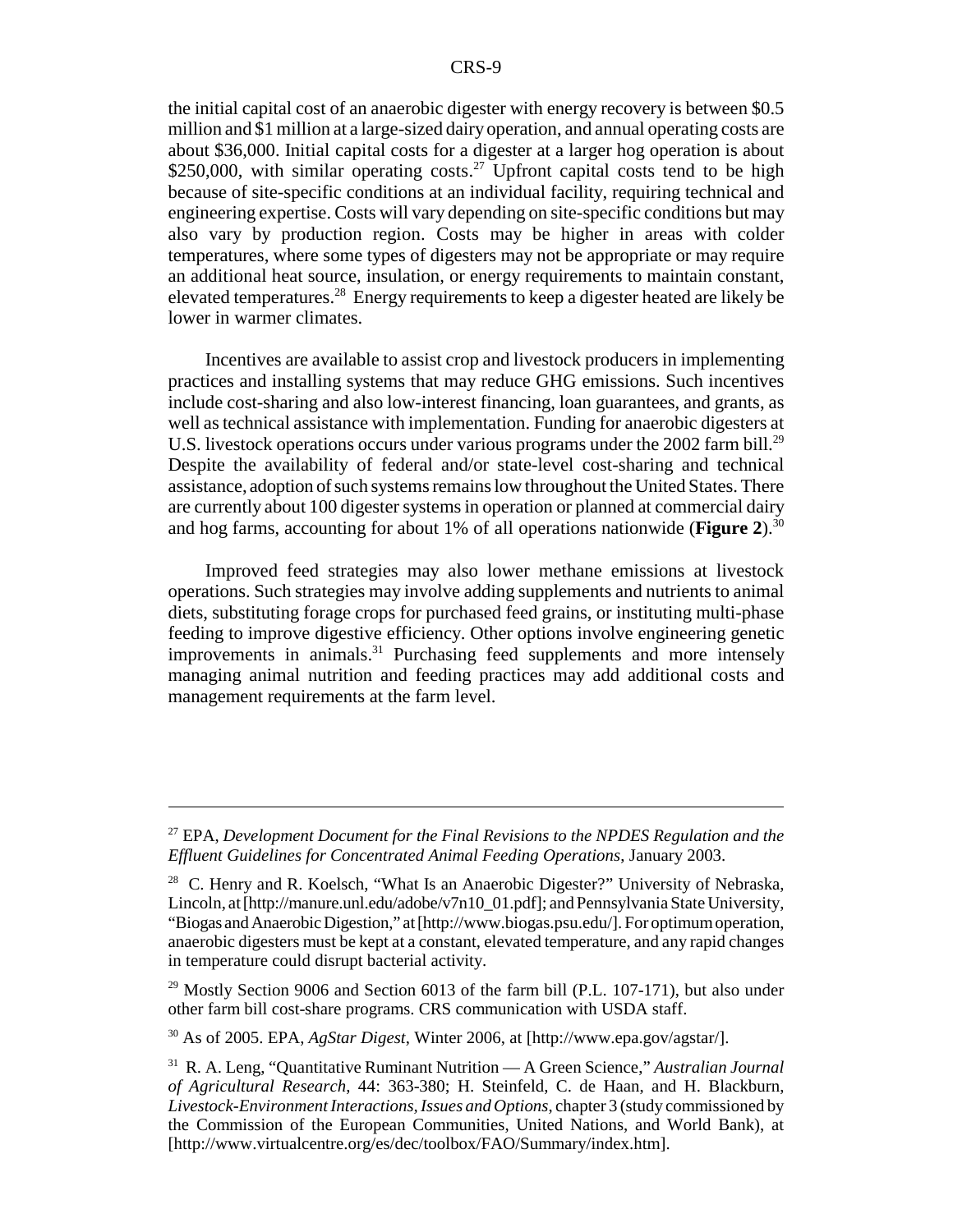

**Figure 2. National Distribution of Anaerobic Digester Energy Production, Operating and Planned**

**Source:** Adapted by CRS, Map Resources (7/2007) from data reported by USEPA, *AgStar Digest*, Winter 2006.

#### **Agricultural Carbon Sinks**

**Carbon Loss and Uptake.** Agriculture can sequester carbon, which may offset GHG emissions by capturing and storing carbon in agricultural soils. On agricultural lands, carbon can enter the soil through roots, litter, harvest residues, and animal manure, and may be stored primarily as soil organic matter (SOM; see **Figure 3**).32 Soils can hold carbon both underground in the root structure and near the soil surface and in plant biomass. Loss of soil carbon may occur with shifts in land use, with conventional cultivation (which may increase oxidation), and through soil erosion. Carbon sequestration in agricultural soils can be an important component of a climate change mitigation strategy, since the capture and storage of carbon may limit the release of carbon from the soil to the atmosphere.

Voluntary land retirement programs and programs that convert or restore grasslands and wetlands promote carbon capture and storage in agricultural soils. Related practices include afforestation (including the conversion of pastureland and cropland), reforestation, and agro-forestry practices. Conservation practices that raise biomass retention in soils and/or reduce soil disturbance, such as conservation tillage and/or installing windbreaks and buffers, also promote sequestration. More detailed

<sup>32</sup> U.S. Geological Survey (USGS), "Carbon Sequestration in Soils," at [http://edcintl.cr. usgs.gov/carbonoverview.html].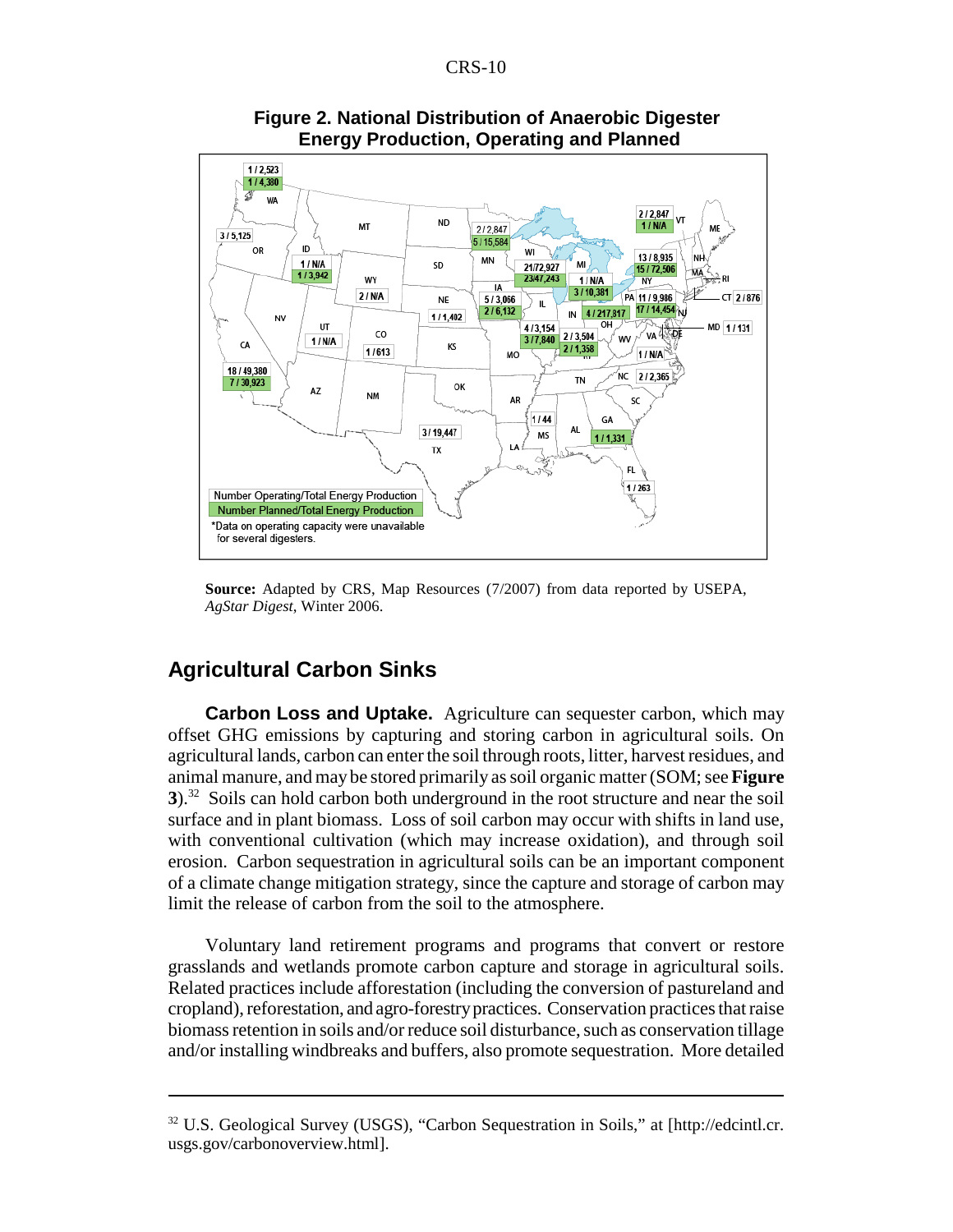information is provided in the following section, "Mitigation Strategies in the Agriculture Sector."



## **Figure 3. Carbon Sequestration in**

**Source:** USGS, "Carbon Sequestration in Soils," at [http://edcintl.cr.usgs.gov/carbonoverview.html].  $SOM = Soil organic matter$ 

**Total Carbon Sequestration.** In 2005, carbon sequestration by agricultural soils was estimated at about 30 MMTCO<sub>2</sub>-Eq.<sup>33</sup> Compared to estimates for the most recent five-year average, as well as estimates for 1995 and 2000, recent data show possible gains in carbon uptake and storage in recent years (**Table 1**).

The agriculture and forestry sectors are a small part of the overall carbon sequestration debate. Carbon sequestration by these sectors is usually referred to as indirect or biological sequestration.<sup>34</sup> Biological sequestration is considered to have less potential for carbon sequestration than direct sequestration, also referred to as carbon capture and storage, and is typically associated with oil and gas production.

**Estimated Emission Offsets.** Carbon sequestration in the U.S. agriculture sector currently offsets only about 5% of the carbon-equivalent of reported GHG emissions generated by the agriculture sector each year. Thus the sector remains a

<sup>33</sup> EPA's 2007 *Inventory,* Table 2-14 and Table 7-1. Based on estimates for the following categories: land converted to grassland; grassland remaining grassland; land converted to cropland; cropland remaining cropland.

<sup>34</sup> Congressional Budget Office (CBO), *The Potential for Carbon Sequestration in the United States* , September 2007, at [http://www.cbo.gov/ftpdocs/86xx/doc8624/09-12-Carbon Sequestration.pdf]. Biological sequestration refers to the use of land to enhance its ability to uptake carbon from atmosphere through plants and soils. Direct sequestration refers to capturing carbon at its source and storing it before its release to the atmosphere. Examples include capture and storage in geologic formations, such as oil fields, natural gas fields, coal seams, and deep saline formations. See CRS Report RL33801, *Carbon Capture and Sequestration (CCS)*, by Peter Folger.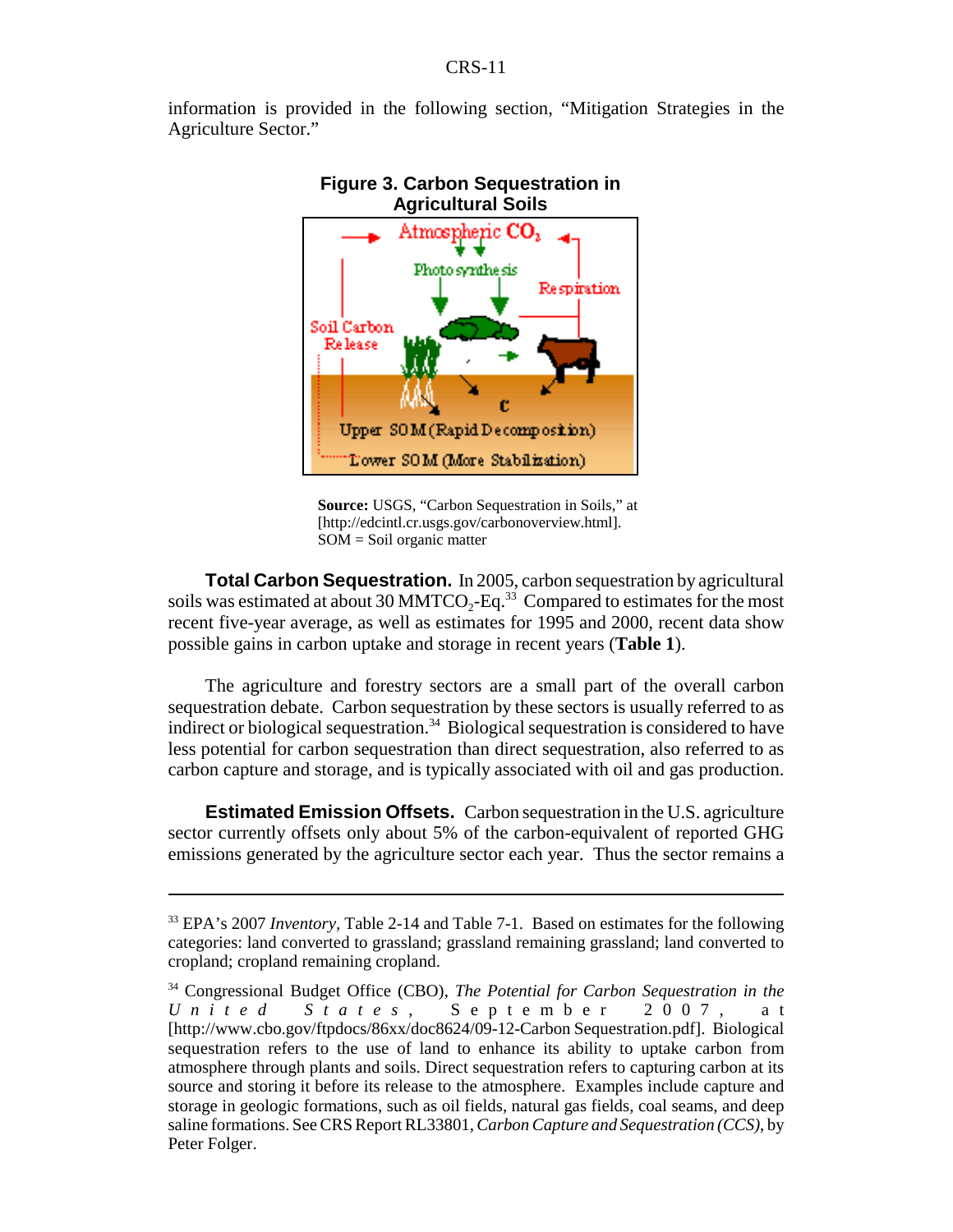net source of GHG emissions. Compared to total national GHG emissions, the agriculture sector offsets well under 1% of emissions annually. It should be noted that these estimates do not include estimates for the forestry sector, or sequestration activities on forested lands or open areas that may be affiliated with the agriculture sector. Forests and trees account for a majority (about 95%) of all estimated carbon uptake in the United States, mostly through forest restoration and tree-planting.<sup>35</sup> Carbon uptake in soils on U.S. agricultural lands accounts for the bulk of the remainder.

**Uncertainty Estimating Carbon Sinks.** EPA's *Inventory* estimates of carbon uptake in agricultural soils are based on annual data and information on cropland conversion to permanent pastures and grasslands, reduced summer fallow areas in semi-dry areas, increased conservation tillage, and increased organic fertilizer use (e.g, manure) on farmlands, as well as information on adoption rates and use of certain conservation and land management practices.

However, actual carbon uptake in agricultural soils depends on several sitespecific factors, including location, climate, land history, soil type, type of crop or vegetation, planting area, tillage practices, crop rotations and cover crops, and farm management in implementing certain conservation and land management practices. Estimates of the amount of carbon sequestered may vary depending on the amount of site-specific information included in the estimate, as well as on the accounting procedures and methodology used to make such calculations.

In general, the effectiveness of adopting conservation and land management practices will depend on the type of practice, how well the practice is implemented, and also on the length of time a practice is undertaken. For example, time is needed for a certain conservation practice to take hold and for benefits to accrue, such as buildup of carbon in soils from implementing conservation tillage or other soil management techniques, and growing time for cover crops or vegetative buffers. The overall length of time the practice remains in place is critical, especially regarding the sequestration benefits that accrue over the time period in which land is retired. In addition, not all conservation and land management practices are equally effective or appropriate in all types of physical settings. For example, the use and effectiveness of conservation tillage practices will vary depending on soil type and moisture regime, which may discourage some farmers from adopting or continuing this practice in some areas.

The potential impermanence of conservation and land management practices raises concerns about the effectiveness and limited storage value of the types of conservation practices that sequester carbon, given that the amount of carbon stored depends on the willingness of landowners to adopt or continue to implement a particular voluntary conservation practice. There are also concerns that the addition of other conservation practices may not significantly enhance the sequestration

<sup>35</sup> EPA's 2007 *Inventory,* Table 2-14 and Table 7-1. Based on estimates for the following categories: forestland remaining forestland; and growth in urban trees. Other uptake not included in the estimates is from landfilled yard trimmings.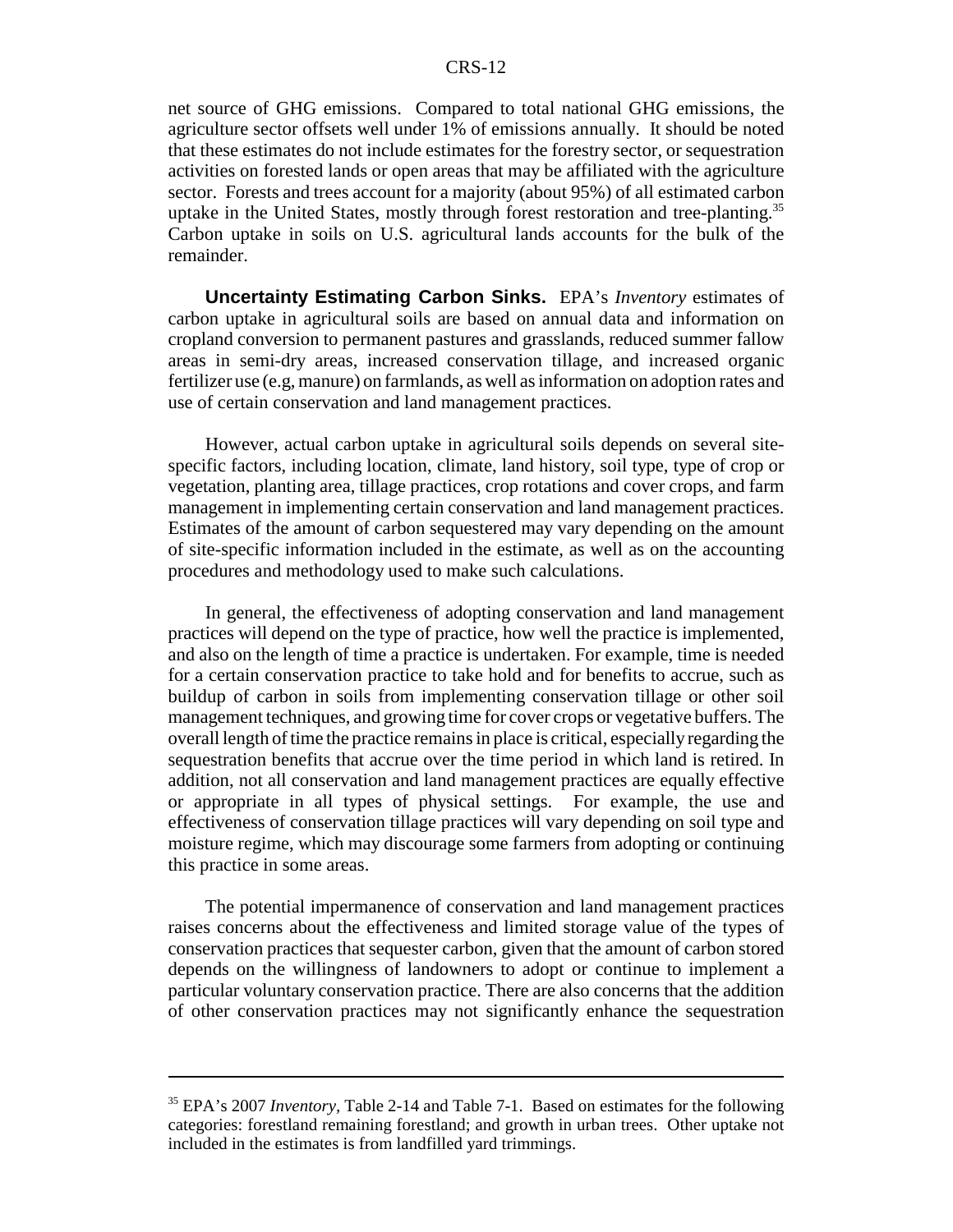potential of practices that might already be in place.<sup>36</sup> This raises questions about the cost-effectiveness of sequestering carbon on farmlands relative to other climate change mitigation strategies in other industry sectors. Finally, implementing conservation practices and installing new technologies may be contingent on continued cost-sharing and other financial incentives contained in the current farm bill; programs funded through this legislation help offset the cost to farmers for these practices and technologies, which some farmers may not be willing to do otherwise.

**Potential for Additional Uptake.** USDA reports that the potential for carbon uptake in agricultural soils is much greater than current rates. USDA forecasts that the amount of carbon sequestered on U.S. agricultural lands will more than double from current levels by 2012, adding roughly an additional 40 MMTCO<sub>2</sub>-Eq. of sequestered carbon attributable to the sector.<sup>37</sup> This additional uptake is expected through improved soil management (roughly 60%), improved manure and nutrient management (about 30%), and additional land-retirement sign-ups (about 10%).

Other longer-term estimates from USDA report that the potential for net increases in carbon sequestration in the agriculture sector could range from 40 to 590 MMTCO<sub>2</sub>-Eq. per year, or roughly 2-20 times current levels.<sup>38</sup> Afforestation, or the creation of forested areas mostly through conversion of pastureland and cropland, reflects the majority of the estimated uptake potential, with agricultural soil carbon sequestration accounting for a smaller share at the high end of this estimated range. Comparable estimates reported by EPA forecast a higher sequestration potential for the U.S. agriculture sector, ranging from 160 to 990 MMTCO<sub>2</sub>-Eq. per year.<sup>39</sup> EPA also reports additional sequestration potential from livestock manure management, biofuels substitution, and forest land management. Estimates from various studies may differ depending on the extent that estimates may include sequestration activities in the forestry sector. Combined, the potential carbon uptake from both the agriculture and forestry sectors is estimated from 800 to  $1,200$  MMTCO<sub>2</sub>-Eq. per  $year<sup>40</sup>$ 

An additional carbon uptake potential of  $590$  to  $990$  MMTCO<sub>2</sub>-Eq. per year would more than offset the agriculture sector's annual GHG emissions, or offset 8% to 14% of total current national emissions from all sources. Currently, carbon uptake

<sup>&</sup>lt;sup>36</sup> See, for example, T. A. Butt and B. A. McCarl, "Implications of Carbon Sequestration for Landowners," *2005 Journal of the American Society of Farm Managers and Rural Appraisers*; Government Accountability Office (GAO), *Conservation Reserve Program: Cost-Effectiveness Is Uncertain*, March 1993; H. Feng, J. Zhao, and C. Kling, "Carbon: The Next Big Cash Crop," *Choices*, 2<sup>nd</sup> quarter 2001; and H. Feng, C. Kling, and P. Glassman, "Carbon Sequestration, Co-Benefits, and Conservation Programs," *Choices*, Fall 2004.

<sup>&</sup>lt;sup>37</sup> W. Hohenstein, "USDA Activities to Address Greenhouse Gases and Carbon Sequestration," presentation to Senate Energy Committee staff, February 15, 2007.

<sup>38</sup> USDA, *Economics of Sequestering Carbon in the U.S. Agricultural Sector*, April 2004.

<sup>39</sup> EPA, *Greenhouse Gas Mitigation Potential in U.S. Forestry and Agriculture*, Tables 4-10 and 4-5, Nov. 2005, at [http://www.epa.gov/sequestration/greenhouse\_gas.html].

<sup>40</sup> As summarized by CBO, *The Potential for Carbon Sequestration in the United States*, Sept. 2007, at [http://www.cbo.gov/ftpdocs/86xx/doc8624/09-12-CarbonSequestration.pdf].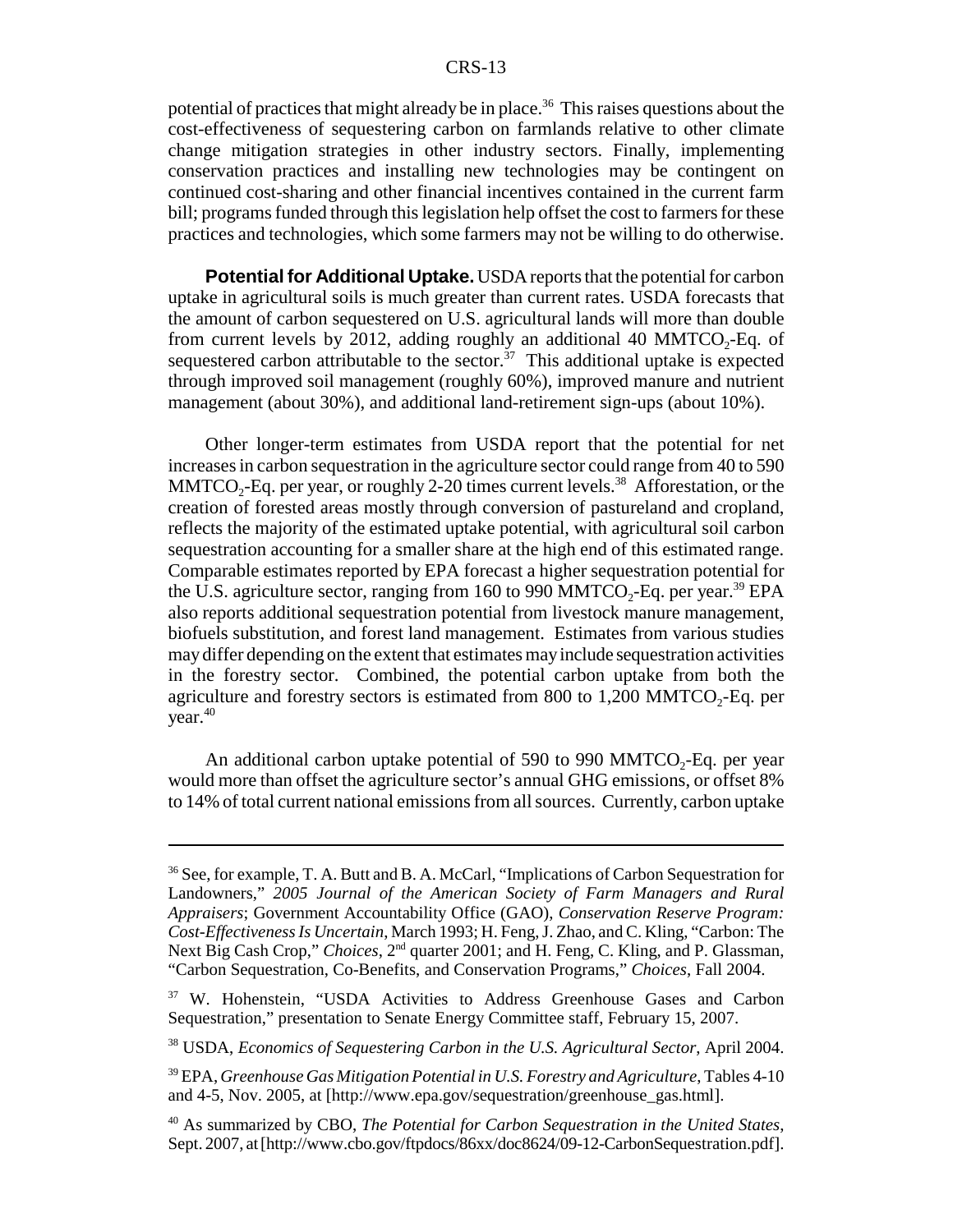in agricultural soils sequesters under 1% of total national GHG emissions annually (**Table 1**). An estimated 11% of all GHG emissions are currently sequestered annually, with the bulk sequestered through growth in forest stocks.

**Per-Unit Value Estimates.** Compared to other mitigation options in other sectors, USDA reports that U.S. agriculture can provide low-cost opportunities to sequester additional carbon in soils and biomass. The estimated per-unit value (or cost) of carbon removed or sequestered, expressed on a dollar per metric ton (mt) of carbon basis, will vary depending on the type of practice. Actual per-unit values and the cost-effectiveness of different practices may vary considerably from site to site.

USDA's estimate of an additional carbon uptake potential of 40 to 590  $MMTCO<sub>2</sub>-Eq.$  per year is associated with a range of costs from about \$3/mt to \$35/mt of permanently sequestered carbon dioxide (**Table 2**).<sup>41</sup> The low end of this range reflects the sequestration potential associated with cropland management practices; higher-end values are associated with land retirement and conversion, and a longer sequestration tenure. USDA's report also notes that if producers discontinue the land and cropland management practices at the end of a typical contract period, the carbon sequestered may only be worth a small share of its overall program costs, because most of the carbon will be released when these practices are terminated, which may lower the cost-effectiveness of such programs. EPA's forecast of an additional sequestration potential for the agriculture sector of  $160$  to 990 MMTCO<sub>2</sub>-Eq. per year are estimated across a range of \$5/mt-\$30/mt of sequestered carbon  $divi$  The low end of this range is associated with sequestration in agricultural soils and with soil management practices; high-end values are associated with afforestation, or converting open land into a forest by planting trees or their seeds.

#### **Table 2. Carbon Sequestration Potential in the U.S. Agriculture Sector, Alternative Scenarios and Payment Levels**

| <b>Source</b>                          | $$3-5$ range                       | $$14-15$ range | \$30-34 range |  |
|----------------------------------------|------------------------------------|----------------|---------------|--|
|                                        | (million mt of sequestered $CO2$ ) |                |               |  |
| <b>USDA Estimate</b>                   |                                    |                |               |  |
| Afforestation                          | $0 - 31$                           | $105 - 264$    | 224 - 489     |  |
| Agricultural soil carbon sequestration | $0.4 - 4$                          | $3 - 30$       | 13 - 95       |  |
| Total                                  | $0.4 - 35$                         | $108 - 295$    | $237 - 587$   |  |
| <b>EPA Estimate</b>                    |                                    |                |               |  |
| Afforestation                          |                                    | 228            | 806           |  |
| Agricultural soil carbon sequestration | 149                                | 204            | 187           |  |
| Total                                  | 161                                | 432            | 994           |  |

(dollars per million metric ton of sequestered  $CO<sub>2</sub>$ )

**Sources:** EPA, *Greenhouse Gas Mitigation Potential in U.S. Forestry and Agriculture*, Nov. 2005, Table 4-10, at [http://www.epa.gov/sequestration/greenhouse\_gas.html]. Compares USDA estimates (*Economics of Sequestering Carbon in the U.S. Agricultural Sector*, Apr. 2004) with EPA estimates.

<sup>41</sup> USDA, *Economics of Sequestering Carbon in the U.S. Agricultural Sector*, April 2004 (measured by the amount of carbon sequestered over a 15-year time period across a range of costs). USDA estimates that the associated total cost to sequester carbon across this range is \$0.95 billion to \$2 billion per year.

<sup>42</sup> EPA, *Greenhouse Gas Mitigation Potential in U.S. Forestry and Agriculture*, Table 4-10.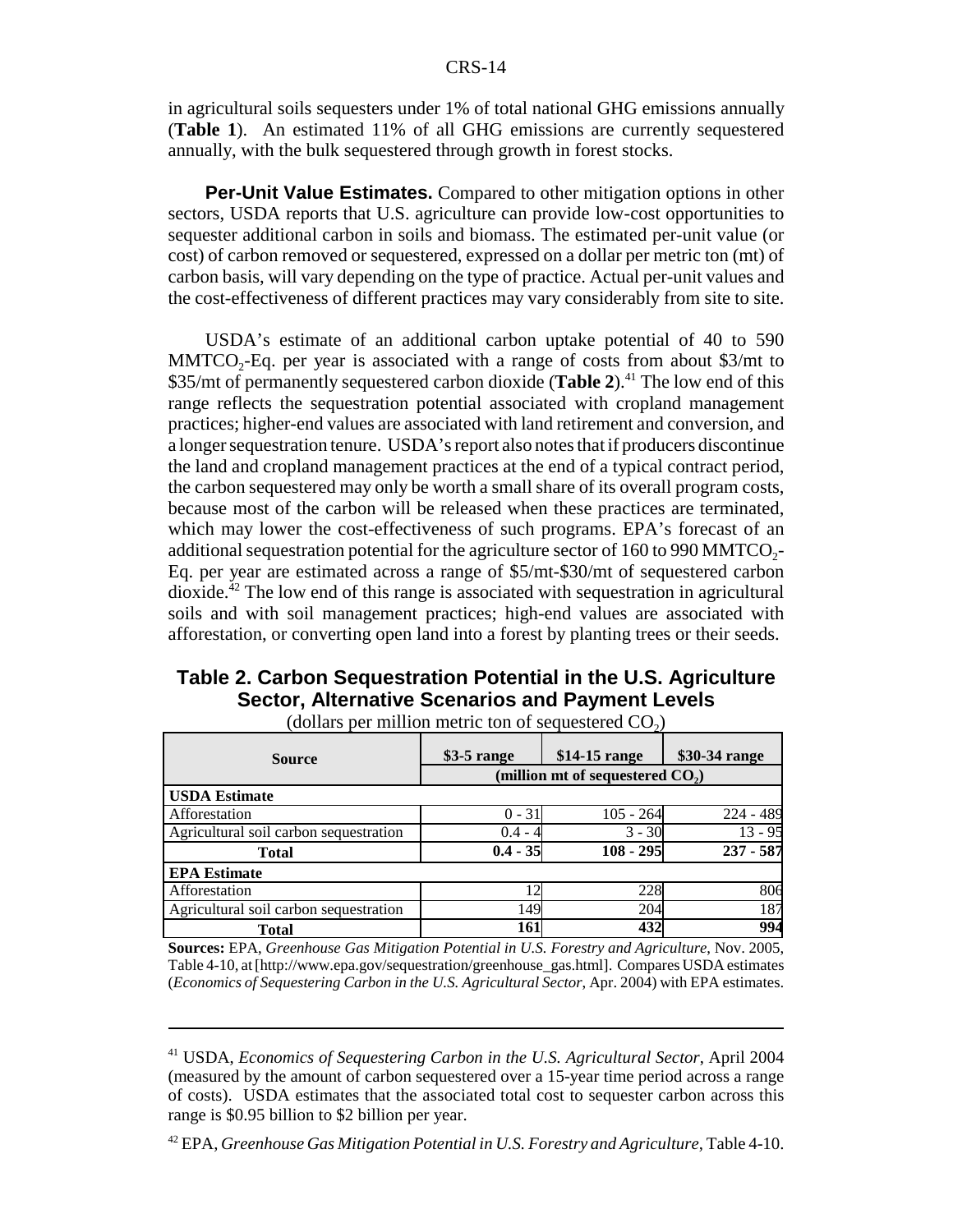**Enhancing Carbon Sinks.** There is potential to increase the amount of carbon captured and stored in U.S. agricultural lands by adopting certain conservation and land management practices. In most cases, such practices may both sequester carbon in farmland soils and reduce emissions from the source. **Table 3** shows estimated representative carbon sequestration rates for agricultural practices.

| <b>Type of land Management System</b>         | <b>Sequestration Rate</b><br>$(mt CO, / \n    accryear)$ |
|-----------------------------------------------|----------------------------------------------------------|
| Afforestation                                 | $2.2 - 9.5$                                              |
| Reforestation                                 | $1.1 - 7.7$                                              |
| Reduced tillage (e.g., no-till, reduced-till) | $0.6 - 1.1$                                              |
| Change in grassland management                | $0.07 - 1.9$                                             |
| Cropland conversion to grassland              | $0.9 - 1.9$                                              |
| Riparian buffers (nonforest)                  | $0.4 - 1.0$                                              |
| Biofuel substitution for fossil fules         | $4.8 - 5.5$                                              |

#### **Table 3. Representative Carbon Sequestration Rates**

**Source:** Compiled by EPA, *Greenhouse Gas Mitigation Potential in U.S. Forestry and Agriculture*, Table 2-1, Nov. 2005, at [http://www.epa.gov/sequestration/greenhouse\_gas.html]. Saturation rates and duration periods apply. EPA's report provides a list of the original source citations.

*Improved Soil and Land Management.* The main carbon sinks in the agriculture sector are cropland conversion and soil management, including improved manure application.<sup>43</sup> More than half of all carbon sequestered on U.S. agricultural lands is through voluntary land retirement programs and programs that convert or restore land (e.g., conversion to open land or grasslands, conversion to cropland, restoration of grasslands or wetlands, etc.). Undisturbed open lands, grasslands and wetlands can hold carbon in the soil both underground in the root structure and above ground in plant biomass. The amount of carbon sequestered will vary by the type of land management system. Afforestation and cropland conversion have the greatest potential to store the most carbon per acre annually, compared with other types of systems, such as tree plantings and wetlands conversion, or storage in croplands.<sup>44</sup>

Conservation tillage is another major source of sequestration on farmlands, accounting for about 40% of the carbon sequestered by the U.S. agriculture sector.<sup>45</sup> Improved tillage practices improve biomass retention in soils and reduce soil disturbance, thereby decreasing oxidation. The amount of carbon sequestered will vary by the type of tillage system: reduced tillage stores between 0.6-1.1 mt of carbon dioxide per acre annually (**Table 3**). Among conservation tillage practices, no-till

<sup>43</sup> USDA, *U.S. Agriculture and Forestry Greenhouse Gas Inventory: 1990-2001*, TB1907, Figure 3-8, March 2004, at [http://www.usda.gov/oce/global\_change/gg\_inventory.htm].

<sup>44</sup> Bongen, A.,"Using Agricultural Land for Carbon Sequestration," Purdue University, at [http://www.agry.purdue.edu/soils/Csequest.PDF]. 1999 data for carbon storage in Indiana.

<sup>45</sup> USDA, *U.S. Agriculture and Forestry Greenhouse Gas Inventory: 1990-2001*, TB1907, March 2004, at [http://www.usda.gov/oce/global\_change/gg\_inventory.htm]; USDA, "Depositing Carbon in the Bank: The Soil Bank, That Is," *Agricultural Research,* Feb. 2001.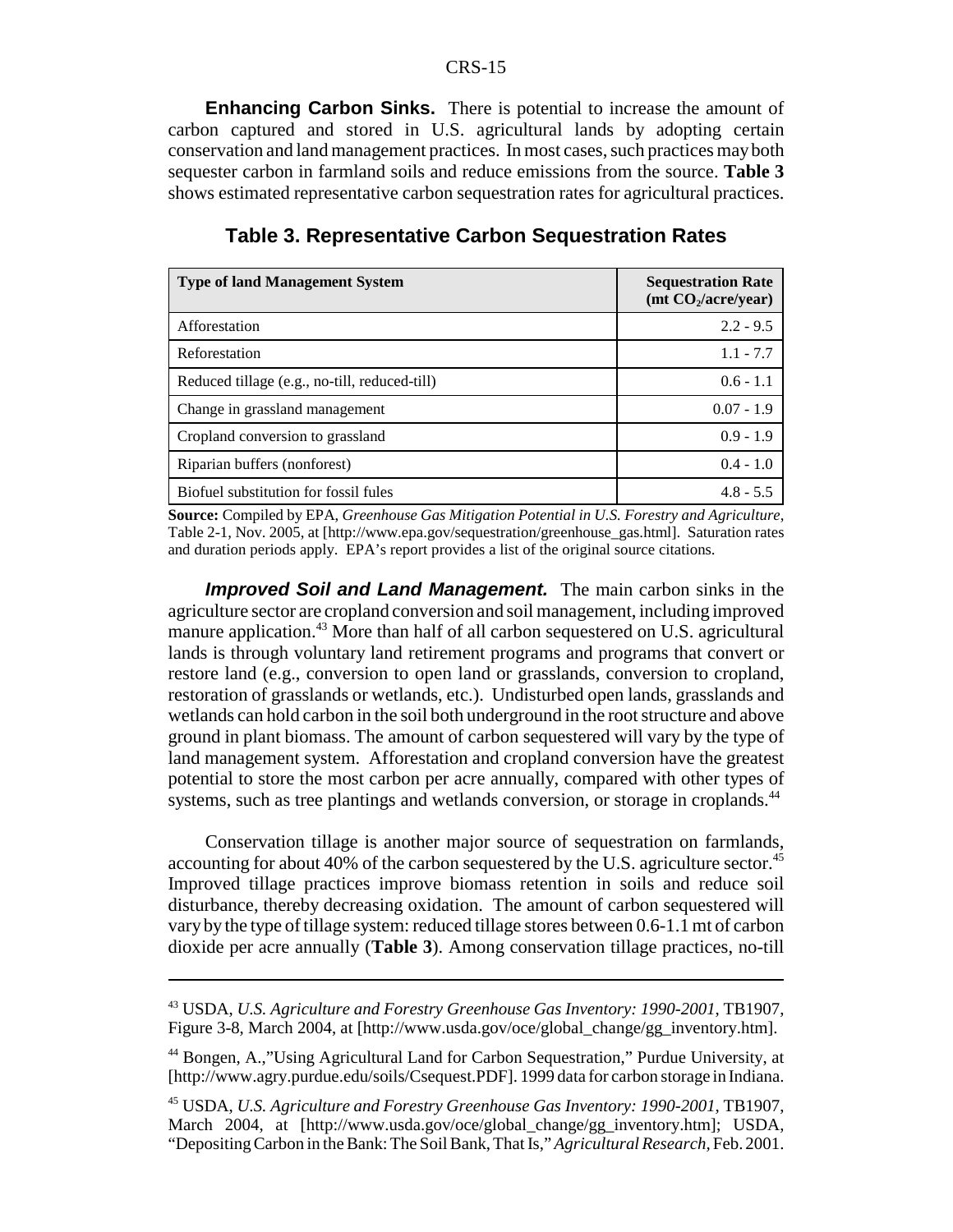stores about 30% more than the amount of carbon stored by reduced tillage but more than five times that stored on intensive tilled croplands. (Conservation tillage practices are explained above, in the section on "Potential for Additional Reductions").

**Improved Manure and Feed Management.** Mitigation strategies at U.S. livestock operations are not commonly associated with carbon uptake and are not included in EPA's carbon sink estimates. However, installing manure management systems, such as an anaerobic digester, captures and/or destroys methane emissions from livestock operations and may be regarded as avoided emissions or as a form of direct sequestration capturing emissions at the source. As a result, some carbon offset programs are beginning to promote manure management systems as a means to capture and store methane at dairy operations, which may also be sold as carbon offset credits and as a renewable energy source.<sup>46</sup> Given that there are currently few anaerobic digesters in operation, estimates of the actual or potential uptake may be difficult to estimate. (Manure management systems are further explained above, in the section on "Potential for Additional Reductions.")

#### **Mitigation Strategies in the Agriculture Sector**

Existing conservation and farmland management programs administered at both the federal and state levels often encourage the types of agricultural practices that can reduce GHG emissions and/or sequester carbon. These include conservation, forestry, energy, and rural development programs within existing farm legislation. These programs were initiated predominantly for other production or environmental purposes. Currently, few federal programs specifically address climate change concerns in the agriculture sector. However, some USDA and state-level conservation programs have started to place additional attention on the potential for emissions reduction and carbon sequestration.

Agricultural conservation and other farmland practices broadly include land management, vegetation, and structures that can reduce GHG emissions and/or sequester carbon in the agriculture sector, such as:

- land retirement, conversion, and restoration programs (e.g., conversion to grasslands, restoration of grasslands or wetlands, etc.);
- soil conservation practices, including conservation tillage (e.g., reduced/medium- till, no/strip-till, ridge-till);
- soil management and soil erosion controls;
- ! precision agriculture practices and recognized agricultural best management practices;
- ! efficient fertilizer/nutrient (including manure) and chemical application;
- crop rotations;
- cover cropping;

<sup>46</sup> See Iowa Farm Bureau's carbon credit project at [http://www.iowafarmbureau.com].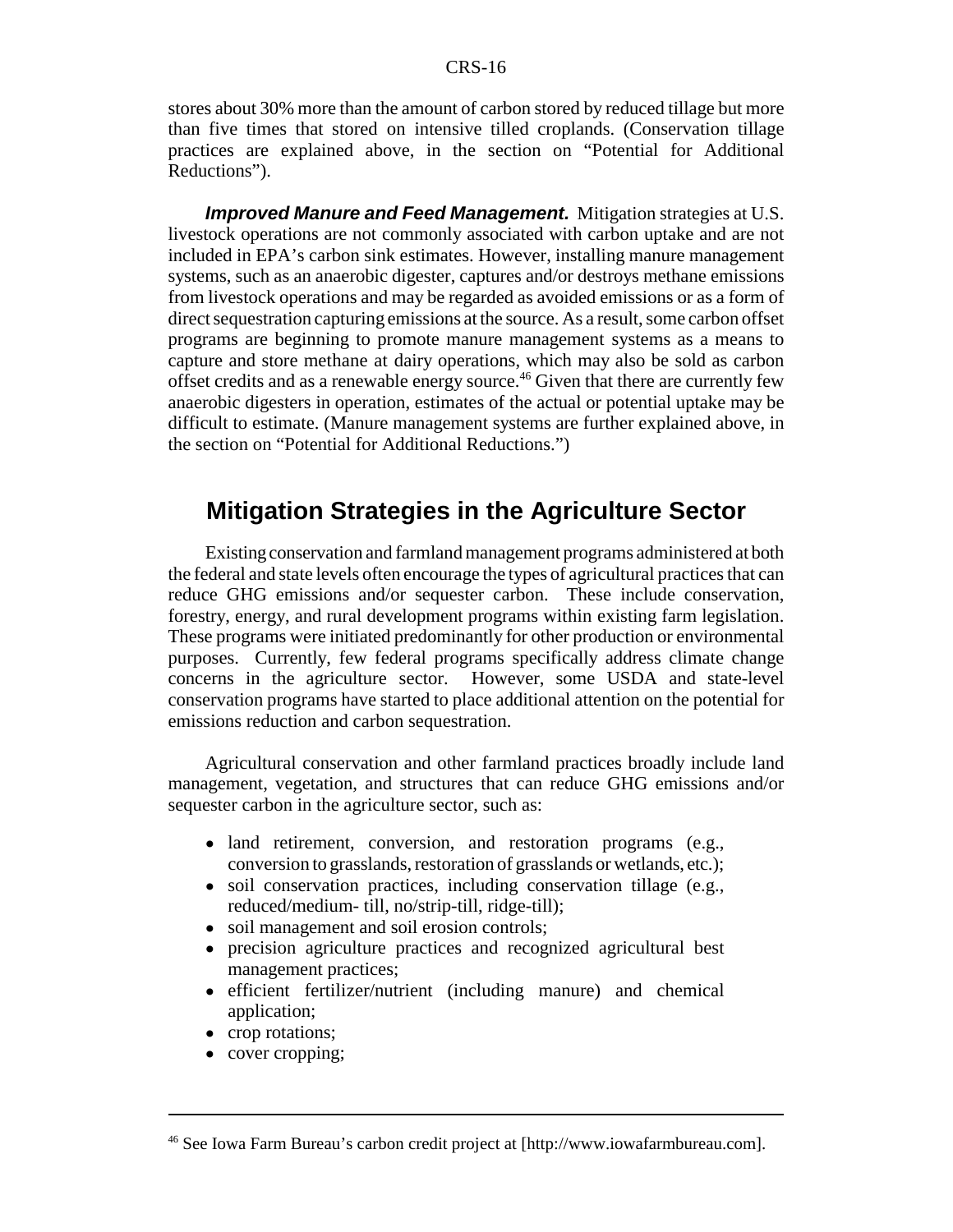- manure management (e.g., improve manure storage and technologies using anaerobic digestion and methane recovery);
- feed management (e.g., improve feed efficiency, dietary supplements);
- rotational grazing and improved forage/grazing management;
- ! vegetative and riparian buffers, and setbacks;
- windbreaks for crops and livestock;
- bioenergy and biofuels substitution and renewable energy use (e.g., replacing use of fossil fuels); and
- energy efficiency and energy conservation on-farm.

Conservation programs administered by USDA and state agencies encourage farmers to implement certain farming practices and often provide financial incentives and technical assistance to support adoption. Participation in these programs is voluntary, and farmers may choose to discontinue participating in these programs. Also, as previously noted, the effectiveness of these practices depends on the type of practice, how well the practice is implemented, and also on the length of time a practice is undertaken.

The fact that the types of conservation and land management practices being promoted under existing agricultural conservation programs may also lower GHG emissions and increase carbon uptake in agricultural soils should be regarded as an incidental benefit of these programs. With few exceptions, these types of conservation and land management programs were not initiated for the purpose of reducing GHG emission or sequestering carbon, and the eligibility requirements under these programs do not explicitly require emissions reductions or carbon sequestration as objectives or selection criteria for participation. These programs are generally designed to address site-specific improvements based on a conservation plan developed with the assistance of USDA or state extension technical and field staff that considers the goals and land resource base for an individual farmer or landowner. Such a conservation plan is typically a necessary precursor to participating in USDA's conservation programs.

#### **Federal Programs**

**Conservation Programs.** Conservation programs administered by USDA are designed to take land out of production and to improve land management practices on land in production, commonly referred to as "working lands" (**Table 4**).

• Land retirement/easement programs. Programs focused on land management, including programs that retire farmland from crop production and convert it back into forests, grasslands, or wetlands, including rental payments and cost-sharing to establish longer term conservation coverage. Major programs include the Conservation Reserve Program (CRP), the Wetlands Reserve Program (WRP), the Grasslands Reserve Program (GRP), the Farmland Protection Program (FPP), among other programs.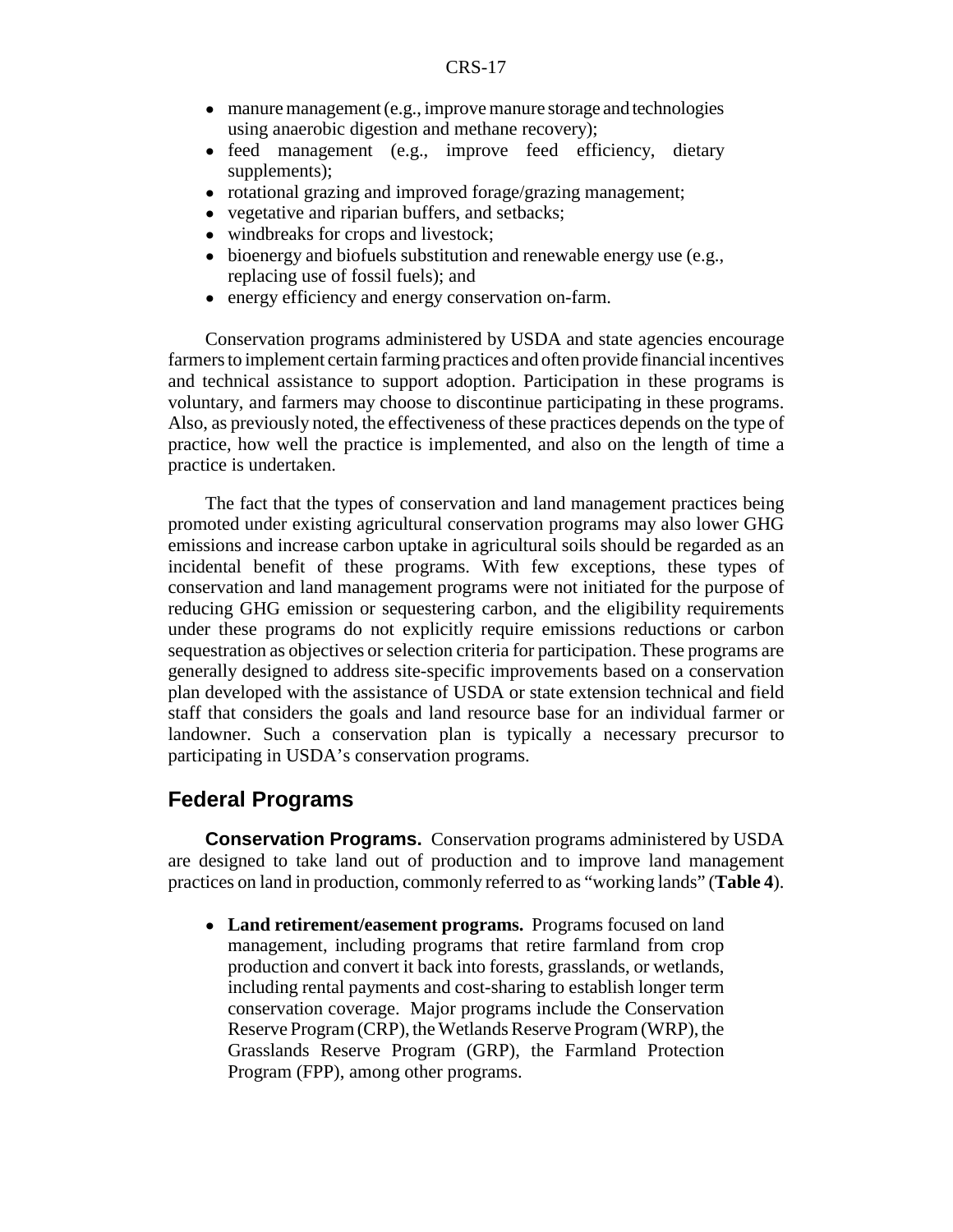| <b>USDA</b><br>Program                                 | <b>Conservation Practice and</b><br><b>Land Management</b>                                                           | <b>General Benefits</b>                                                                                              | <b>Benefits for Climate</b><br><b>Change</b> |
|--------------------------------------------------------|----------------------------------------------------------------------------------------------------------------------|----------------------------------------------------------------------------------------------------------------------|----------------------------------------------|
| EQIP,<br>CSP,<br>AMA                                   | Conservation tillage and reduced field<br>pass intensity                                                             | Improves soil/water/air quality.<br>Reduces soil erosion/fuel use.                                                   | Sequestration,<br>emission reduction         |
|                                                        | Crop diversity through crop rotations<br>and cover cropping                                                          | Reduces erosion/water needs.<br>Improves soil/water quality.                                                         | Sequestration                                |
|                                                        | Efficient nutrient (nitrogen)<br>management, fertilizer application                                                  | Improves water quality. Saves<br>expenses, time, and labor.                                                          | Sequestration,<br>emission reduction         |
|                                                        | Improved soil management and soil<br>erosion controls                                                                | Improves soil/water/air quality.                                                                                     | Sequestration,<br>emission reduction         |
| <b>EQIP</b><br><b>CSP</b><br>AMA<br>Other <sup>a</sup> | Manure management (e.g.,<br>storage/containment, anaerobic<br>digestion and methane recovery)                        | Improves soil/water/air quality.<br>On-farm fuel cost-savings.<br>Alternative income source.<br>Nutrients for crops. | Emission reduction                           |
| EQIP                                                   | Feed management (e.g., raise feed<br>efficiency, dietary supplements)                                                | Improves water/air quality. More<br>efficient use of feed.                                                           | Emission reduction                           |
| <b>CSP</b><br>AMA                                      | Rangeland management (e.g.,<br>rotational grazing, improved forage)                                                  | Reduces water requirements.<br>Helps withstand drought. Raises<br>grassland productivity.                            | Sequestration,<br>emission reduction         |
| <b>EQIP</b><br><b>CSP</b><br>AMA<br><b>WHIP</b>        | Windbreaks for crops and livestock,<br>vegetative/riparian buffers, grassed<br>waterways, setbacks, etc.             | Improves crop/livestock protection<br>and wildlife habitat. Alternative<br>income source (e.g., hunting fees).       | Sequestration,<br>emission reduction         |
| <b>FLEP</b><br><b>EQIP</b><br><b>CSP</b><br><b>AMA</b> | Agroforestry / silvopasture with<br>rotational grazing and improved<br>forage                                        | Provides income from grazing and<br>wood products.                                                                   | Sequestration,<br>emission reduction         |
| <b>CRP</b><br>WRP<br><b>GRP</b><br><b>FPP</b>          | Land management, including<br>retirement, conversion, restoration<br>(cropland, grasslands, wetlands, open<br>space) | Improves soil/water/air quality.                                                                                     | Sequestration                                |
| <b>EQIP</b><br><b>CSP</b>                              | Energy efficiency/conservation                                                                                       | Improves soil/water/air quality.<br>Cost-savings.                                                                    | Emission reduction                           |
| AMA<br>Other <sup>a</sup>                              | Biofuel substitution and renewable<br>energy use                                                                     | Improves soil/water/air quality.<br>On-farm fuel cost-savings.<br>Alternative income source.                         | Emission reduction                           |

#### **Table 4. Conservation and Land Management Practices**

**Source:** Compiled by CRS staff from USDA and EPA information. Listed programs: Conservation Reserve Program (CRP), Wetlands Reserve Program (WRP), Grasslands Reserve Program (GRP), Farmland Protection Program (FPP), Environmental Quality Incentives Program (EQIP), Conservation Security Program (CSP), Agricultural Management Assistance (AMA), Wildlife Habitat Incentives Program (WHIP), and Forest Land Enhancement Program (FLEP). a. Renewable energy projects receive additional program funding in farm bill under Title IX (Energy) and Title VI (Rural Development), as well as other federal and state program.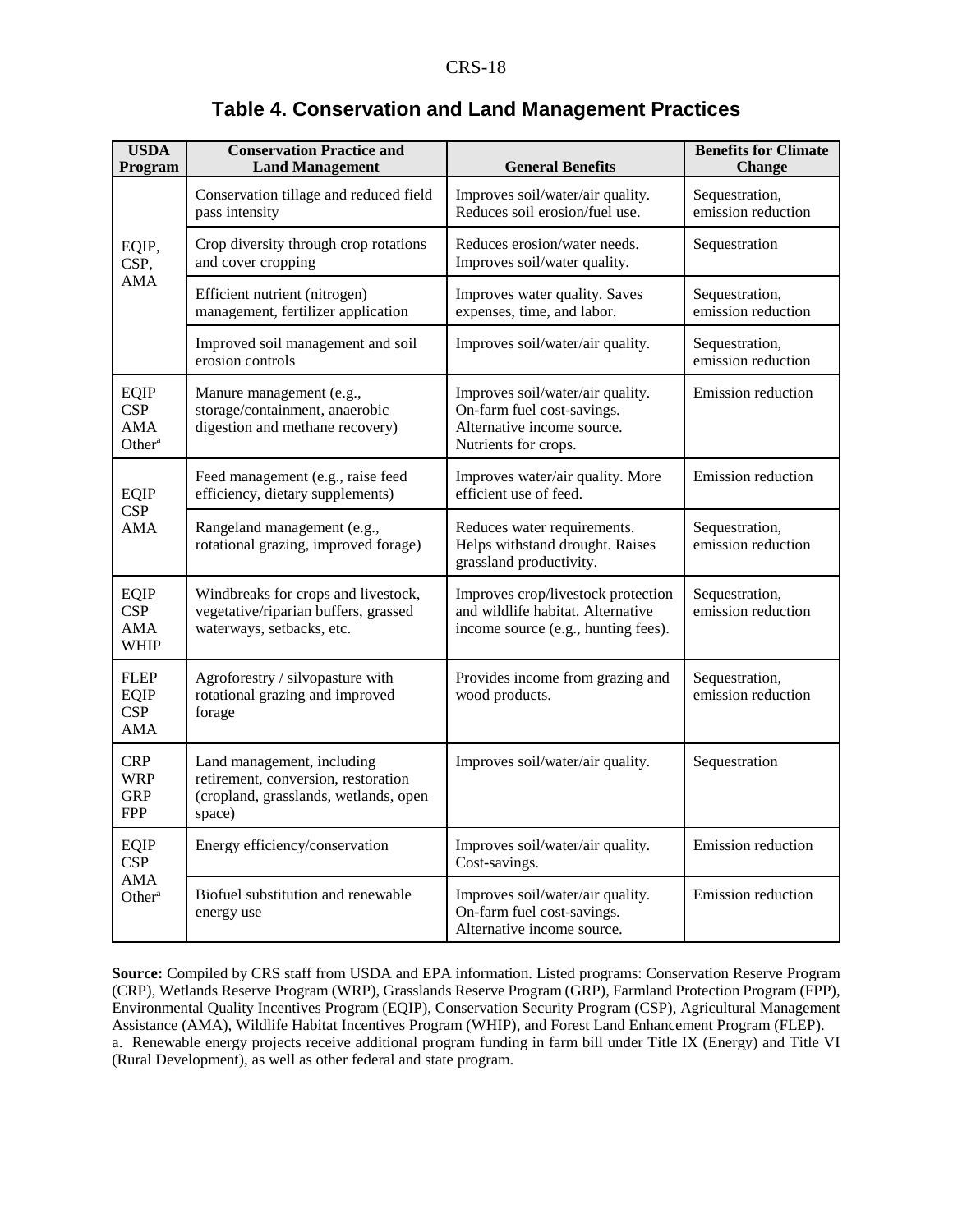! **Working lands programs.** Programs focused on improved land management and farm production practices, such as changing cropping systems or tillage management practices, are supported by cost-sharing and incentive payments, as well as technical assistance. Major programs include the Environmental Quality Incentives Program (EQIP), the Conservation Security Program (CSP), the Agricultural Management Assistance (AMA) program, and the Wildlife Habitat Incentives Program (WHIP).

These programs are provided for in Title II (Conservation) of the 2002 farm bill. Recent legislative action to reauthorize the farm bill in the  $110<sup>th</sup>$  Congress seeks to expand authority and funding for these conservation programs.<sup>47</sup>

Total funding for USDA's conservation and land management programs totaled \$5.6 billion in FY2005. Voluntary land retirement programs and programs that convert or restore land account for roughly 37% annually of all USDA conservation spending (**Figure 4**). Programs that provide cost-sharing and technical assistance to farmers to implement certain practices, such as EQIP, CSP, and AMA, provide another 21% annually.<sup>48</sup> USDA's conservation technical assistance and extension services account for about one-fourth of all funding. Other federal funding through other programs also generally promotes natural resource protection on U.S. farms. Generally, the decision on how and where this funding is ultimately used is made at the individual state level.



**Figure 4. USDA Conservation Spending, FY2005**

**Source:** USDA, Office of Budget and Planning. **Note:** FY2005 total spending = \$5.6 billion.

<sup>47</sup> For a list of the USDA programs, see USDA, "Farm Bill, Title II: Conservation," at [http://www.ers.usda.gov/Features/Farmbill/titles/titleIIconservation.htm]. Also see CRS Report RL34060, *Conservation and the 2007 Farm Bill*, by Jeffrey A. Zinn.

<sup>&</sup>lt;sup>48</sup> EQIP and CSP were originally set to expire in FY2007 with most farm bill programs, but were extended in the most recent budget reconciliation (P.L. 109-171). EQIP, the largest program, is authorized through FY2010 and will reach \$1.3 billion annually.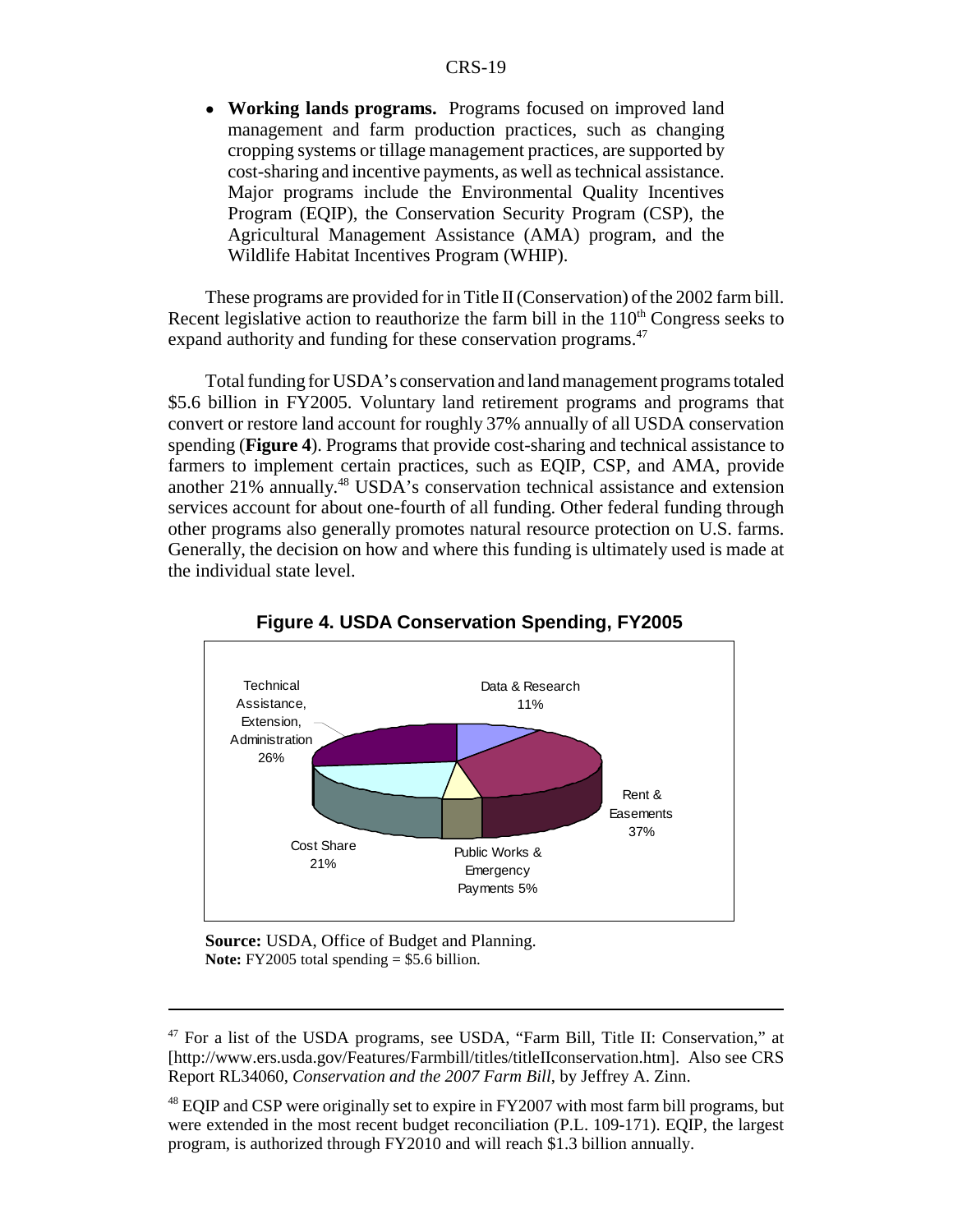Currently, few USDA conservation programs are specifically intended to address climate change concerns in the agriculture sector. One exception is USDA's Conservation Innovation Grants program, a subprogram under EQIP that provides for competitive awards, and is intended to accelerate technology transfer and adoption of innovative conservation technologies, mostly through pilot projects and field trials. However, recently USDA has started to explore the possibility of expanding some of its farmland conservation programs to focus more broadly on the potential for GHG emission reductions and carbon sequestration.49 Past grants have supported development of approaches to reduce ammonia emissions from poultry litter, promote conservation tillage and solar energy technologies, and develop private carbon sequestration trading credits.<sup>50</sup>

USDA has identified three of its existing conservation programs that encourage greenhouse gas reductions and carbon sequestration. These include CRP, EQIP, and CSP.51 Under EQIP and CSP, many of the practices encouraged under the program reduce net GHG emissions. For EQIP, USDA is providing additional national guidance to technical staff to make GHG a priority resource concern as part of its ranking system and scoring criteria for participation. Examples include giving greater weight to projects that promote anaerobic digestion, nutrient management plans, and other types of cropland practices, such as installing shelter belts and windbreaks, and encouraging conservation tillage. Resources also are available for biomass energy projects.

Under CRP, USDA has issued a new rule that explicitly allows the private sale of carbon credits for land enrolled in the program. USDA also has modified its "Environmental Benefits Index" to score and rank offers to enroll land in CRP in a way that places greater weight on installing vegetative covers that sequester more carbon. USDA also has announced a program under CRP's continuous enrollment provision to plant up to 500,000 acres of bottomland hardwoods, which are among the most productive U.S. lands for sequestering carbon.

USDA continues to evaluate how to better incorporate climate concerns into its conservation programs. One potential option includes modifying its evaluation criteria for ranking applications for its conservation programs by giving additional consideration to projects that propose to reduce GHG emissions or sequester carbon, as USDA has done with EQIP. Other possible options include supporting marketbased approaches, such as the development of environmental services markets and trading, that might supplement existing conservation and forestry programs.<sup>52</sup>

<sup>49</sup> USDA, "USDA Targeted Incentives for Greenhouse Gas Sequestration," Release No. 0194.03, June 6, 2003.

<sup>50</sup> USDA, "Reducing Agricultural Greenhouse Gas Emissions Through Voluntary Action," Statement by Bruce Knight of USDA's Natural Resources Conservation Service at the United Nations Framework Convention on Climate Change, December 2004, at [http://www.nrcs.usda.gov/news/speeches04/climatechange.html]

<sup>51</sup> W. Hohenstein, "USDA Conservation Programs are Targeting Greenhouse Gases and Carbon Sequestration." Provided to Senate Energy Committee staff, February 15, 2007.

<sup>52</sup> USDA, *USDA's 2007 Farm Bill Proposals*, Conservation Title, January 31, 2007, at [http://www.usda.gov/documents/07title2.pdf]; statement by Mark Rey, USDA Under (continued...)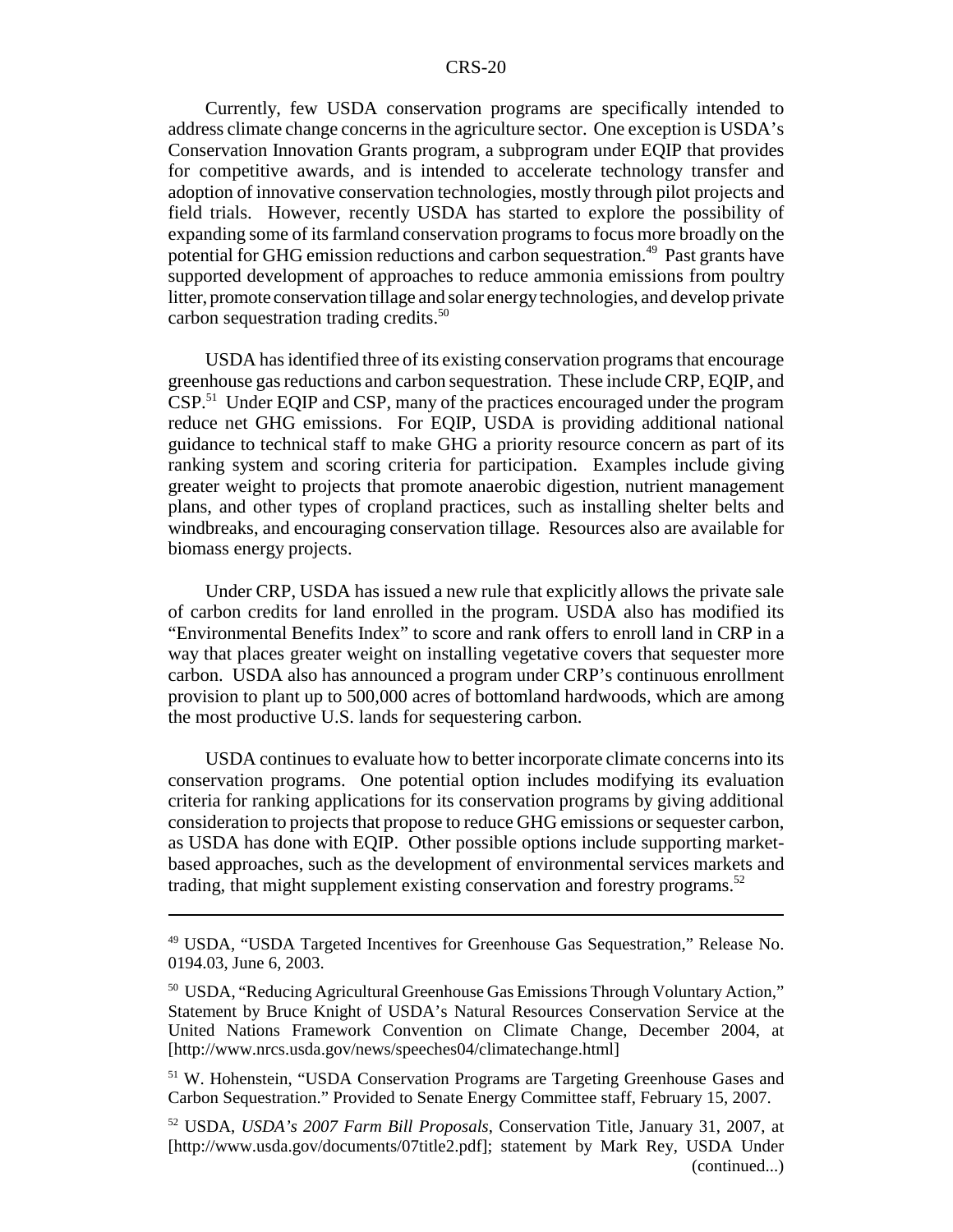USDA participates in several ongoing federal interagency initiatives intended to address climate change concerns. For example, USDA participates in a multiagency research and development program for climate change technology, as part of the U.S. National Climate Change Technology Initiative.<sup>53</sup> It also has developed new GHG reporting guidelines for forestry and agriculture for use in the 1605(b) Voluntary Greenhouse Gas Registry.54 USDA also participates in the multi-agency Climate Change Science Program, integrating federal research on climate and global change across 13 federal agencies, including USDA.<sup>55</sup>

**Other Farm Programs.** In addition to farm conservation programs, other programs may also encourage the types of agricultural practices that can reduce GHG emissions and/or sequester carbon. These include forestry, energy, and rural development programs provided for under existing farm legislation.

Forestry programs are administered by USDA's Forest Service; many of these programs are provided for in Title VIII (Forestry) of the farm bill. Typically, however, there is often little overlap between the various agriculture and forestry programs administered by USDA, and few forestry programs provide support to agricultural enterprises. One exception is the Forest Service's Forest Land Enhancement Program (FLEP), which has an agroforestry component that provides funding for agriculture and silvopasture practices with rotational grazing and improved forage. Funding for agroforestry activities under this program constitutes a small share of total FLEP funding.<sup>56</sup> (Recent legislative action to reauthorize the farm bill in the  $110<sup>th</sup>$  Congress would implement changes to existing forestry programs and allow FLEP to expire.<sup>57</sup>) Another program is USDA's agriculture conservation programs also include its Healthy Forests Reserve Program, which has

 $52$  (...continued)

Secretary for Natural Resources and Environment, at USDA's 2007 Outlook Forum, March 2, Arlington, VA; statement by USDA staff at the  $4<sup>th</sup>$  USDA Greenhouse Gas Conference, February 6, Baltimore MD.

<sup>&</sup>lt;sup>53</sup> Established in 2001, the program conducts multi-agency review of the federal R&D portfolio. The program is under the direction of the U.S. Department of Energy, in coordination with the U.S. Department of Commerce [http://www.climatetechnology.gov/]. See CRS Report RL33817, *Climate Change: Federal Funding and Tax Incentives*, by Jane A. Leggett.

<sup>&</sup>lt;sup>54</sup> A voluntary reporting program for companies to record their GHG emissions reductions. The program is administered by the Department of Energy and was created by section 1605b of the Energy Policy Act of 1992.

<sup>&</sup>lt;sup>55</sup> Established in February 2002, the program is a collaborative interagency program, designed to improve the government-wide management of climate science and climaterelated technology development; see [http://www.climatescience.gov/]. See CRS Report RL33817, *Climate Change: Federal Funding and Tax Incentives*, by Jane A. Leggett.

<sup>&</sup>lt;sup>56</sup> Primary efforts under FLEP are afforestation and reforestation, improved forest stand, constructing windbreaks, and riparian forest buffers.

<sup>57</sup> For information on USDA forestry programs, see CRS Report RL33917, *Forestry in the 2007 Farm Bill*, by Ross W. Gorte.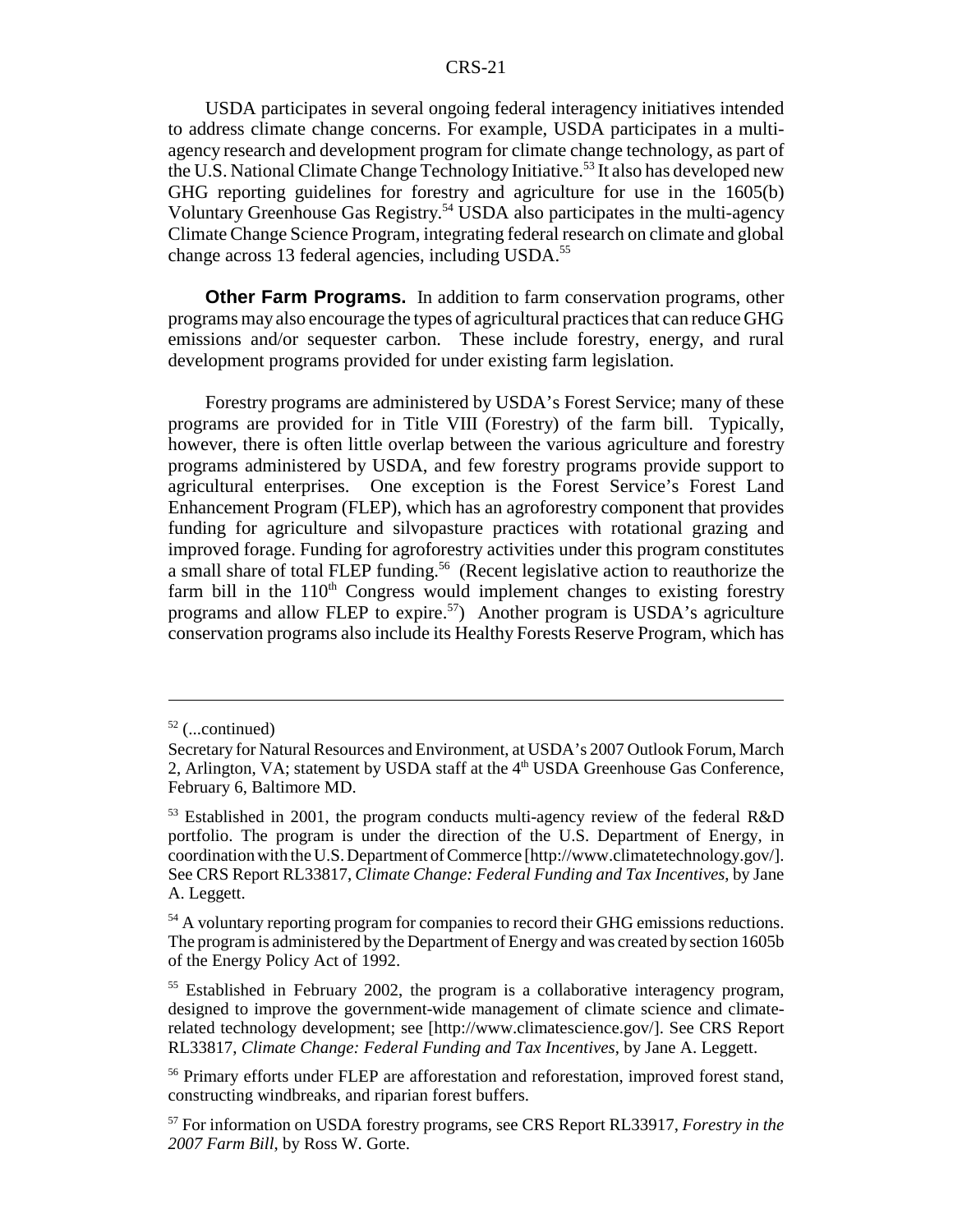an agroforestry component, but program funding is usually limited to a few states.

Renewable energy projects receive additional program funding across three farm bill titles: Title II (Conservation), Title IX (Energy), and Title VI (Rural Development). Other funding is also available through other federal programs.<sup>58</sup> In addition to cost-sharing provided under USDA's conservation programs, two important programs in the farm bill are under Title IX (Section 9006, Renewable Energy Systems and Energy Efficiency Improvements) and Title VI (Section 6013, Loans and Loan Guarantees for Renewable Energy Systems).

- **Section 9006.** Authorizes loans, loan guarantees, and grants to farmers, ranchers, and rural small businesses to purchase renewable energy systems and make energy efficiency improvements.
- **Section 6013.** Authorizes the rural development business and industry program to make loans and loan guarantees for renewable energy systems, including wind energy systems and anaerobic digesters.

Funding through these two programs, along with that of other cost-share programs, account for the majority of federal program spending to support construction of anaerobic digesters in the livestock sector.<sup>59</sup> Limited information indicates that USDA funded eight projects totaling more than \$60 million under Section 6013<sup>60</sup> and provided another \$20 million in funding assistance under Section 600961 for anaerobic digesters (FY2002-FY2005).

#### **State Programs**

State-level agriculture conservation and land management programs are available to farmers in most states, and operate in much the same manner as federal conservation programs. These programs may also provide financial and technical assistance to farmers to implement certain practices, using additional state resources and in consultation with state agriculture agencies and extension staff. No single current compendium exists outlining the different types of agriculture conservation programs across all states; instead information is available through individual state government websites.62

<sup>58</sup> See CRS Report RL34130, *Renewable Energy Policy in the 2007 Farm Bill*, and CRS Report RL32712, *Agriculture-Based Renewable Energy Production*, both by Randy Schnepf; and CRS Report RL33572, *Biofuels Incentives: A Summary of Federal Programs*, by Brent Yacobucci.

<sup>59</sup> CRS communication with USDA staff, February 8, 2007.

<sup>60</sup> USDA, "Farm Bill Forum: Rural Development Title," March 2006, at [http://www.usda. gov/documents/RURAL\_DEVELOPMENT\_TITLE.pdf].

<sup>61</sup> USDA, "USDA Funding Assistance for Rural Renewable Energy and Energy Efficiency: Section 9006 of the 2002 Farm Bill," at [http://power.wisconsin.gov/pdf/USDA Presentation.pdf].

 $62$  State and Local Government directory at [http://www.statelocalgov.net/index.cfm].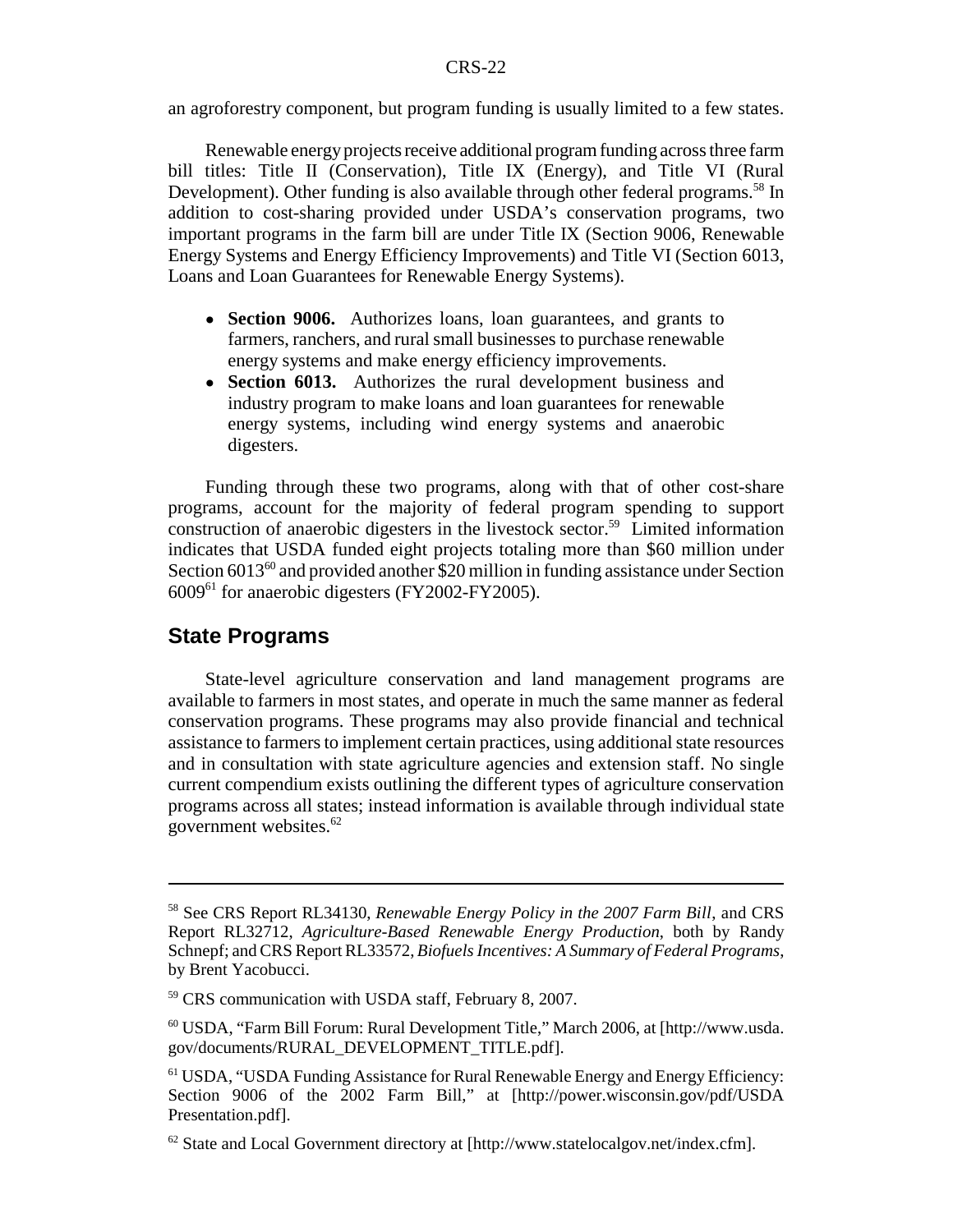Many states have cost-share programs that provide financial assistance to landowners to implement practices that benefit a state's forests, fish, and wildlife. Many of these programs provide technical assistance and up to 75% of the eligible costs of approved conservation projects to qualified landowners. Several states also provide low-interest financing to farmers and landowners to encourage conservation practices or to implement best management practices for the agriculture sector. Many states also have buffer strip programs, which may provide rental payments to landowners who agree to create or maintain vegetative buffer strips on croplands near rivers, streams, ponds, and wetlands. Typically states that have taxing authority for conservation purposes, such as Nebraska, Missouri, and Oregon, tend to have more stable funding and staffing to support conservation improvements.

The Pew Center on Global Climate Change has identified several ongoing state programs and demonstration projects specifically intended to promote carbon storage and emissions reduction in the U.S. agriculture sector.<sup>63</sup> For example, several states, including Oregon, Wisconsin, Vermont, and North Carolina, are promoting methane recovery and biofuels generation from livestock waste. A program in Iowa is providing support and funding to promote switchgrass as a biomass energy crop. In Maryland, income tax credits are provided for the production and sale of electricity from certain biomass combustion. Georgia has a program that leases no-till equipment to farmers. In addition, several states, including Nebraska, Oklahoma, Wyoming, North Dakota, and Illinois, have formed advisory committees to investigate the potential for state carbon sequestration. In California, an accounting program is being developed to track possible future costs to mitigate GHG emissions in the U.S. agriculture sector.

An even greater number of state programs and initiatives are geared toward climate change mitigation strategies in sectors other than agriculture.<sup>64</sup> For example, many of California's programs support the state's recently enacted emission reductions legislation.<sup>65</sup> California's climate change statute requires state agencies to identify GHG emissions reduction strategies that can be pursued before most of the law takes effect in 2012. The state has identified several agriculture sector strategies that it plans to consider as early actions, including (1) adopting a manure digester protocol for calculating GHG mitigation; (2) establishing collaborative research on how to reduce GHG emissions from nitrogen land application; (3) replacing stationary diesel agricultural engines with electric motors; and (4) evaluating potential measures for enclosed dairy barns, modified feed management,

<sup>63</sup> Pew Center, *Learning from State Action on Climate Change*, Nov. 2005, [http://www. climatechange.ca.gov/climate\_action\_team/reports/2005-12-08\_PEW\_CENTER\_REPO RT.PDF].

<sup>64</sup> See CRS Report RL33812, *Climate Change: Actions by States to Address Greenhouse Gas Emissions*, by Jonathan L. Ramseur.

<sup>65</sup> California's Global Warming Solutions Act of 2006 (AB 32), which was enacted in September 2006, codified the state's goal of requiring California's GHG emissions be reduced to 1990 levels by 2020.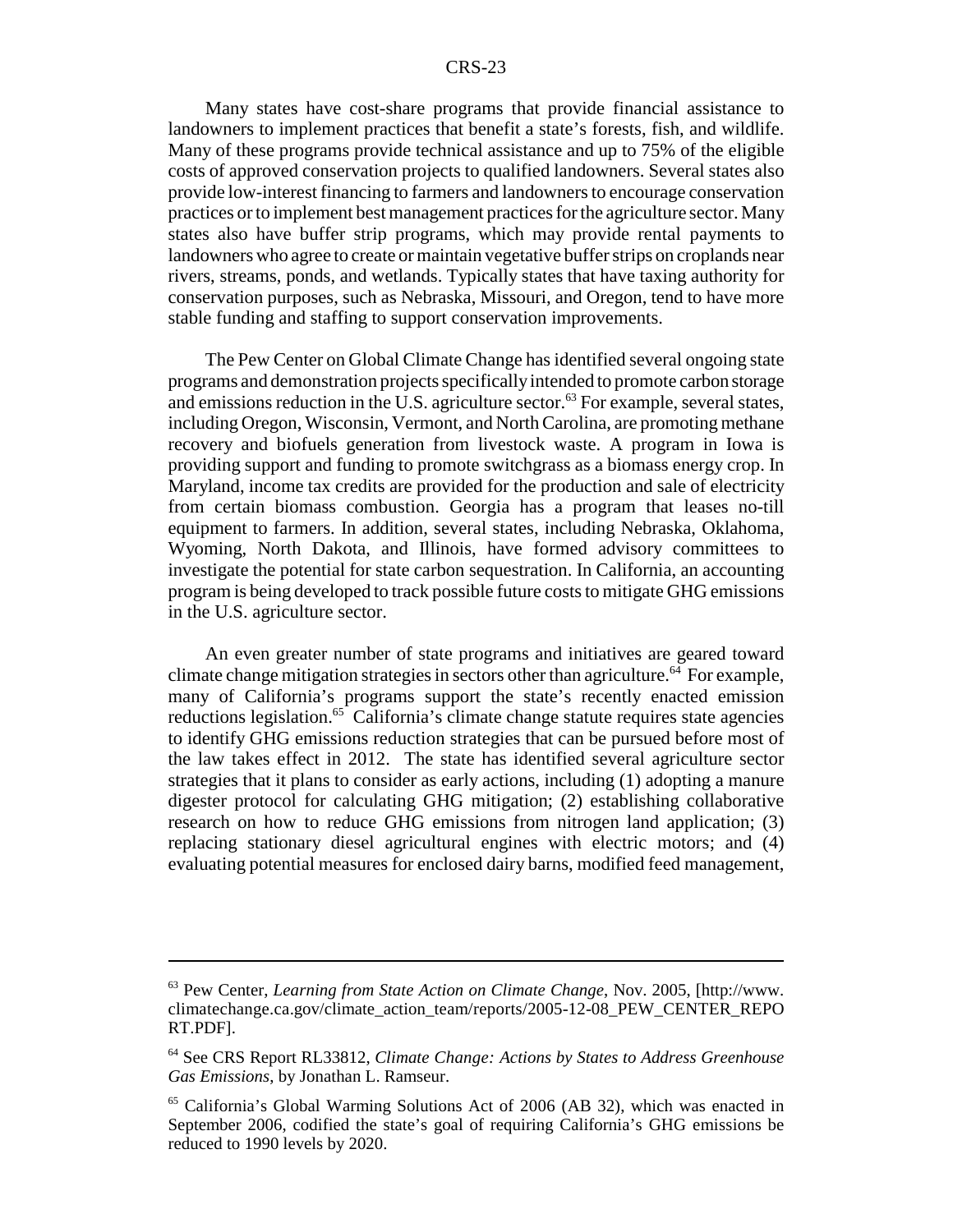and manure removal strategies to reduce methane emissions at dairies.<sup>66</sup> These early action strategies would be in addition to funding for the state's manure digester costshare program and other agriculture projects, including carbon sequestration projects involving rice straw utilization, energy and water conservation, biofuels support, soil management, and other types of renewable energy and manure management programs for dairies.<sup>67</sup>

#### **Other Programs and Incentives**

The voluntary carbon offset market allows businesses, interest groups, and individuals the opportunity to purchase carbon credits generated from projects that either prevent or reduce an amount of carbon entering the atmosphere, or that capture carbon from the atmosphere. Companies and individuals purchase carbon credits for varied reasons. For example, some may purchase credits to reduce their "carbon footprint," using credits to offset all or part of a GHG-emitting activity (e.g., air travel, corporate events, or personal automobile use); others may purchase credits to bank the reductions in anticipation of a mandatory GHG reduction program.<sup>68</sup> In the United States, the current offset framework operates on a voluntary basis since there is no federal requirement that GHG emissions be curtailed. Some states and/or regional GHG reduction initiatives may limit the use of carbon offsets.

Several states have programs that support the voluntary carbon offset exchange, often involving U.S. farmers and private landowners. One program operated by the Iowa Farm Bureau involves more than 1,400 producers in 12 states (mostly Iowa, Kansas, and Nebraska, but also Illinois, Ohio, Michigan, Wisconsin, Minnesota, South Dakota, Missouri, Indiana, and Kentucky),<sup>69</sup> whose carbon credits may be sold on the Chicago Climate Exchange.<sup>70</sup> Similar types of programs also have been initiated in North Dakota (operated by the North Dakota Farmers Union), Illinois (Illinois Conservation and Climate Initiative), Indiana (Environmental Credit Corporation), and the Northwest (Upper Columbia Resource Conservation and

<sup>66</sup> California Environmental Protection Agency, *Expanded List of Early Action Measures to Reduce Greenhouse Gas Emissions in California Recommended for Board Consideration*, Oct. 2007, at [http://www.arb.ca.gov/cc/ccea/meetings/ea\_final\_report.pdf].

<sup>67</sup> California Climate Change Portal, "State of California Agencies' Roles in Climate Change Activities," at [http://climatechange.ca.gov/policies/state\_roles.html#dfg].

<sup>68</sup> For additional general information on voluntary carbon markets, see CRS Report RL34241, *Voluntary Carbon Offsets: Overview and Assessment*, by Jonathan L. Ramseur. For trading purposes, one carbon credit is considered equivalent to one metric ton of carbon dioxide emission reduced.

<sup>69</sup> Iowa Farm Bureau, Carbon Credit Aggregation Pilot Project, at [http://www. iowafarmbureau.com/special/carbon/]; CRS staff communication with Iowa Farm Bureau staff, January 2007.

 $70$  The Exchange is a voluntary, self-regulated, rules-based exchange. Its emission offset program constitutes a small part of its overall program, which includes methane destruction, carbon sequestration, and renewable energy. See [http://www.chicagoclimatex.com/].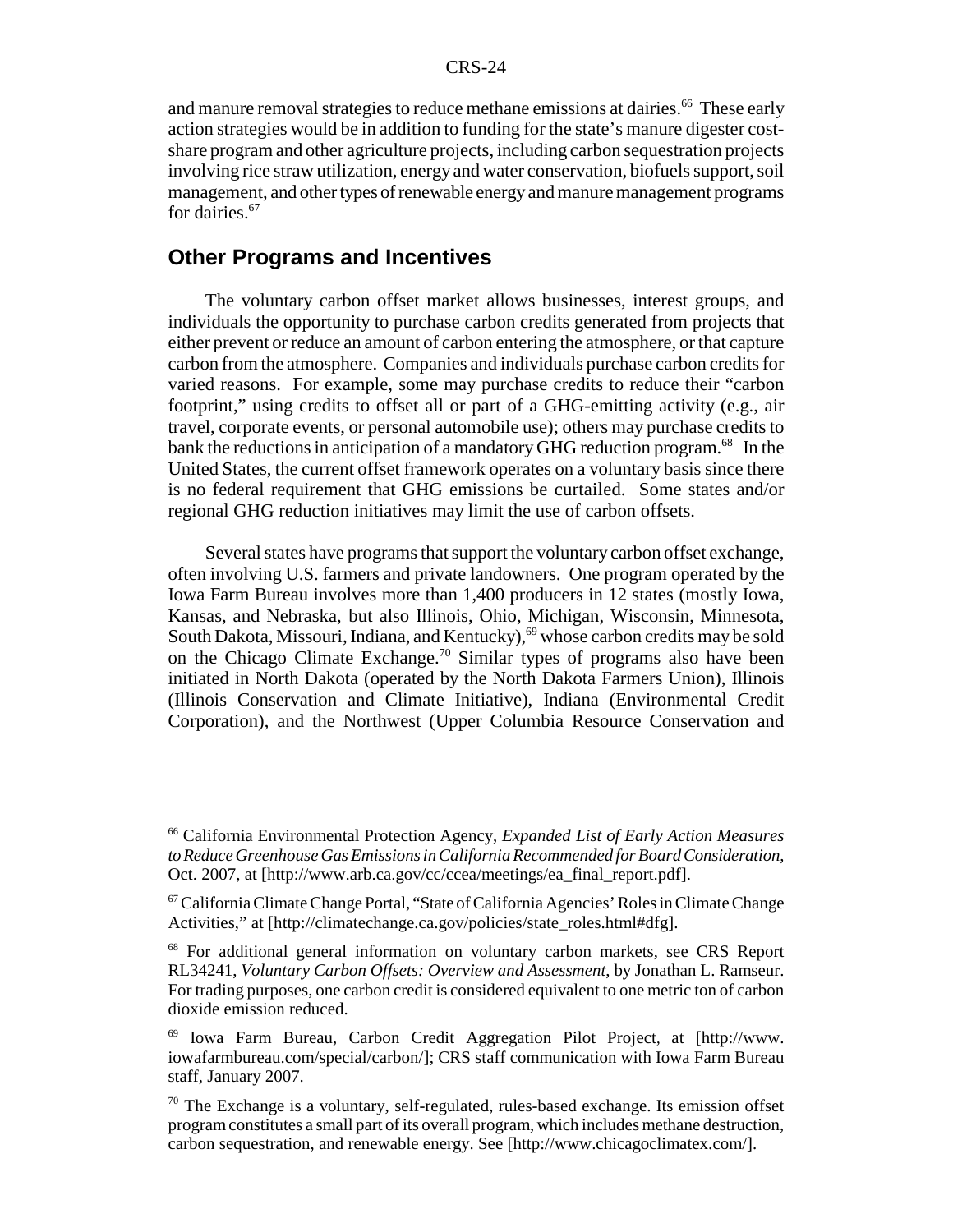Development Council). Another, Terrapass, has among its projects two large-scale dairy farms that use anaerobic digesters and methane capture for energy production.<sup>71</sup>

Current estimates indicate that farmer participation in voluntary carbon credit trading programs involves a reported 2,000 farmers across 15 states covering more than 1 million acres. Farm-based offset programs generally cover some or all aspects of the following types of carbon capture and storage activities: sustainable agriculture practices (such as conservation tillage, grass seedlings); planting of unharvested grasslands; tree plantings; methane capture/biogas production with manure digesters; wind, solar, or other renewable energy use; controlled grasslands or pasture management; and forest restoration. Farmer participation in such programs may help offset farm costs to install emissions controls and/or practices that sequester carbon by providing a means for them to earn and sell carbon credits.

#### **Recent Congressional Action**

The  $110<sup>th</sup>$  Congress is considering a range of climate change policy options, including mandatory GHG emission reduction programs. The current legislative proposals would not require emission reductions in the agriculture and forestry sectors. However, some of the GHG proposals would allow for regulated entities (e.g., power plants) to purchase carbon offsets, including those generated in the agriculture and forestry sectors. Also, as part of the pending omnibus farm bill, there are provisions in both the House and Senate versions of the bill that could expand the scope of existing farmland conservation programs by facilitating the development of private-sector markets for a range of environmental goods and services from farmers and landowners, including carbon storage. Other provisions in the farm bill expand existing farm conservation programs that may indirectly encourage emissions reductions and carbon capture and storage. These and related bills and issues are currently being debated in Congress.

#### **Climate Change Legislation**

In the  $110<sup>th</sup>$  Congress, several proposals have been introduced that would either mandate or authorize a cap-and-trade program to reduce GHG emissions. A cap-andtrade program provides a market-based policy tool for reducing emissions by setting a cap or maximum emissions limit for certain industries. Sources covered by the cap can choose to reduce their own emissions, or can choose to buy emission credits that are generated from reduction made by other sources. Applying this type of market-based approach to GHG reductions and trading would be similar to the acid rain reduction program established by the 1990 Clean Air Act Amendments. For more information about these GHG legislative proposals and the carbon offset provisions in these bills, see CRS Report RL33846, *Greenhouse Gas Reduction: Cap-and-Trade Bills in the*  $110^{th}$  *Congress, by Larry Parker and Brent D. Yacobucci;* 

 $71$  For more information, see North Dakota Farmers Union [http://www.ndfu.org], Illinois Conservation and Climate Initiative [http://www.illinoisclimate.org], Environmental Credit Corporation [http://www.envcc.com]; and Terrapass [http://www.terrapass.com/projects].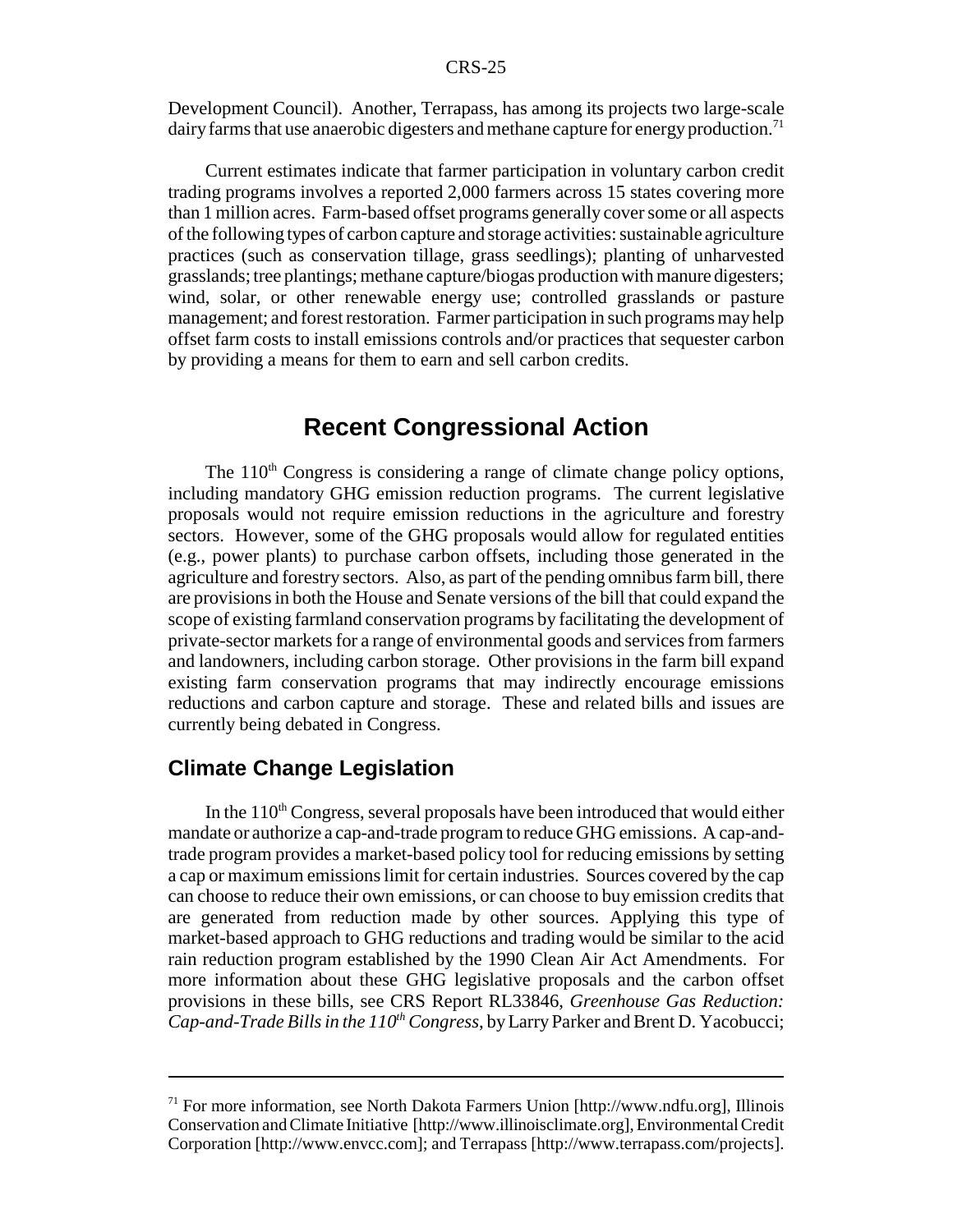and CRS Report RL34067, *Climate Change Legislation in the 110<sup>th</sup> Congress*, by Jonathan L. Ramseur and Brent D. Yacobucci.

In general, the current legislative proposals do not include the agriculture sector as a covered industry.72 In part, this may reflect the general consensus, as reflected by the House Energy and Commerce Committee, that GHG "emissions from the agriculture sector generally do not lend themselves to regulation under a cap-and-trade program," given the "large number of sources with small individual emissions that would be impractical to measure."<sup>73</sup> However, some bills provide authority to EPA to determine covered entities by applying cost-effective criteria to reduction options.

Several of the cap-and-trade proposals do incorporate the agriculture and forestry sectors either as a source of carbon offsets<sup>74</sup> or as a recipient of set-aside allowances.75 In the context of these legislative proposals, a carbon offset is a measurable avoidance, reduction, or sequestration of carbon dioxide  $(CO<sub>2</sub>)$  or other GHG emissions, expressed in carbon-equivalent terms.<sup>76</sup> A set-aside allowance refers to a set percentage of available allowances under the overall emissions cap that is allocated to non-regulated entities, in this case domestic agriculture and forestry entities. Some bills also specify that the proceeds from auctioned allowances be used to promote certain objectives, which could further encourage farmland conservation and bio-energy technologies and practices, among other activities.<sup>77</sup>

Many of the GHG bills — S. 280 (McCain/Lieberman), S. 317 (Feinstein), S. 1168 (Alexander/Lieberman), S. 1177 (Carper), S. 1766 (Bingaman/Specter), S. 2191 (Lieberman/Warner), and H.R. 620 (Olver) — would allow for the use of carbon offsets, including agricultural activities and other land-based practices, under a cap-and-trade framework. This builds on the concept, also expressed by the House Energy and Commerce Committee, that emissions reductions and carbon

 $72$  Historically, climate-related legislative initiatives have not specifically focused on emissions reductions in the agriculture sector.

<sup>&</sup>lt;sup>73</sup> Committee on Energy and Commerce, "Climate Change Legislation Design White paper: Scope of a Cap-and-Trade Program," prepared by committee staff, Oct. 2007, available at [http://energycommerce.house.gov/Climate\_Change/White\_Paper.100307.pdf].

 $74$  GHG bills that provide for agriculture or forestry offsets are S. 2191 (Lieberman/Warner), S. 280 (McCain/Lieberman), S. 317 (Feinstein), S. 1168 (Alexander/Lieberman), S. 1177 (Carper), S. 1766 (Bingaman/Specter), and H.R. 620 (Olver).

<sup>75</sup> Primarily S. 2191 and also S. 1766 (Bingaman/Specter).

 $76$  In the context of credit trading, an offset is a certificate representing the reduction of one metric ton of carbon dioxide emissions, the principal greenhouse gas. Offsets generally fall within the categories of biological sequestration, renewable energy, energy efficiency, and reduction of non-CO<sub>2</sub> emissions. For more information concerning offsets, see CRS Report RL34436, *The Role of Offsets in a Greenhouse Gas Emissions Cap-and-Trade Program: Potential Benefits and Concerns*, by Jonathan L. Ramseur.

<sup>77</sup> For more information on allowances and auction proceeds in current GHG bills, see *Allocations for Carbon Allowances and Auctions under S. 2191*, by Brent D. Yacobucci, CRS general distribution memorandum, February 22, 2008.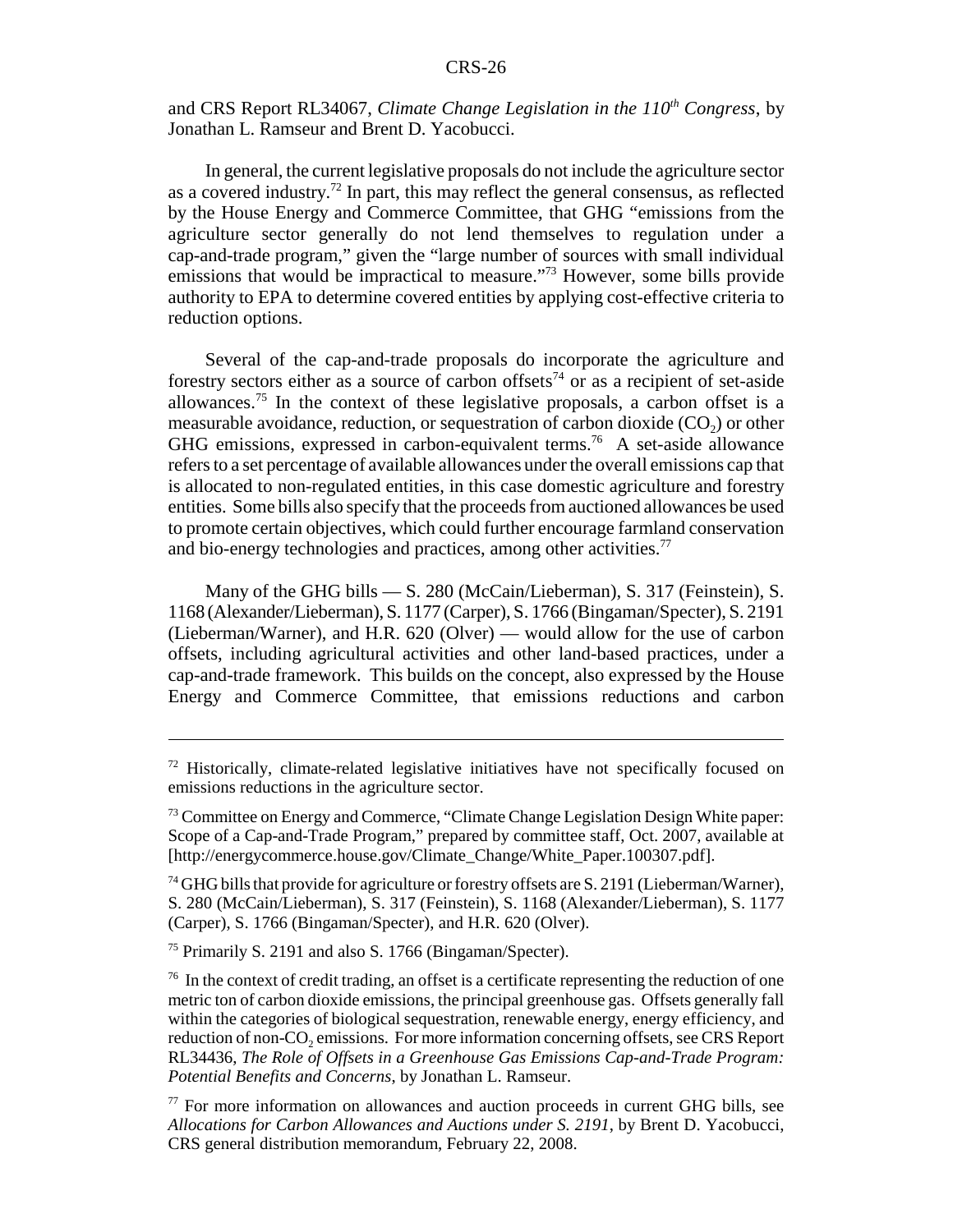sequestration by the agriculture sector may provide an appropriate source of credits or offsets within a cap-and-trade program.<sup>78</sup> Some bills  $\overline{\phantom{0}}$  S. 309 (Sanders/Boxer), S. 485 (Kerry), S. 1201 (Sanders), S. 1554 (Collins/Lieberman), and H.R. 1590 (Waxman) — would not allow for offsets, but would set aside a percentage of allowances for various purposes, including biological sequestration. Participating farmers and landowners who receive these allowances for sequestration and/or emission reduction activities could sell them to facilities (e.g., power plants) that could become covered by a cap-and-trade program.

One Senate bill that was ordered reported by the Senate Committee on Environment in December 2007 is the Lieberman-Warner Climate Security Act of 2008 (S. 2191), which contains several agriculture-based provisions.<sup>79</sup> The cap-and-trade framework outlined in S. 2191 establishes a tradeable allowance system that includes a combination of auctions and free allocation of tradeable allowances. As part of this overall framework, S. 2191 includes three design mechanisms that may provide financial incentives to encourage land-based agricultural and forestry activities: carbon offsets, set-aside allowances, and auction proceeds. S. 2191 provides for a range of agriculture and forestry offset projects, including agricultural and rangeland sequestration and management practices, land use change and forestry activities, manure management and disposal, and other terrestrial offset practices identified by USDA. S. 2191 also would directly allocate 5% of the overall emissions allowances to domestic agriculture and forestry entities, and allocate a set percentage of available auction proceeds to carry out a cellulosic biomass ethanol technology deployment program. For more information on the agriculture and forestry provisions in S. 2191, see CRS Report RS22834, *Agriculture and Forestry Provisions in Climate Change Legislation (S. 2191)*, by Renée Johnson.

The inclusion of these types of provisions could provide opportunities to some farmers and landowners by allowing them to directly participate in and, in some cases, gain a significant part of this emerging market. The offset and allowance provisions would allow farmers and landowners to participate in the emerging market by granting them the use of allowances and credits for sequestration and/or emission reduction activities. These allowances and credits could be sold to regulated facilities (e.g., power plants) covered by a cap-and-trade program to meet their emission reduction obligations. The agriculture and forestry sectors also would receive proceeds from the sale of these allowances, credits, and auctions to further promote and support activities in these sectors that reduce, avoid, or sequester emissions.

However, the inclusion of carbon offsets from the agriculture and forestry sectors within a cap-and-trade program has remained controversial since the Kyoto Protocol negotiations.<sup>80</sup> During those negotiations, there was marked disagreement

<sup>78</sup> Ibid.

 $79$  This analysis is based on legislative text in S. 2191, as ordered reported by EPW, available at Sen. Lieberman's website, [http://lieberman.senate.gov/documents/lwcsa.pdf].

<sup>80</sup> See, for example, E. Boyd, E. Corbera, B. Kjellén, M. Guitiérrez, and M. Estrada, "The (continued...)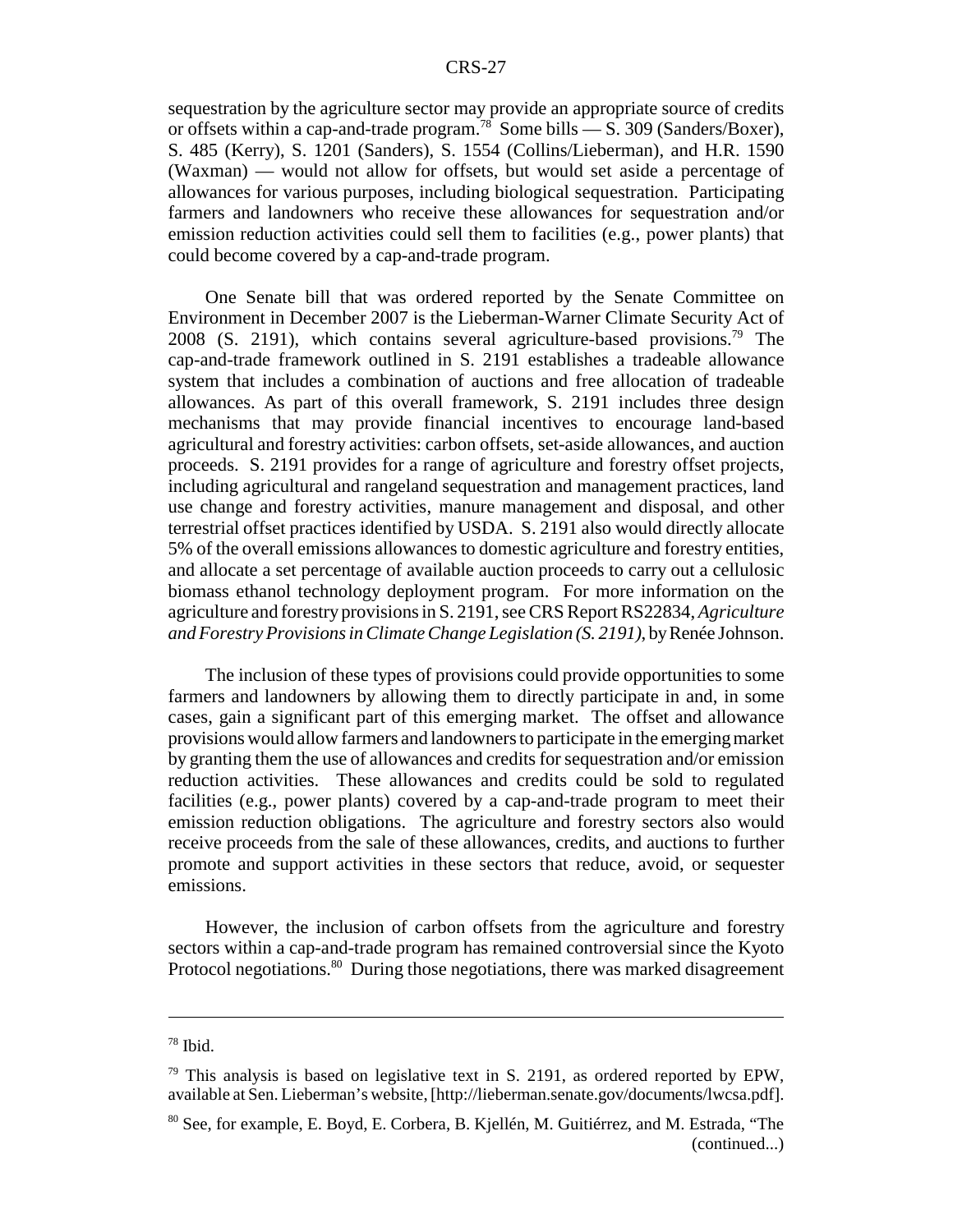among countries and interest groups, arguing either for or against the inclusion of offsets from the agriculture and forestry sectors.81 The EU's GHG emission program, the Emission Trading System (ETS), which was established in 2005, does not provide for agricultural or forestry projects and activities. Among the reasons are (1) pragmatic concerns regarding measurement and verification, given the sheer number of farmers and landowners, and (2) ideological concerns about granting too much flexibility in how emission reductions are met, which could undermine overall program goals. Among the areas of concern regarding biological sequestration offsets are those highlighted in two previous sections of this report, "Uncertainty Estimating Emissions" and "Uncertainty Estimating Carbon Sinks." In summary, primary areas of concern include:

- **Permanence/Duration**, given that land uses can change over time (e.g., forest lands to urban development, other natural events such as fires or pests);
- **Measurement/Accounting**, given that biological sequestration measurement is difficult and estimates can vary, actual emission reduction or sequestration depends on site-specific factors (e.g., location, climate, soil type, crop/vegetation, tillage practices, farm management, etc.);
- ! **Effectiveness**, the success of the mitigation practice will depend on the type of practice, how well implemented and managed by the farmer or landowner, and the length of time the practice is undertaken;
- ! **Additionality**, given that some of the activities generating offsets would have occurred anyway under a pre-existing program or practice, and thus may not go beyond business as usual (BAU);
- ! **Leakage**, given that reductions in one place could result in additional emissions elsewhere; and
- **Double counting**, given that some reductions may be counted by another program (e.g., attributable to other environmental goals under various farm conservation programs) or towards more than one GHG reduction target.

A more detailed discussion of some of these issues is available in CRS Report RL34436, *The Role of Offsets in a Greenhouse Gas Emissions Cap-and-Trade Program: Potential Benefits and Concerns*, by Jonathan L. Ramseur.

#### **2007 Farm Bill**

<sup>80 (...</sup>continued)

Politics of 'Sinks' and the CDM: A Process Tracing of the UNFCCC Negotiations (pre-Kyoto to COP-9)," Feb. 2007, draft submitted for International Environmental Agreements; also see two articles in *Nature*, no. 6812, Nov. 2000, "Deadlock in the Hague, but Hope Remains for Spring Climate Deal," and "Critical Politics of Carbon Sinks."

 $81$  Commonly referred to as "land use, land use change, forestry," or abbreviated as LULUCF.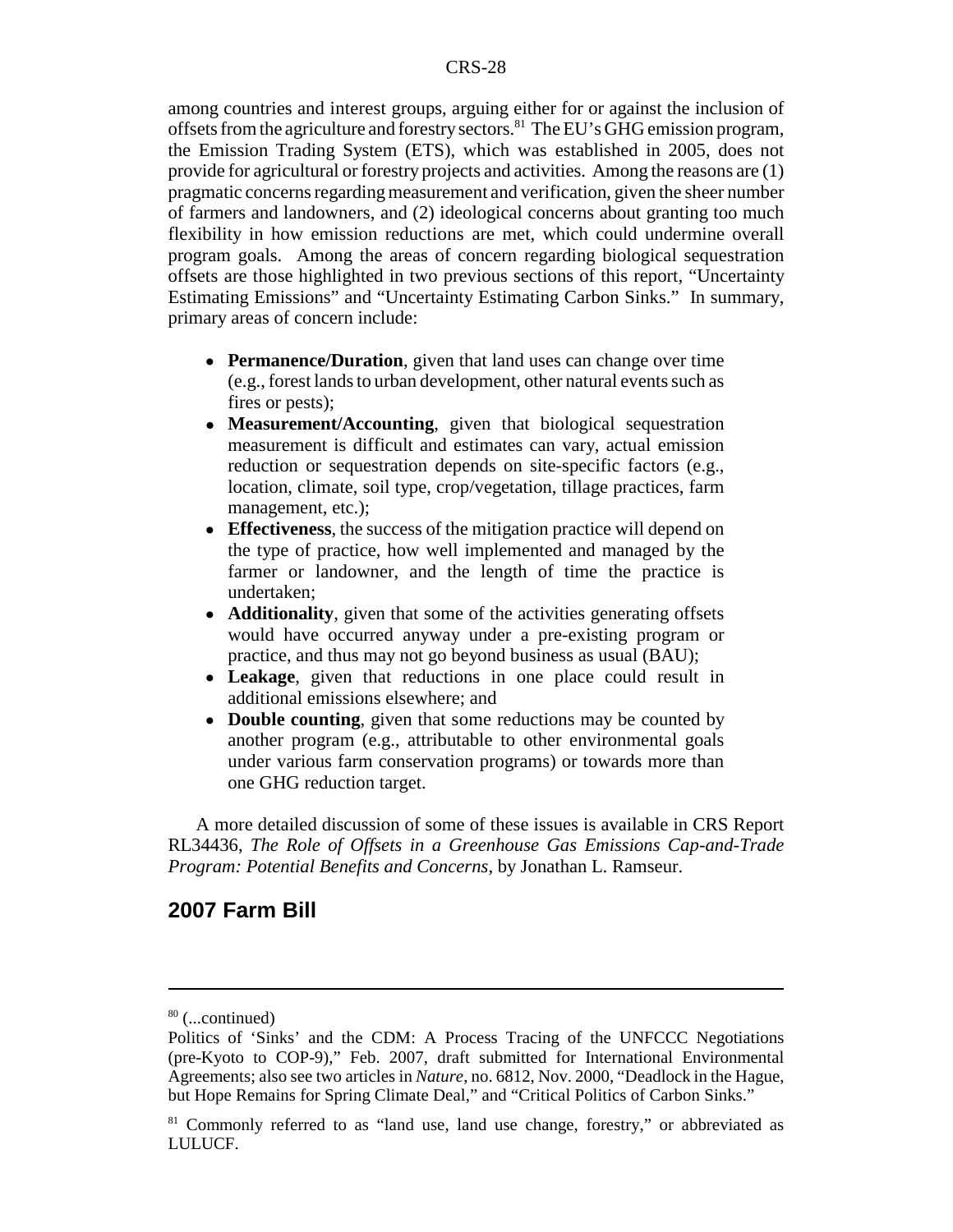As part of the ongoing climate change debate, there are legislative initiatives within both the House and Senate versions of the 2007 farm bill that could expand the scope of existing agriculture conservation programs to more broadly encompass aspects of the ongoing initiatives. Such provisions would expand funding for conservation and land management practices that contribute to emissions reductions and carbon storage in agricultural activities, and also would facilitate the development of private-sector markets for a range of environmental goods and services from farmers and landowners, including carbon storage.

**Conservation and Related Farm Bill Programs.** In general, both the House-passed and Senate-reported versions of the 2007 farm bill (H.R. 2419) expand the scope of and funding for many of the existing farm conservation, forestry, bioenergy, and rural development programs that contribute to GHG emissions reductions and carbon storage in the farm sector. Despite their differences, both bills generally expand funding and activities under existing cost-sharing and technical assistance programs, such as EQIP, CSP, and CRP, as well as existing land retirement, conversion and restoration programs, such as CRP, WRP, and GRP. Both bills also generally expand access to low-cost loans, loan guarantees, grants, incentive payments, and income tax credits to farmers, ranchers, and rural small businesses.

Neither bill, however, seeks to modify existing cost-sharing and land retirement programs to specifically mandate that USDA gives additional consideration to projects that propose to reduce GHG emissions or sequester carbon. Instead, GHG emissions reductions and carbon uptake would remain an incidental benefit of existing voluntary agriculture conservation programs that provide financial and technical assistance to implement certain farm management practices, predominately for other production or environmental purposes.

For more detailed farm bill information, see CRS Report RL34060, *Conservation and the 2007 Farm Bill*, by Jeffrey A. Zinn; and CRS Report RL34130, *Renewable Energy Policy in the 2007 Farm Bill*, by Randy Schnepf, among other CRS farm bill reports.

**Market Development for Farm-Based Environmental Services.** New conservation provisions in both the House and Senate bills also seek to facilitate the development of environmental services markets involving the farm and forestry sectors, which would include environmental goods and services associated with carbon storage and GHG emissions reduction.

Both the House and Senate farm bills include provisions that would facilitate the development of private-sector market-based approaches for a range of environmental goods and services (e.g., water and air quality, carbon storage, habitat protection, etc.) involving farmers and landowners. The House version would, among other things, establish a USDA-chaired board that would provide grants and a framework to develop consistent standards and processes for quantifying offsets from the farm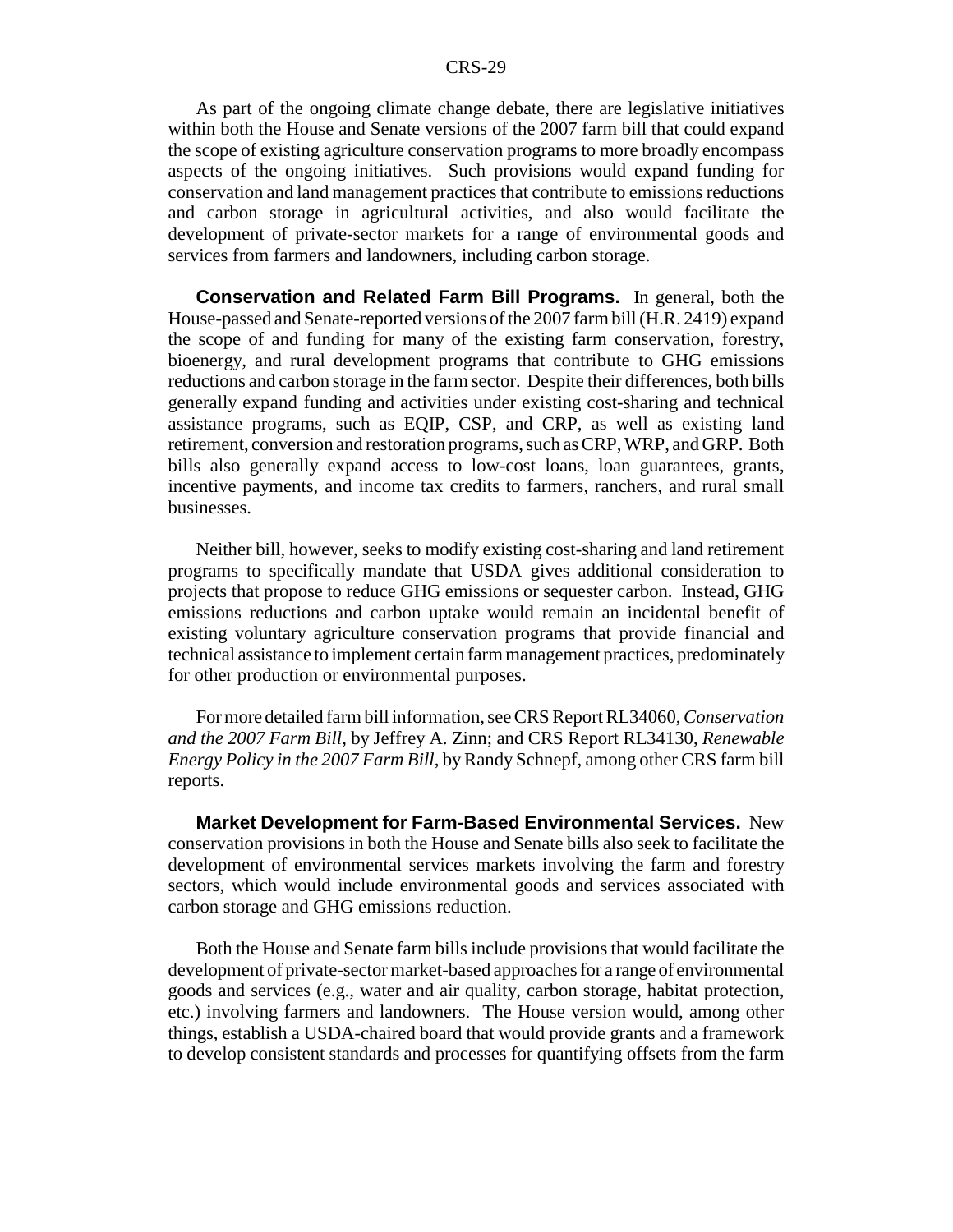and forestry sectors.82 The Senate version differs in approach but also directs USDA to establish a framework to develop consistent standards and processes for quantifying environmental services from the agriculture and forestry sectors.<sup>83</sup>

The House version follows similar provisions recommended by USDA as part of its 2007 farm bill proposal to Congress, $84$  and would cover a range of farm and forestry services, including improved water and air quality, increased carbon storage, and habitat protection, among other types of environmental services. The Senate farm bill also address a range of environmental goods and services in the farm and forestry sectors, but directs USDA to "give priority" to providing assistance to farmers and landowners participating in carbon markets.

For more detailed information about these provisions, see CRS Report RL34042, *Environmental Services Markets: Farm Bill Proposals*, by Renée Johnson.

#### **Considerations for Congress**

Following is a list of the types of questions that might be raised in the  $110<sup>th</sup>$ Congress in legislation and debate about global climate change in general, as well as during the anticipated 2007 farm bill debate over existing federal conservation and land management programs for the U.S. agriculture and forestry sectors.

• Farm Bill Programs. Where are the opportunities to expand existing federal conservation and land management programs to achieve greater emissions reduction and carbon sequestration in the agriculture sector in the 2007 farm bill? How might emissions reduction and carbon sequestration be integrated with the many other goals of conservation programs? Should existing programs and policies intended to promote agriculture conservation practices be modified or augmented to better address climate change concerns? How explicitly should climate change goals be addressed in the 2007 farm bill? How might emissions reductions and carbon sequestration be promoted among the other broader environmental benefits of conservation activities in the agriculture sector, such as improved soil quality and productivity, improved water and air quality, and wildlife habitat? Which programs or practices are the most beneficial and cost-effective? Are there ways to rank applications from farmers under existing programs to grant a higher weight to proposals to address climate change goals? Are there existing state

<sup>&</sup>lt;sup>82</sup> See "promotion of market-based approaches to conservation" (Sec. 2407) of the House-passed bill (H.R. 2419, H.Rept. 110-256).

<sup>&</sup>lt;sup>83</sup> See "conservation programs in environmental services markets" (Section 2406) of the Senate-reported bill (S. 2302, S.Rept. 110-220). During Senate floor action, an amended Senate farm bill was offered as an amendment and substitute (S.Amdt. 3500) to H.R. 2419.

<sup>84</sup> USDA, *USDA's 2007 Farm Bill Proposals*, Jan. 31, 2007, at [http://www.usda.gov/ documents/07finalfbp.pdf].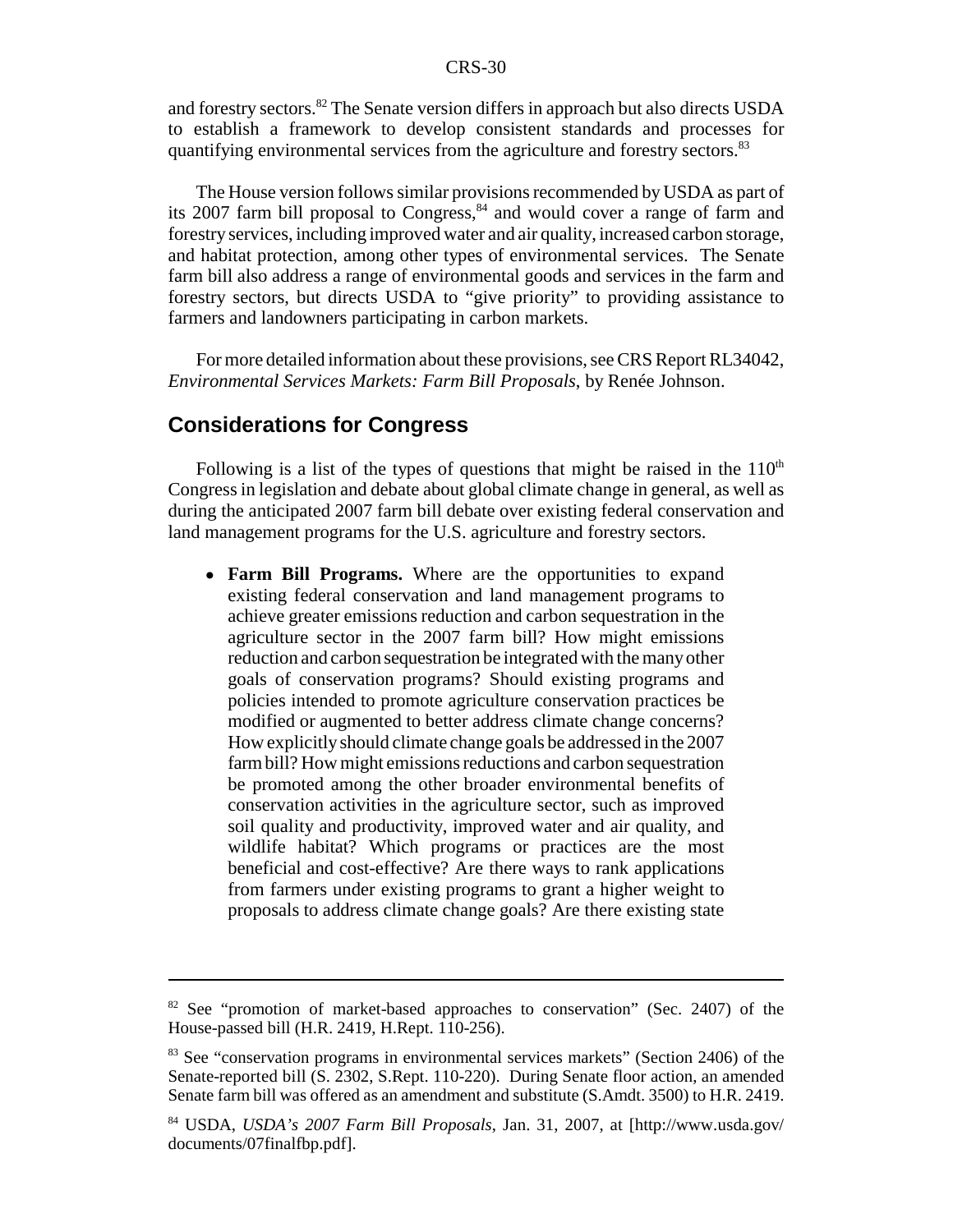programs that effectively address climate change and could be adopted at the federal level?

- ! **Emissions reductions.** Should carbon sequestration efforts be balanced by incentives to obtain additional emissions reductions in the agriculture sector through improved conservation and farm management practices, which could have a more immediate, direct, and lasting effect on overall GHG emissions? How might the existing regulatory framework for controlling air pollutants affect the climate change debate? What are the potential options for reducing GHG emissions at U.S. farming operations? How might cost concerns be addressed that limit broader adoption of manure management systems and also feed management strategies at U.S. livestock operations?
- **Carbon sequestration.** What are the upper limits of carbon capture and storage initiatives in the agriculture sector? For example, are such carbon sinks temporary or long-lasting, and what limits exist on their storage value? Do they rely appropriately on the willingness of landowners to adopt or continue to implement a particular conservation practice? Do they rely too heavily on the willingness of landowners to convert existing farmland to open space or prevent the conversion of existing farmland to non-farm uses? Are they costeffective when compared to sinks in other sectors? How might concerns regarding uncertainty be addressed when measuring and estimating the amount of carbon sequestered in agricultural soils?
- ! **Carbon offset or credit trading programs.** Is there a federal role in possibly expanding existing federal conservation programs in conjunction with efforts to create new market opportunities for farmers by developing a carbon credit trading system? What are the potential policy implications of establishing a carbon credit trading system? What are the potential measurement, monitoring, enforcement, and administrative issues of implementing such a program? For example, how could stored carbon be measured and verified; how much compensation is available and for how long; what are required management practices; which accounting methodologies should be used? Would such a system operate under a voluntary or a mandatory framework?
- ! **Bioenergy promotion.** How might ongoing or anticipated initiatives to promote U.S. bioenergy production, such as corn-based or cellulosic ethanol, affect the options for land management or conservation strategies that could increase carbon uptake on agricultural lands and in agricultural soils? Might broader climate change goals be affected by increased agricultural production in response to corn-based ethanol? For example, might previously retired land be brought back into corn production or might this result in more intensive corn production, including fewer crop rotations and planting area setbacks, which could raise emissions and reduce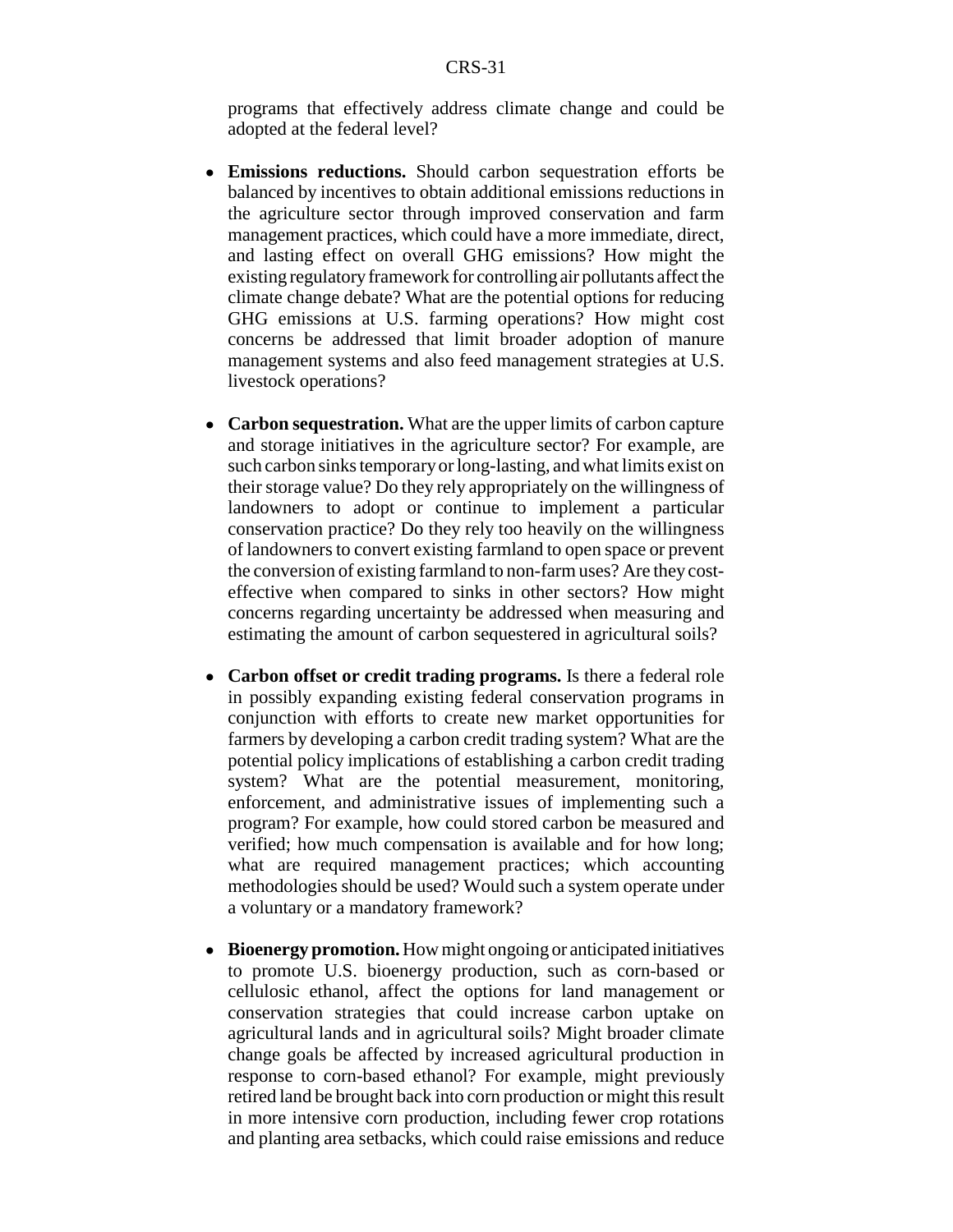the amount of carbon sequestered? Are there other competing commercial crops that might be used as a feedstock for ethanol that could also affect emissions and carbon uptake potential?

- ! **Energy efficiency.** What are the opportunities for improved on-farm energy efficiency and conservation? How might these be integrated into the broader framework on climate change mitigation in the agriculture sector?
- ! **Safeguarding U.S. agricultural production.** Among the possible effects of global climate change on agricultural production are increased climate variability and increased incidence of global environmental hazards, such as drought and/or flooding, pests, weeds, and diseases, or location shifts in where agriculture is produced. Climate change in some locations increases the yields of some crops. Some U.S. production regions are likely to fare better than others. Are additional initiatives needed in the U.S. agriculture sector to prepare for the potentially effects of global climate change that might impact U.S. agricultural production and food security? Which regions and crops might be "winners" or "losers" and how can transitions be eased?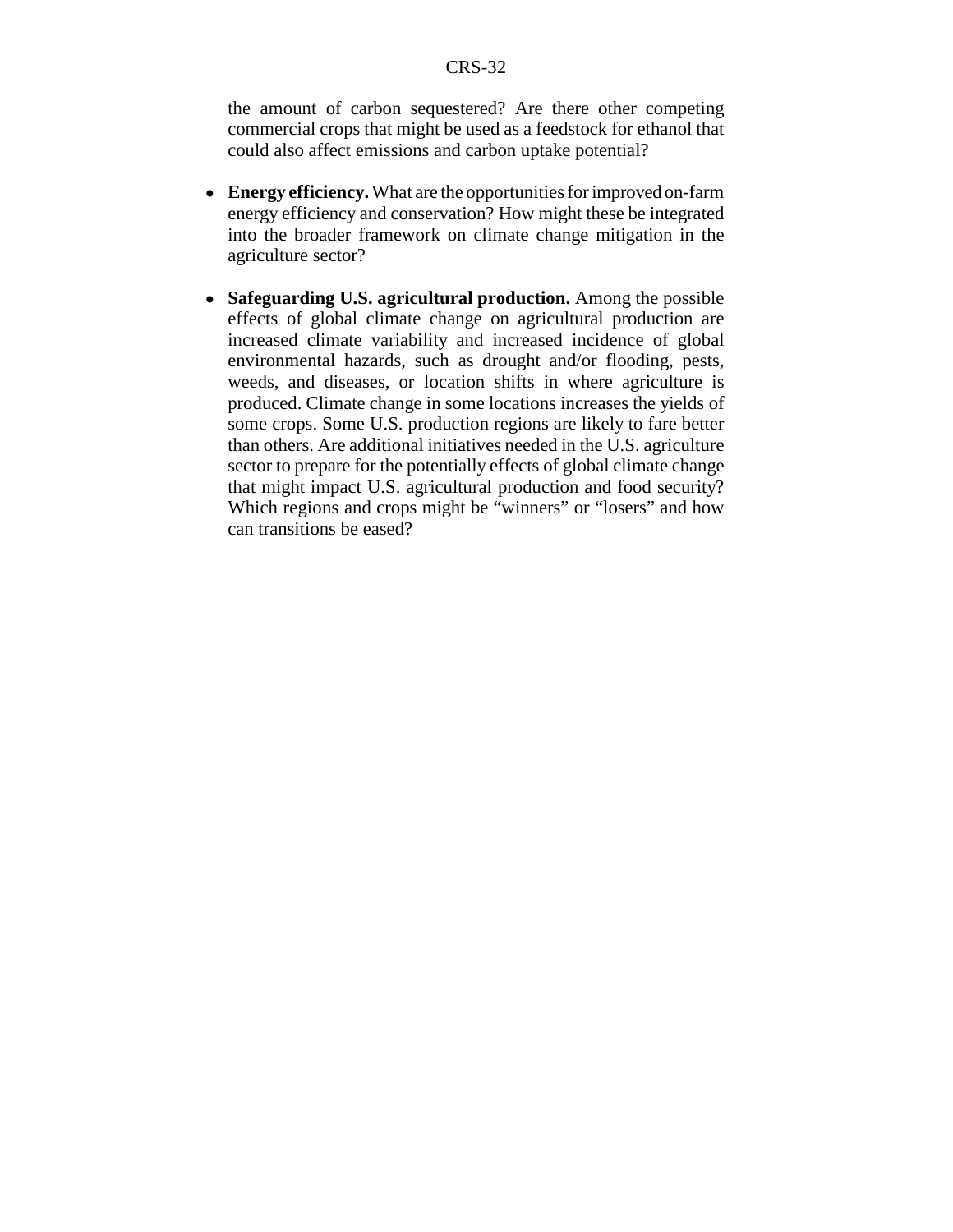## **Appendix: Primer on the Role of the U.S. Agriculture Sector in the Climate Change Debate**

| <b>Question</b>                                                                                                           | <b>Discussion</b>                                                                                                                                                                                                                                                                                                                                                                                                                                                                                                                                                                                                                                                                                                                                                                                                     |
|---------------------------------------------------------------------------------------------------------------------------|-----------------------------------------------------------------------------------------------------------------------------------------------------------------------------------------------------------------------------------------------------------------------------------------------------------------------------------------------------------------------------------------------------------------------------------------------------------------------------------------------------------------------------------------------------------------------------------------------------------------------------------------------------------------------------------------------------------------------------------------------------------------------------------------------------------------------|
| What are the<br>types of GHG<br>emissions<br>associated with<br>U.S. agriculture?                                         | Official estimates of greenhouse gas (GHG) emissions for the U.S. agriculture sector are<br>based on emissions of methane (CH <sub>4</sub> ) and nitrous oxide (N <sub>2</sub> O) associated with agricultural<br>production only. These estimates do not include carbon dioxide $(CO2)$ emissions from on-<br>farm energy use and other emissions associated with forestry activities, food processing<br>or distribution, or biofuel production.                                                                                                                                                                                                                                                                                                                                                                    |
|                                                                                                                           | See Agricultural GHG Emissions in this report for more information.                                                                                                                                                                                                                                                                                                                                                                                                                                                                                                                                                                                                                                                                                                                                                   |
| What are the<br>sources of GHG<br>emissions from<br>agriculture?                                                          | Agricultural sources of $CH4$ emissions are mostly associated with the natural digestive<br>process of animals and with manure management on U.S. livestock operations. Sources<br>of N <sub>2</sub> O emissions are mostly associated with soil management and fertilizer use on U.S.<br>croplands.                                                                                                                                                                                                                                                                                                                                                                                                                                                                                                                  |
|                                                                                                                           | Figure 1 shows agricultural emissions by type and production category.                                                                                                                                                                                                                                                                                                                                                                                                                                                                                                                                                                                                                                                                                                                                                |
| Why are $CO2$<br>energy emissions<br>excluded?                                                                            | CO <sub>2</sub> emissions from on-farm energy use are aggregated with emissions for all<br>transportation and industrial sectors, and comprise a small share of this total. Even if<br>included in the estimates for the agriculture sector, this would not substantially raise<br>agriculture's overall share of total GHG emissions.                                                                                                                                                                                                                                                                                                                                                                                                                                                                                |
| What is<br>agriculture's<br>share of annual<br>national GHG<br>emissions?                                                 | In 2005, GHG emissions from U.S. agricultural activities totaled nearly 540 MMTCO <sub>2</sub> -Eq<br>(million metric tons $CO_2$ -equivalent units, accounting for about 7% of annual national<br>GHG emissions (Table 1). Fossil fuel combustion is the leading source of national GHG<br>emissions (about 80%), with the energy sector generating about 85% of annual emissions<br>across all U.S. sectors.                                                                                                                                                                                                                                                                                                                                                                                                        |
| How much<br>carbon is<br>sequestered in<br>U.S. agricultural<br>soils?                                                    | In 2005, agricultural soils sequestered about 30 MMTCO <sub>2</sub> -Eq., or roughly 5% of annual<br>emissions generated from agricultural activities. Compared to total national GHG<br>emissions, the agriculture sector offsets well under 1% of emissions annually. These<br>estimates do not include uptake from forested lands or open areas that account for a<br>majority (about 95%) of total U.S. sequestration. Figure 2 shows carbon sequestration in<br>agricultural soils. Also see Agricultural Carbon Sinks for more information.                                                                                                                                                                                                                                                                     |
| Is there any<br>uncertainty<br>associated with<br>estimates of<br>carbon uptake for $\vert$<br>the agriculture<br>sector? | Reasons for uncertainty associated with uptake estimates in U.S. soils include actual<br>uptake depends on site specific conditions (e.g., location, climate, soil type, crop type,<br>tillage practices, crop rotations, farm management, etc.); accounting methodology; type<br>of practice, how well it is implemented, and the length of time undertaken; availability of<br>federal/state cost-sharing or technical assistance; and other competing factors (including<br>supply response for commercial crops and bioenergy crops). Actual GHG emissions may<br>also vary according to many site-specific conditions.<br>See Uncertainty Estimating Carbon Sinks for more information.                                                                                                                          |
|                                                                                                                           |                                                                                                                                                                                                                                                                                                                                                                                                                                                                                                                                                                                                                                                                                                                                                                                                                       |
| What is the<br>potential to<br>reduce emissions<br>and/or increase<br>carbon uptake in<br>the agriculture<br>sector?      | The potential for carbon uptake in U.S. agriculture sector is much greater than current<br>rates. USDA estimates net increases in carbon sequestration ranging from 40 to 590<br>$MMTCO2-Eq.$ per year (Table 2), or 2 to 20 times above current rates. This could offset<br>total current national GHG emissions by as much as 8%. Other studies show an even<br>greater carbon uptake potential in the agriculture sector. Practices that may reduce<br>emissions and/or sequester carbon on U.S. farmlands include land retirement, pastureland<br>and crop conversion, restoration; improved soil management and conservation tillage; and<br>improved manure management and feeding strategies at livestock operations.<br>See sections Potential for Additional Uptake and Potential for Additional Reductions. |